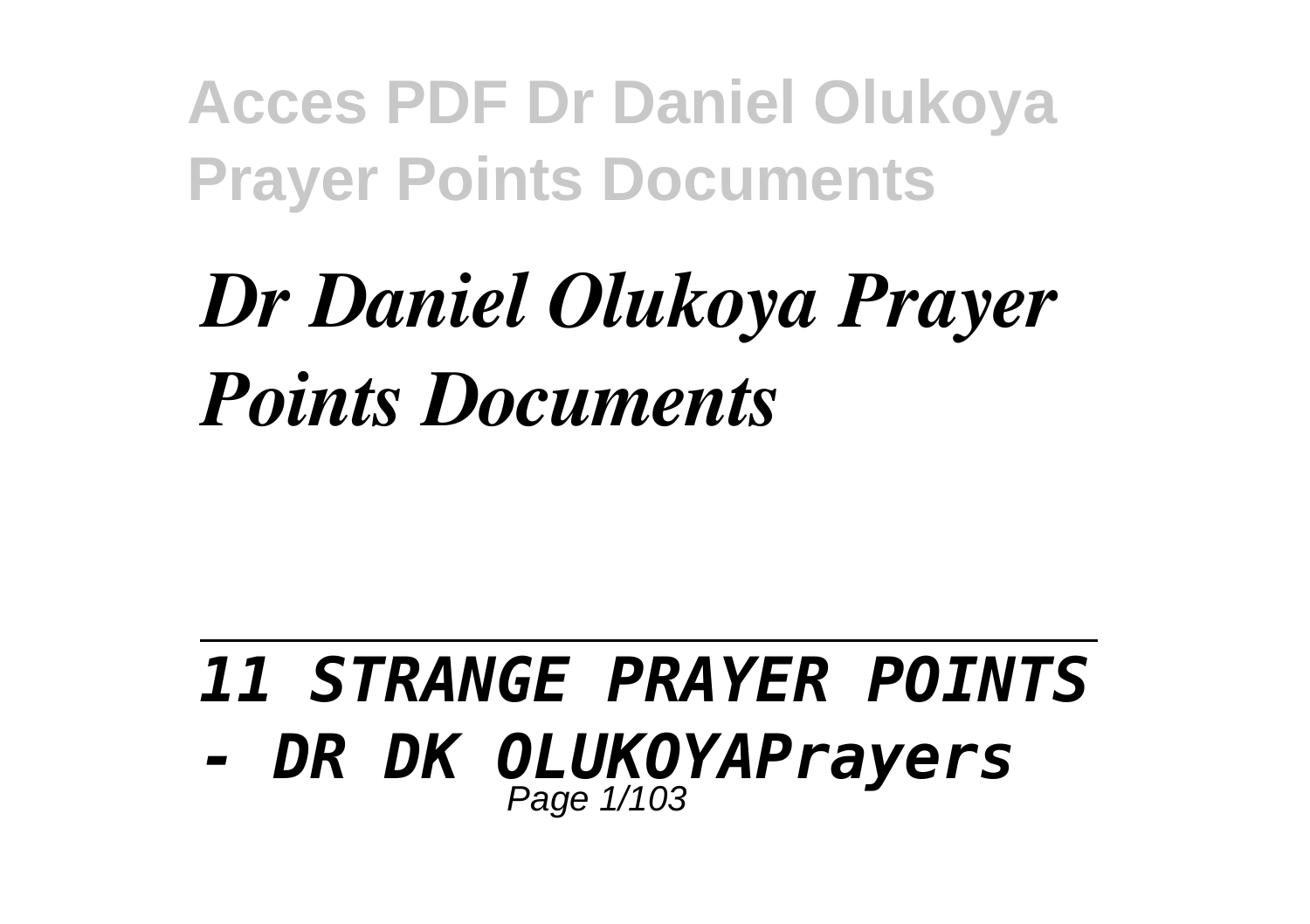*that terminate opposing forces by Dr. Daniel Olukoya Commanding the Morning - Dr D K Olukoya*

*PRAYERS FOR IMMEDIATE CHANGE* Page 2/103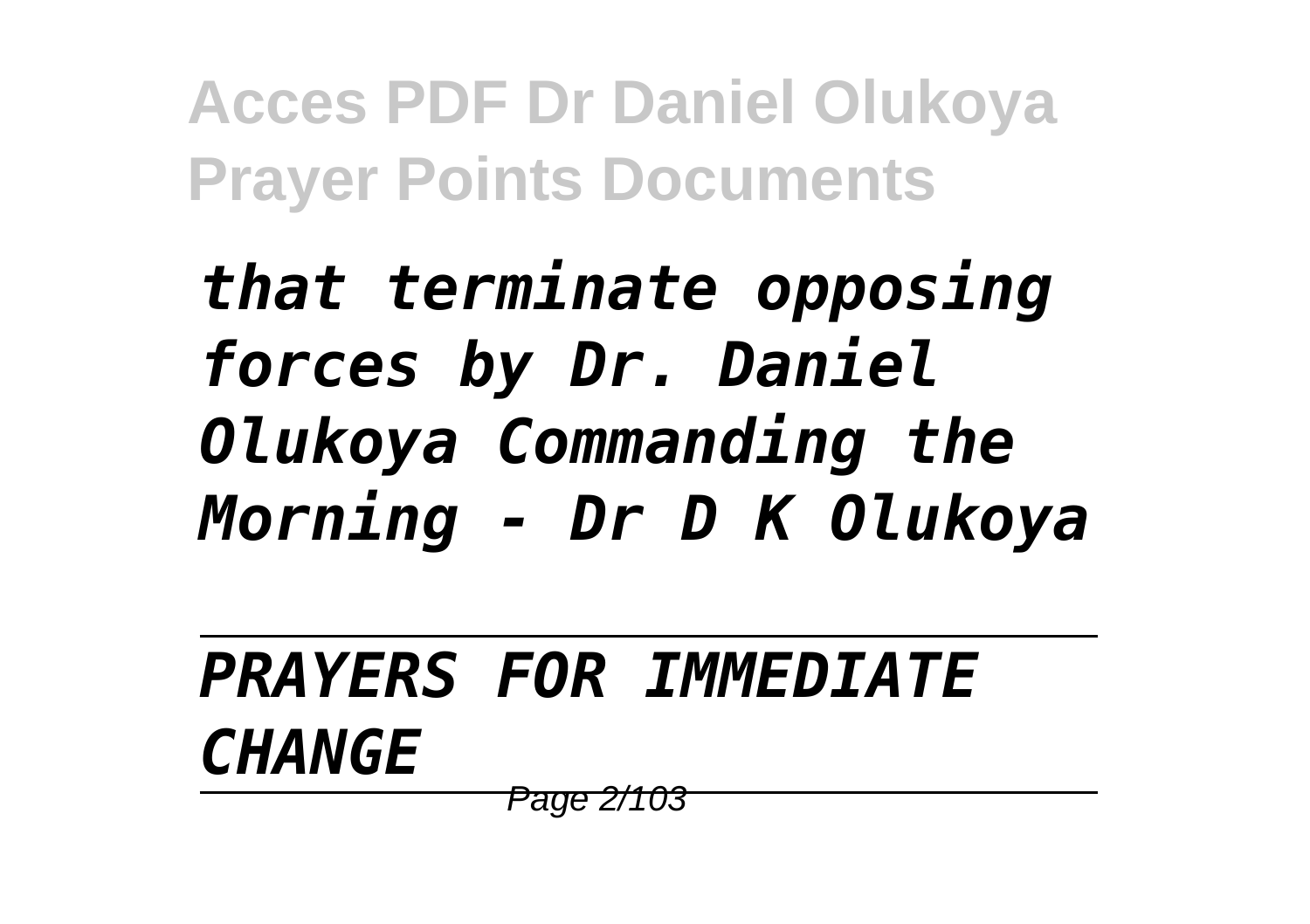*dr dk olukoya*∏∏10 Hot *Prayers For Stubborn ProblemsDR Olukoya 2019 \_The Most Dangerous Prayers Prayers for divine intervention by Dr. D.K. Olukoya* Page 3/103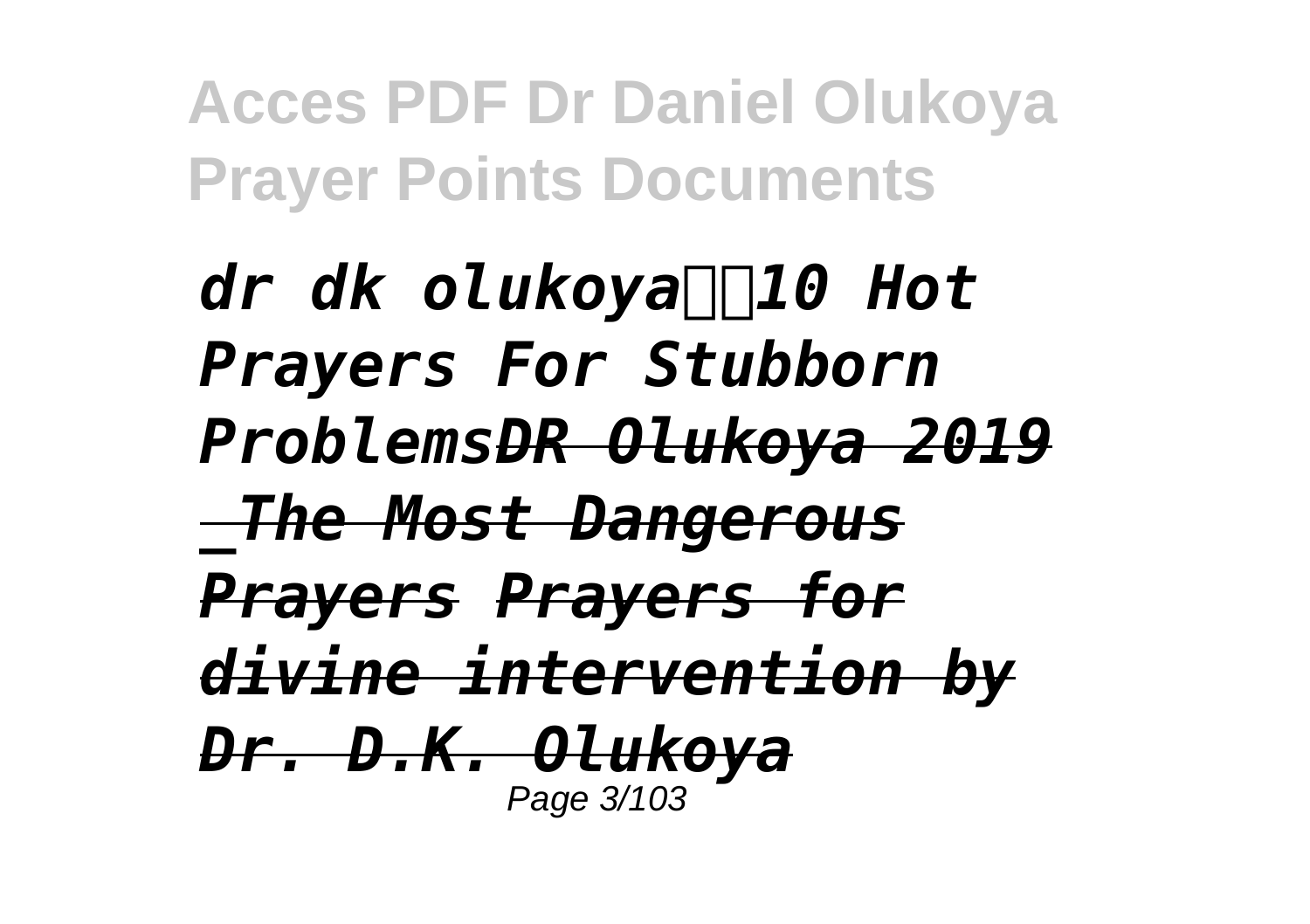*ANOINTED PRAYERS TO START YOUR DAY dr dk olukoya - 10 Hours Witchcraft Destroying Prayers Commanding the Morning Dr D K Olukoya dr dk olukoya - Hot* Page 4/103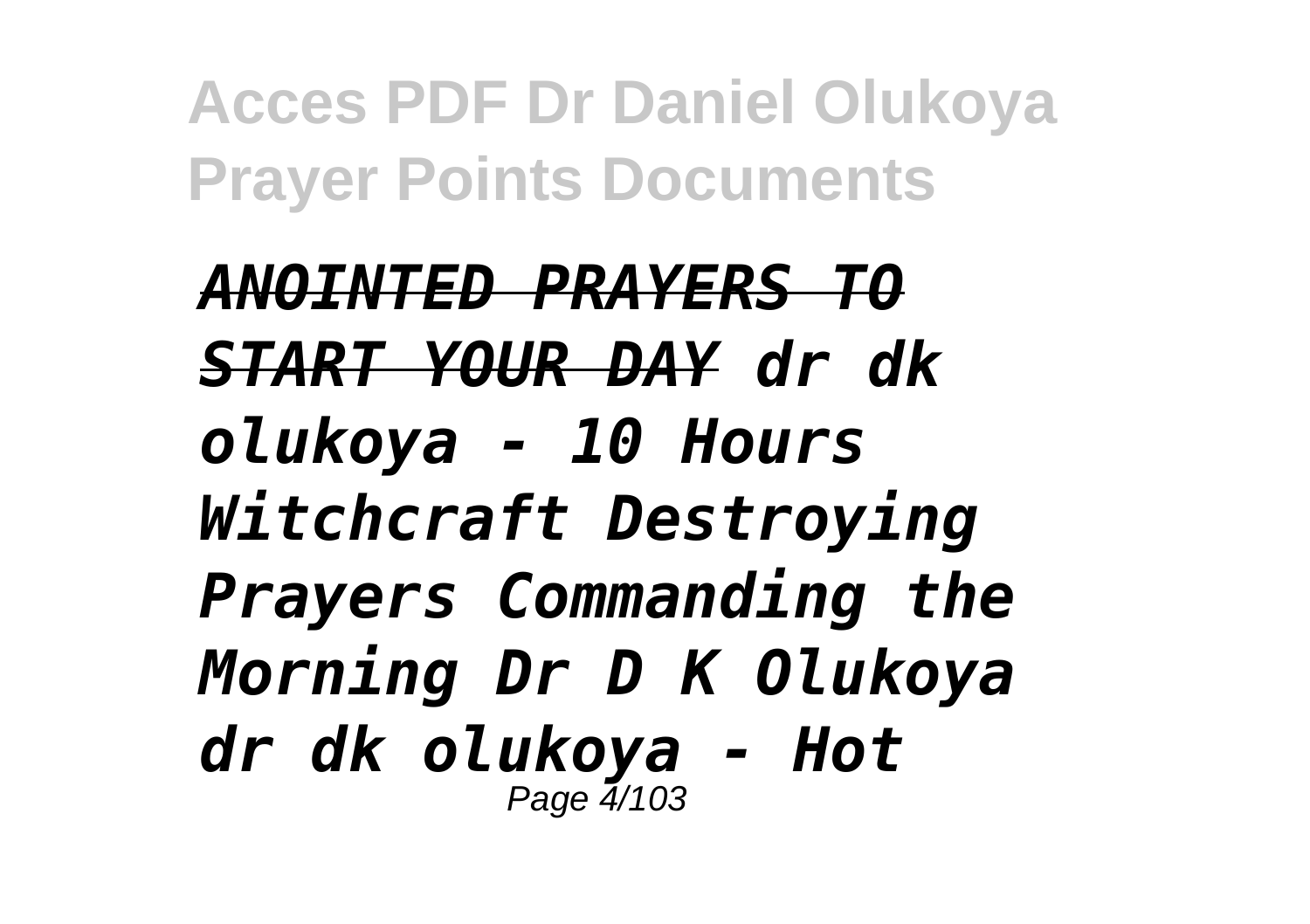*Prayers Against Evil* Attacks **III** olukoya *midnight prayers Powerful Early Morning Prayers By Dr Olukoya Evil Arrows Go Back To Your Sender By Fire - Dr* Page 5/103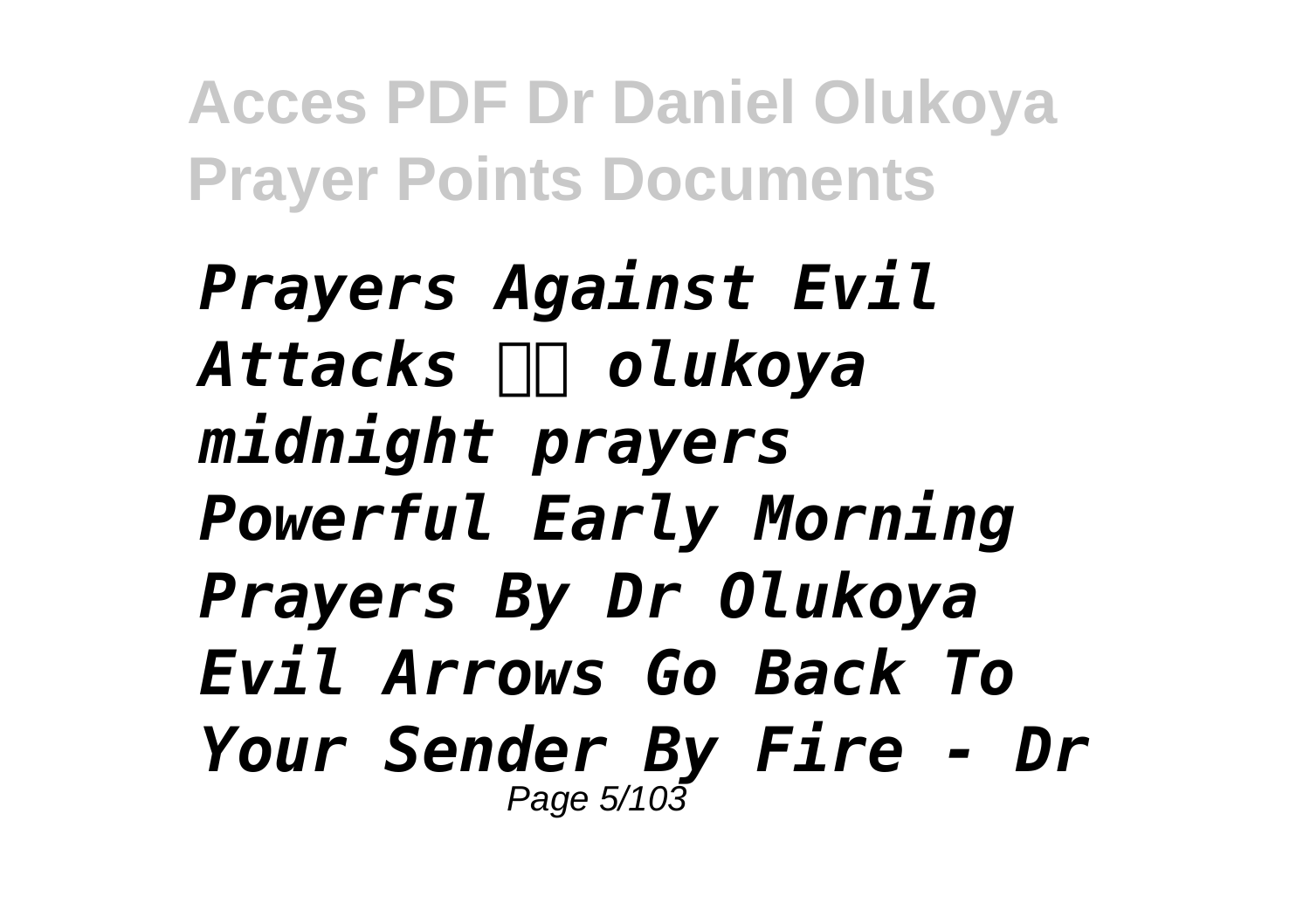*Dk Olukoya 2020 Dealing with hidden strong man Dr dk olukoya PROPHETIC VITAMINS Dr Olukoya Midnight Prayers∏Hot Midnight Prayers Against EnemiesDESTROYING* Page 6/103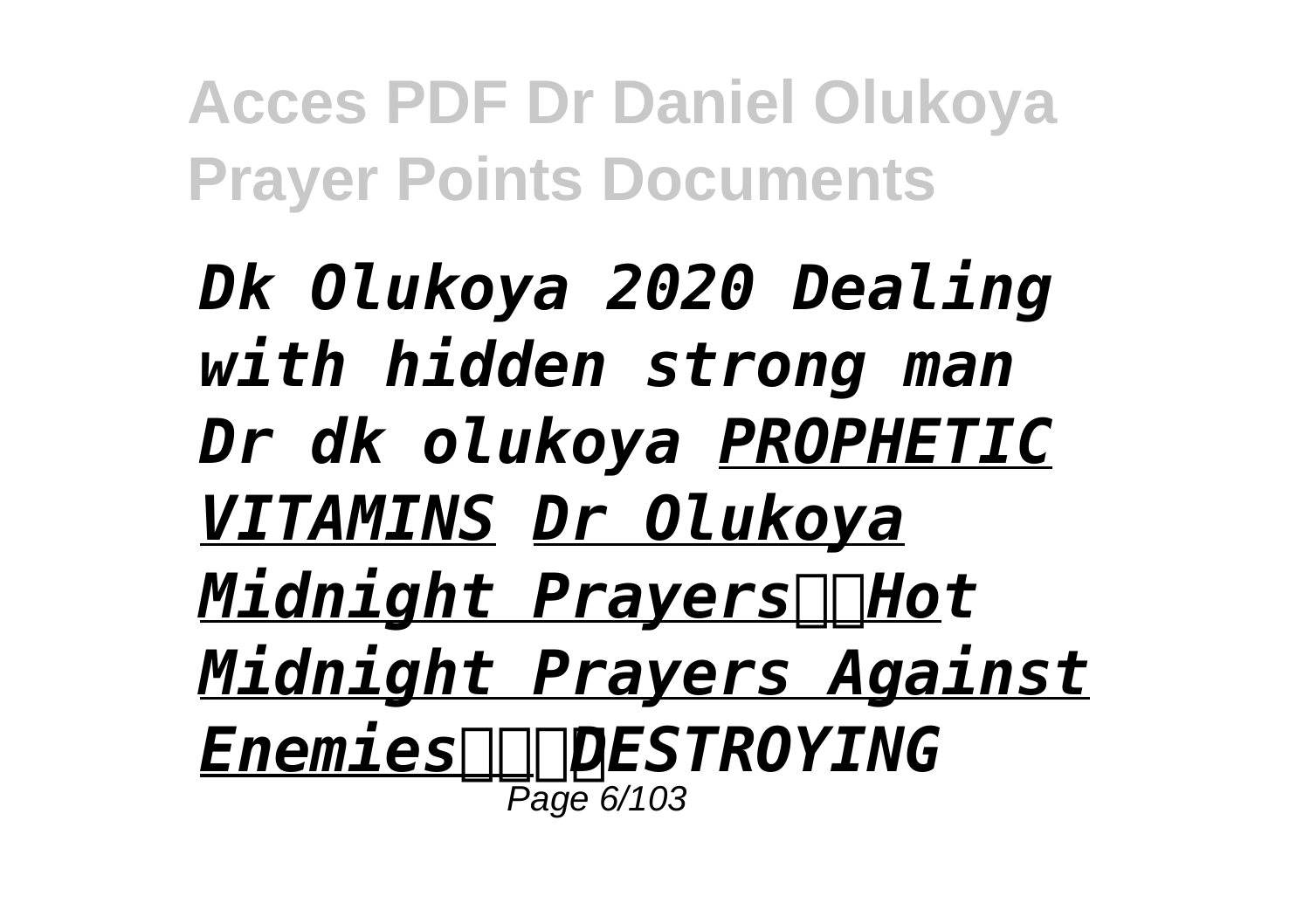## *EVIL ALTAR,S PROGRAM AGAINST YOUR LIFE*

*dr dk olukoyaMorning Prayers To Take Charge Of The Day DR D.K OLUKOYA - COMMAND THE MORNING \u0026* Page 7/103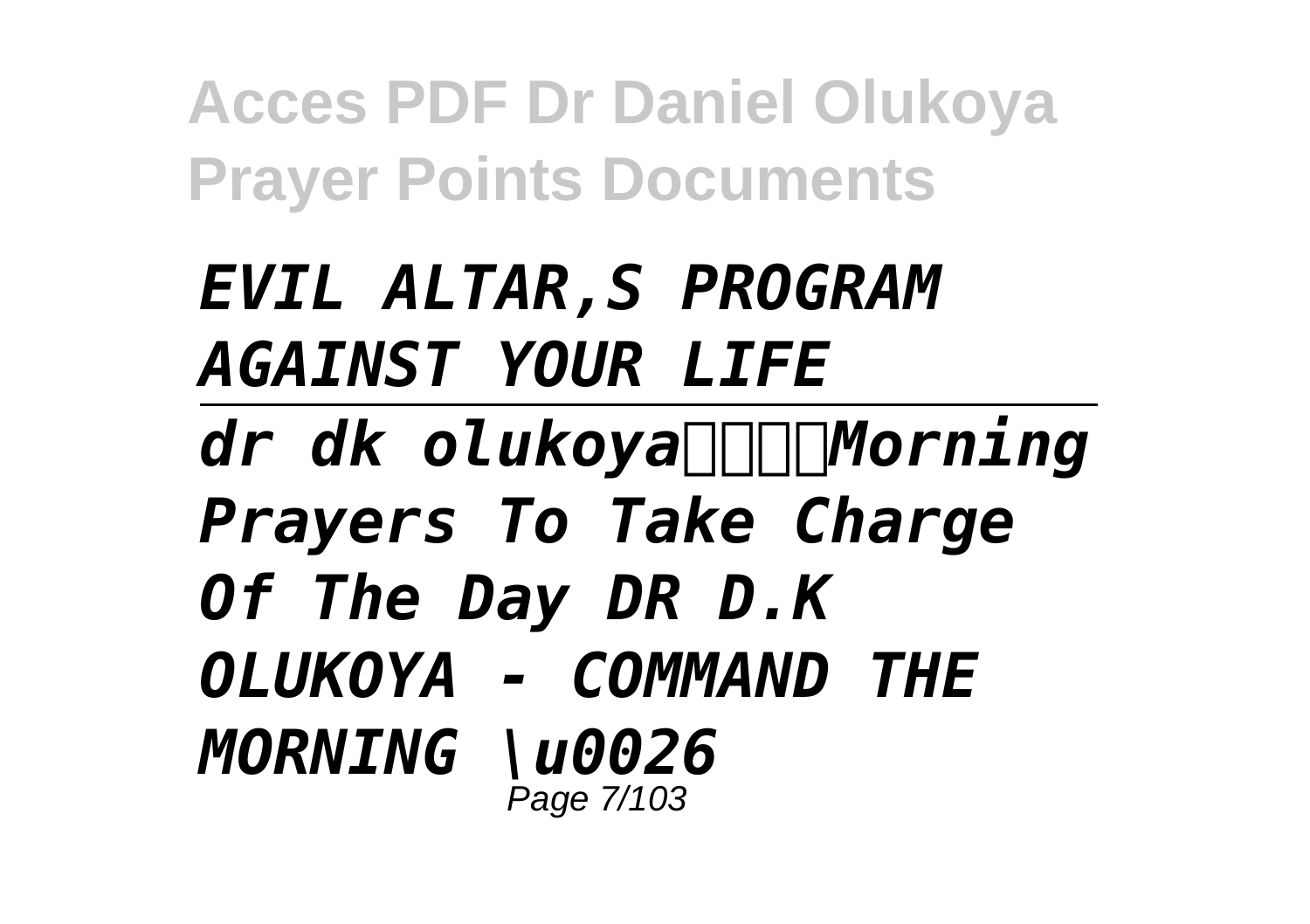*FOUNDATION PRAYER PRAYER'S TO MAKE THE WICKED SURRENDER -DR. D.K Olukoya dr dk olukoya - Midnight Prayers COMMANDING THE MORNING : BY DR. D K* Page 8/103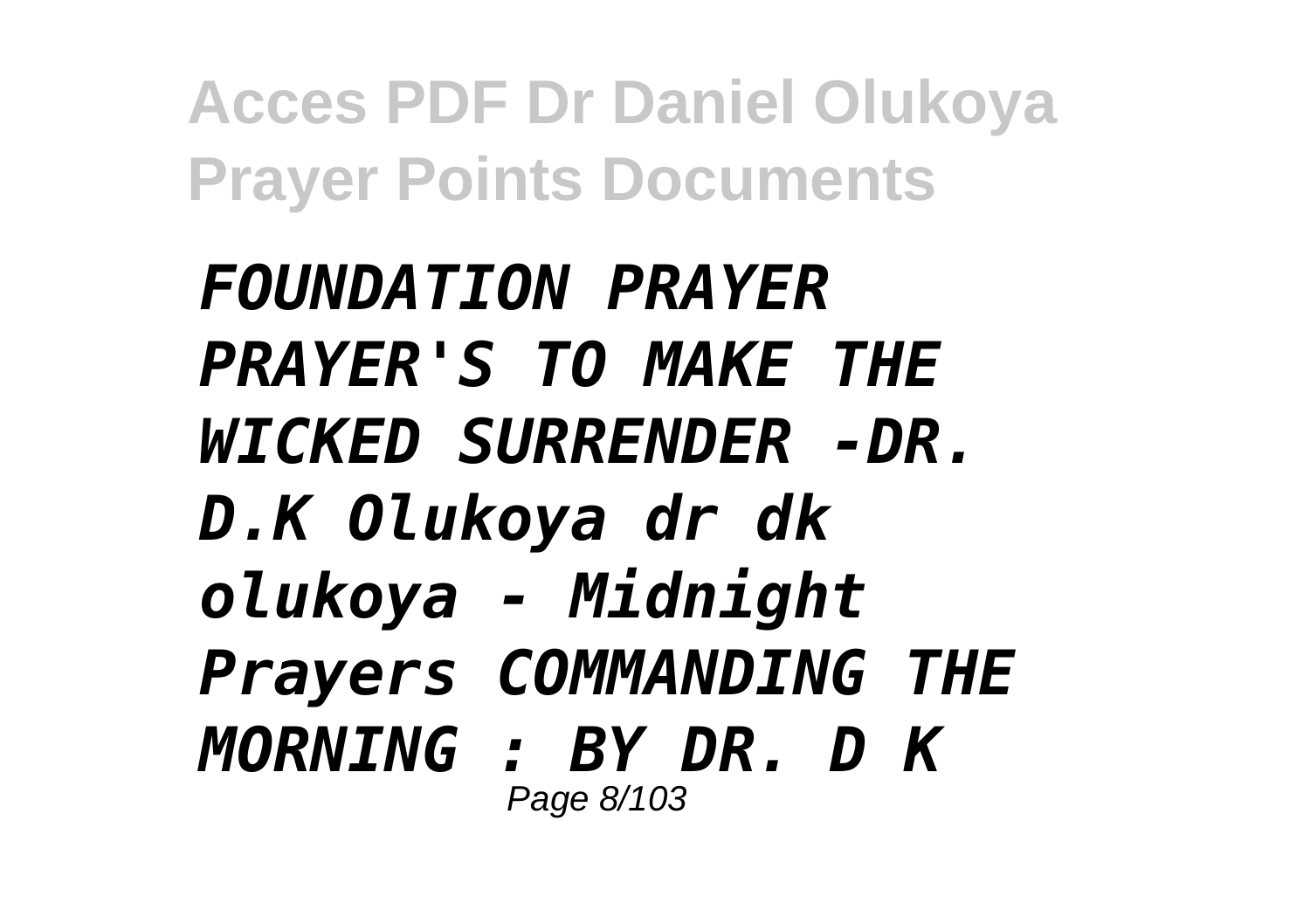*OLUKOYA dr dk olukoya - Prayers To Restore | Possess Possessions | Destroy Satanic Embargo MFM Prayers Dr Olukoya MFM PRAYERS TO COMMAND YOUR MORNING Olukoya* Page 9/103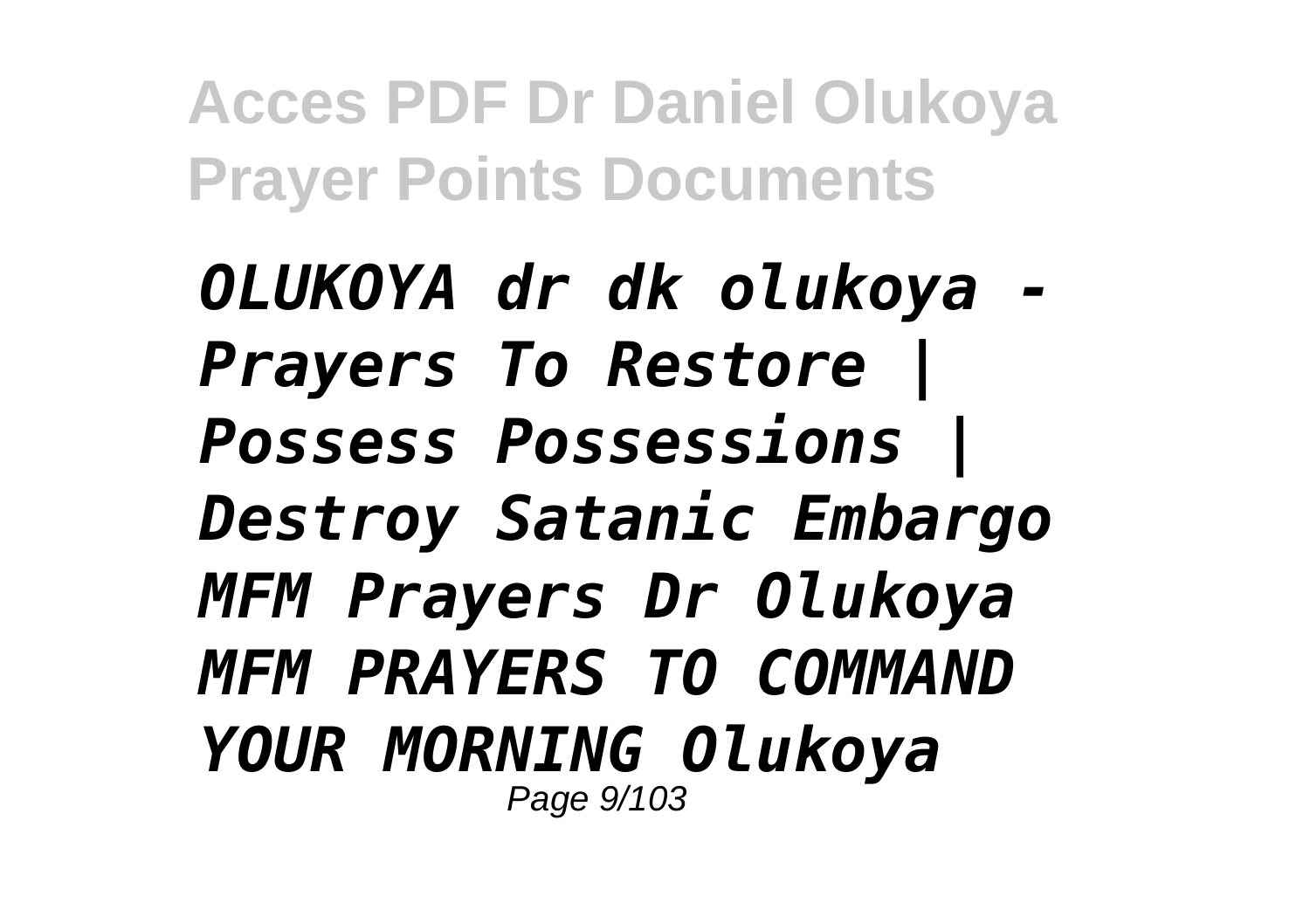*Midnight Prayers - Pray This Every Night 2020 - MFM Prayers PRAYERS TO RECOVER EVERY THINGS I LOST TO DEVIL Dr Dk olukoya DR D.K OLUKOYA |* **PRAYERS TO COMMAND YOUR** Page 10/103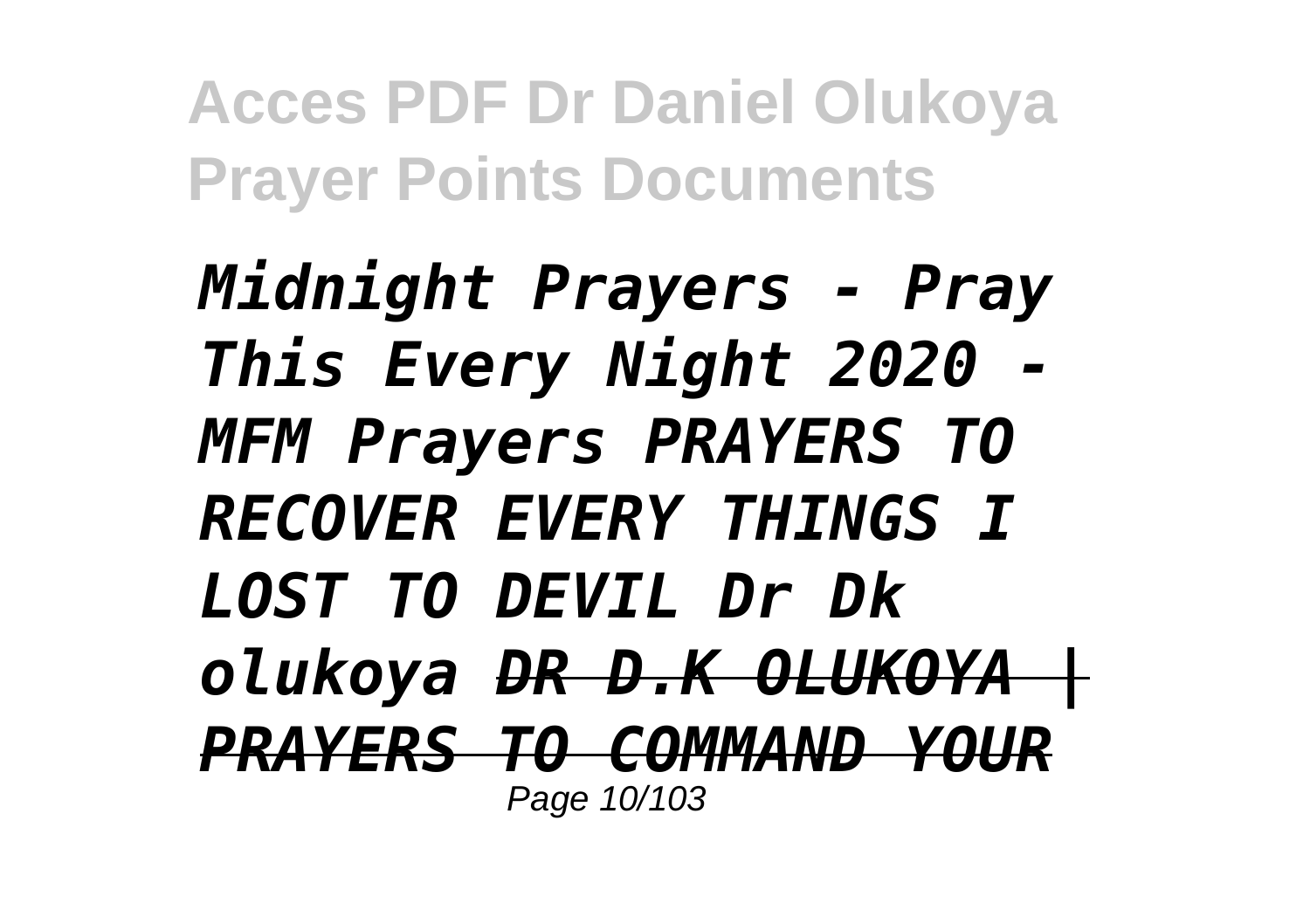*MORNING 120 Prayers to Crush Witchcraft - Dr D K Olukoya Pray Until Your Situation Changes-Dr. D. K Olukoya 2020 Powerful Midnight Prayers To Pray Every* Page 11/103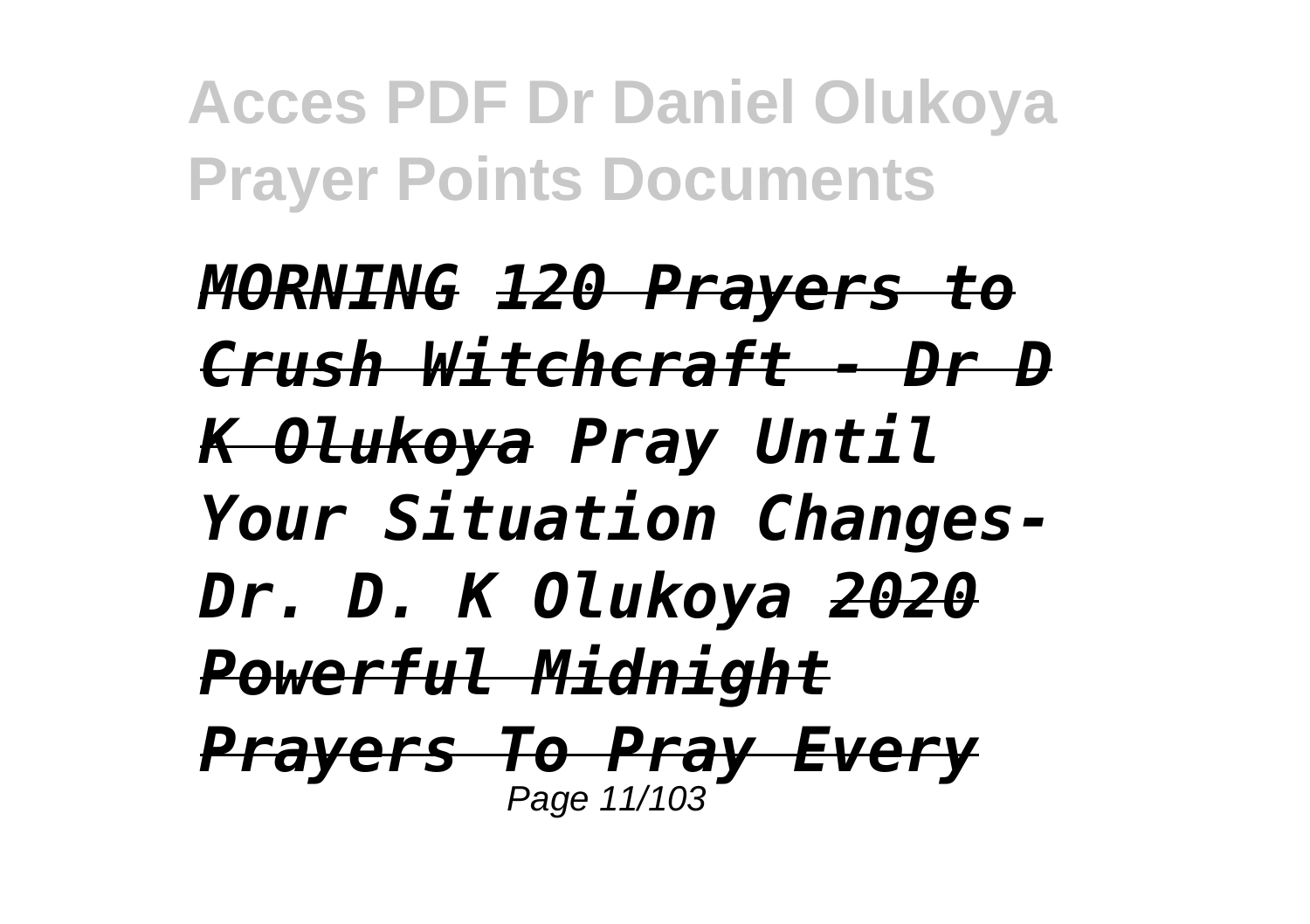*Night By Dr Daniel Olukoya Dr Daniel Olukoya Prayer Points Prayer Points (5) The following prayer point categories cover an array of problems* Page 12/103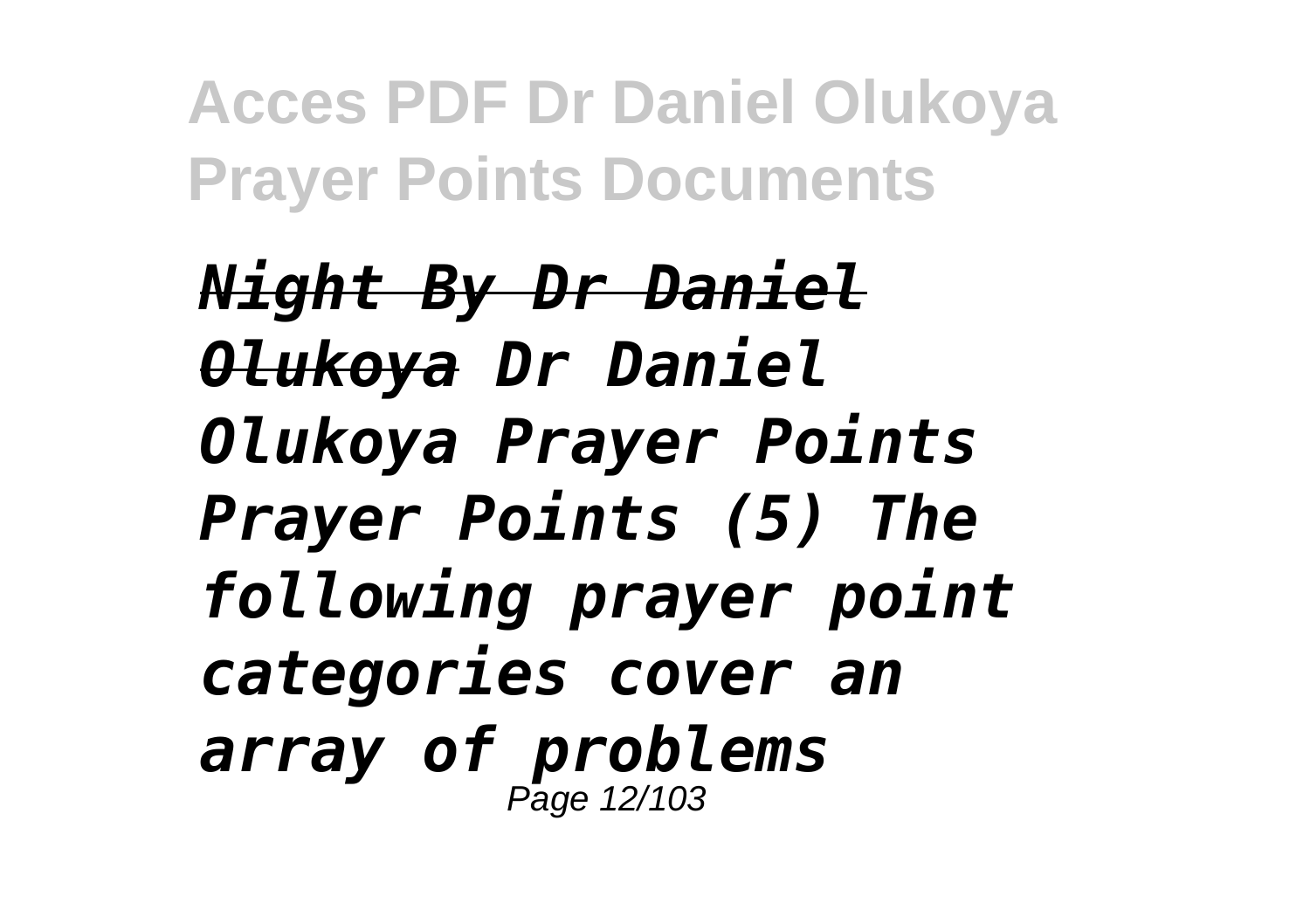*confronting mankind. MFM also publishes several prayer books including the best-selling Prayer Rain, Prayer Passport and Prayer Bomb. Prayers for Spiritual Growth* Page 13/103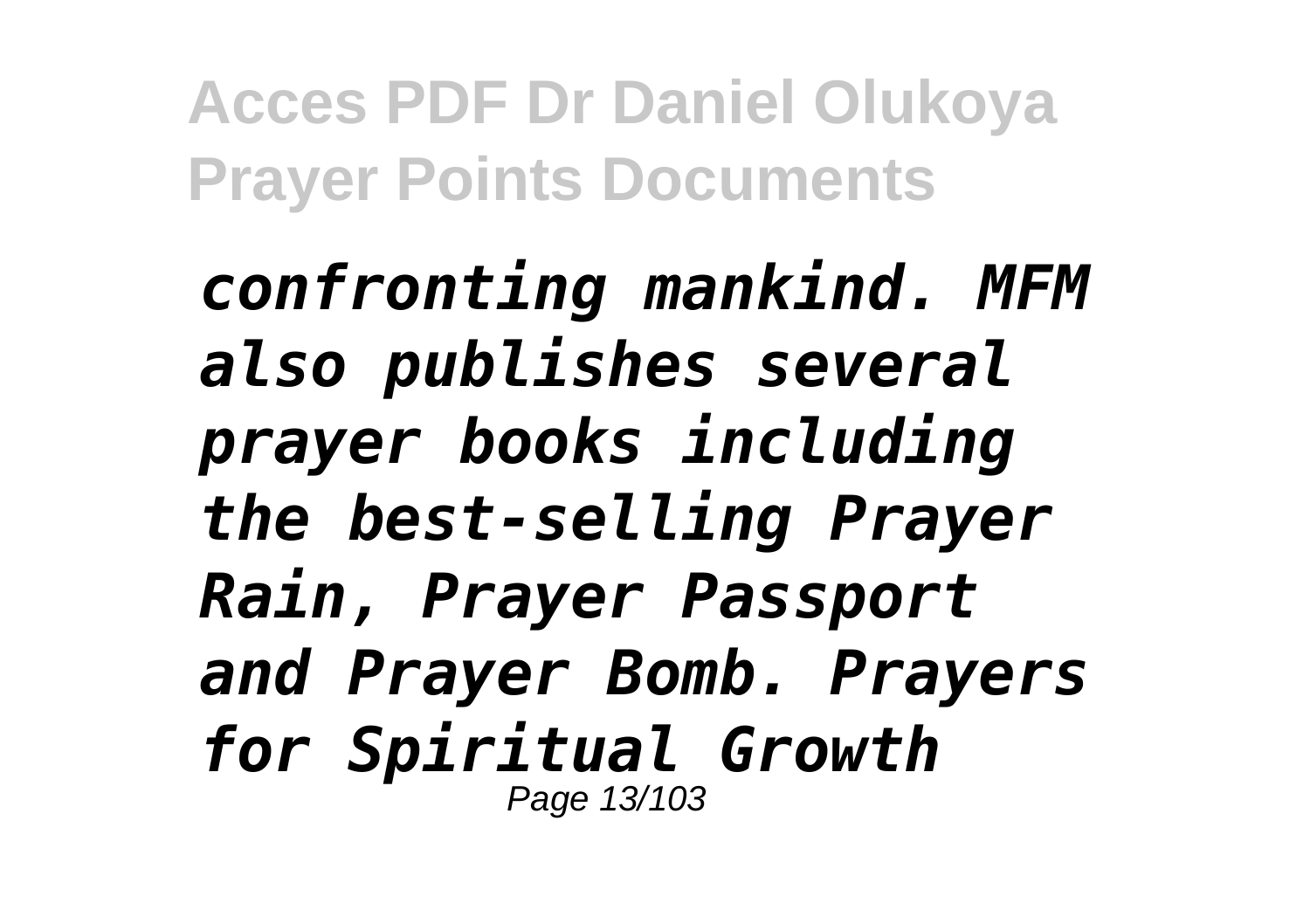## *Published in Prayer Points by Prayer Team.*

*Prayer Points - The official website of Dr DK Olukoya MIDNIGHT BATTLE PRAYER* Page 14/103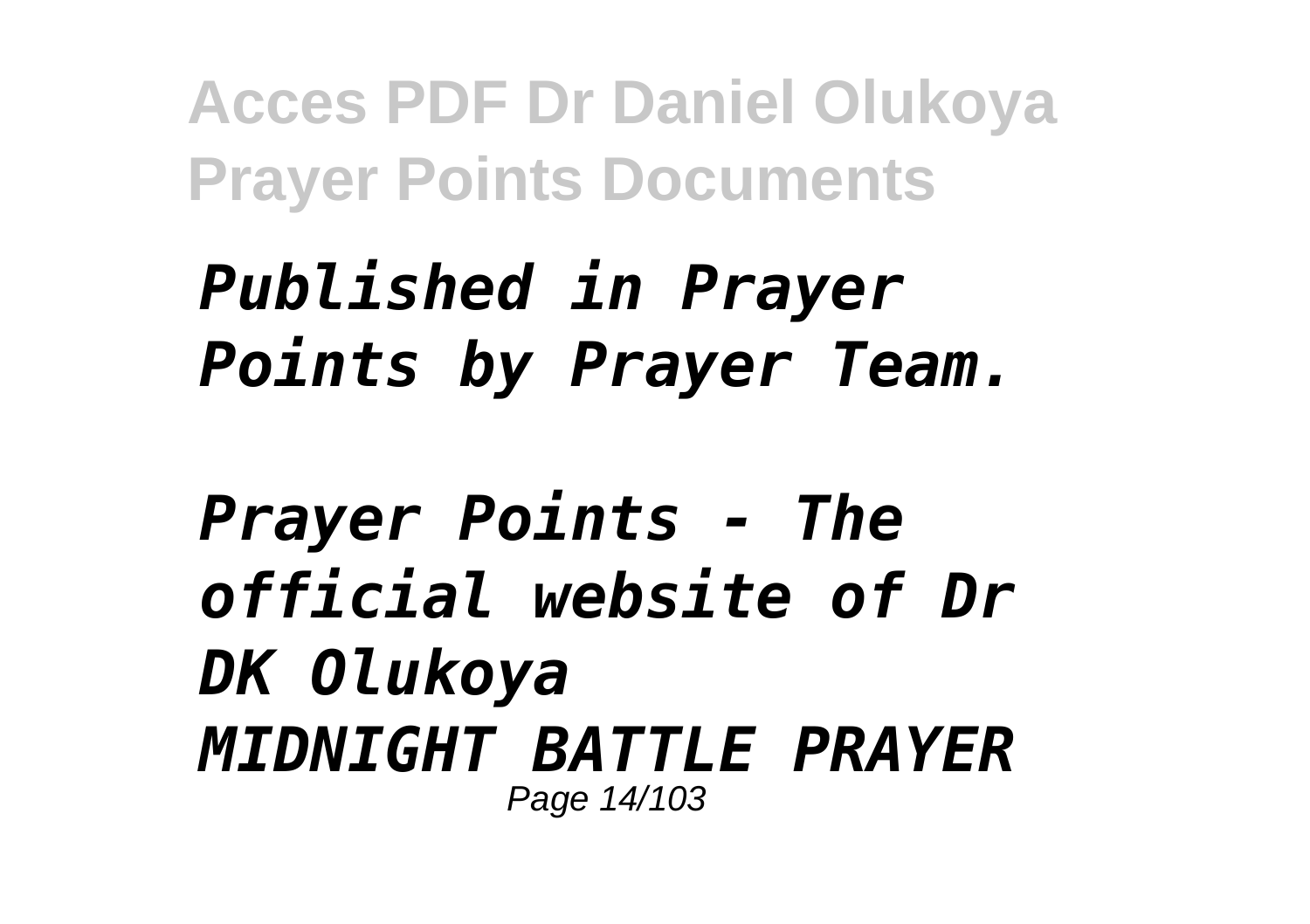*POINTS BY DR D K OLUKOYA "While men slept, his enemy came and sowed tares among the wheat, and went his way." (Matthew 13:25) The midnight battle is a* Page 15/103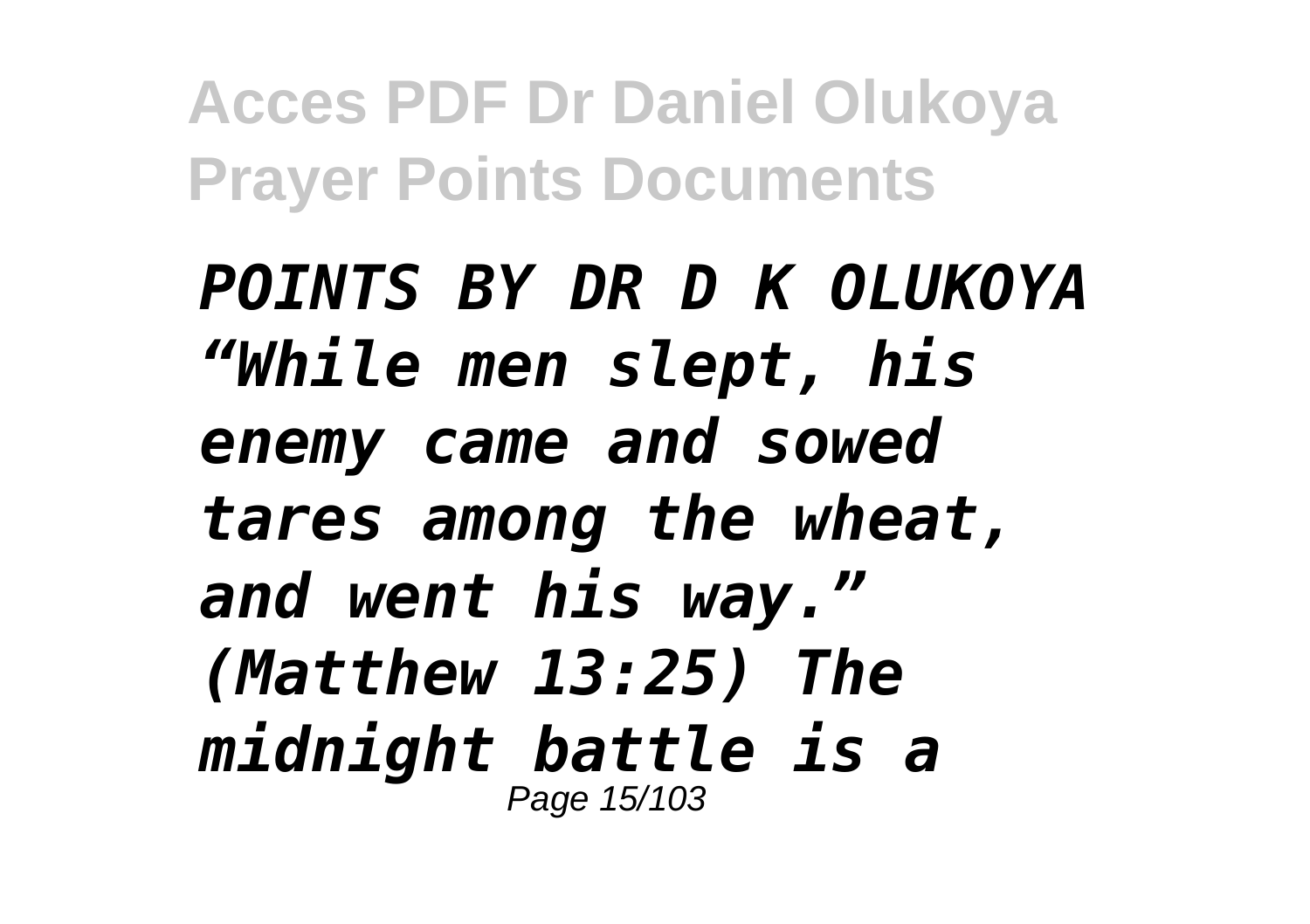*program vomited by the Holy Ghost in order to arouse the Lord of Hosts to fight your battles and give you total victory.*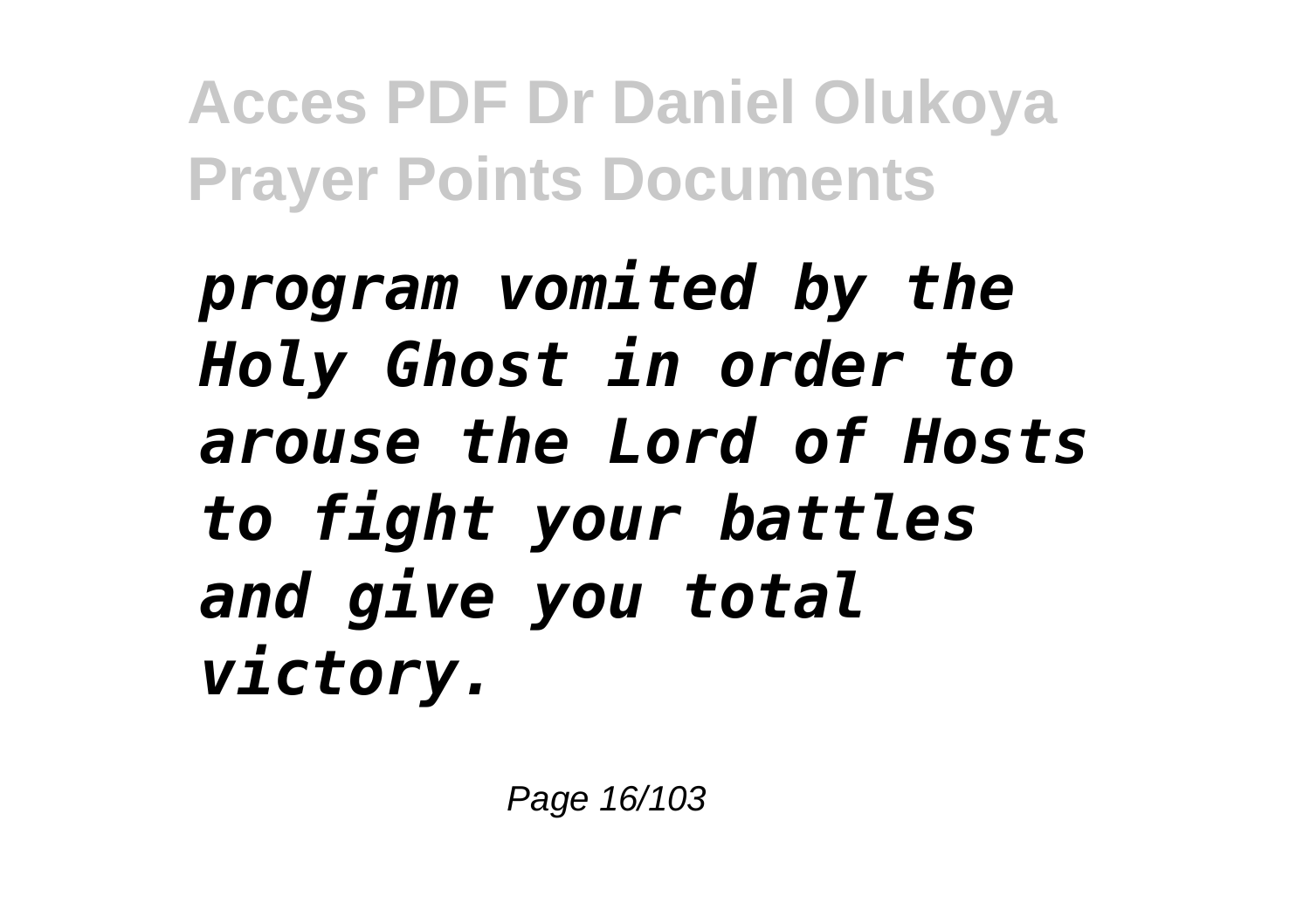*Dr D Olukoya Prayer Points - Midnight Deliverance Prayer Evil hands, anointed to waste my head, wither, in the name of Jesus. Every arrow of untimely* Page 17/103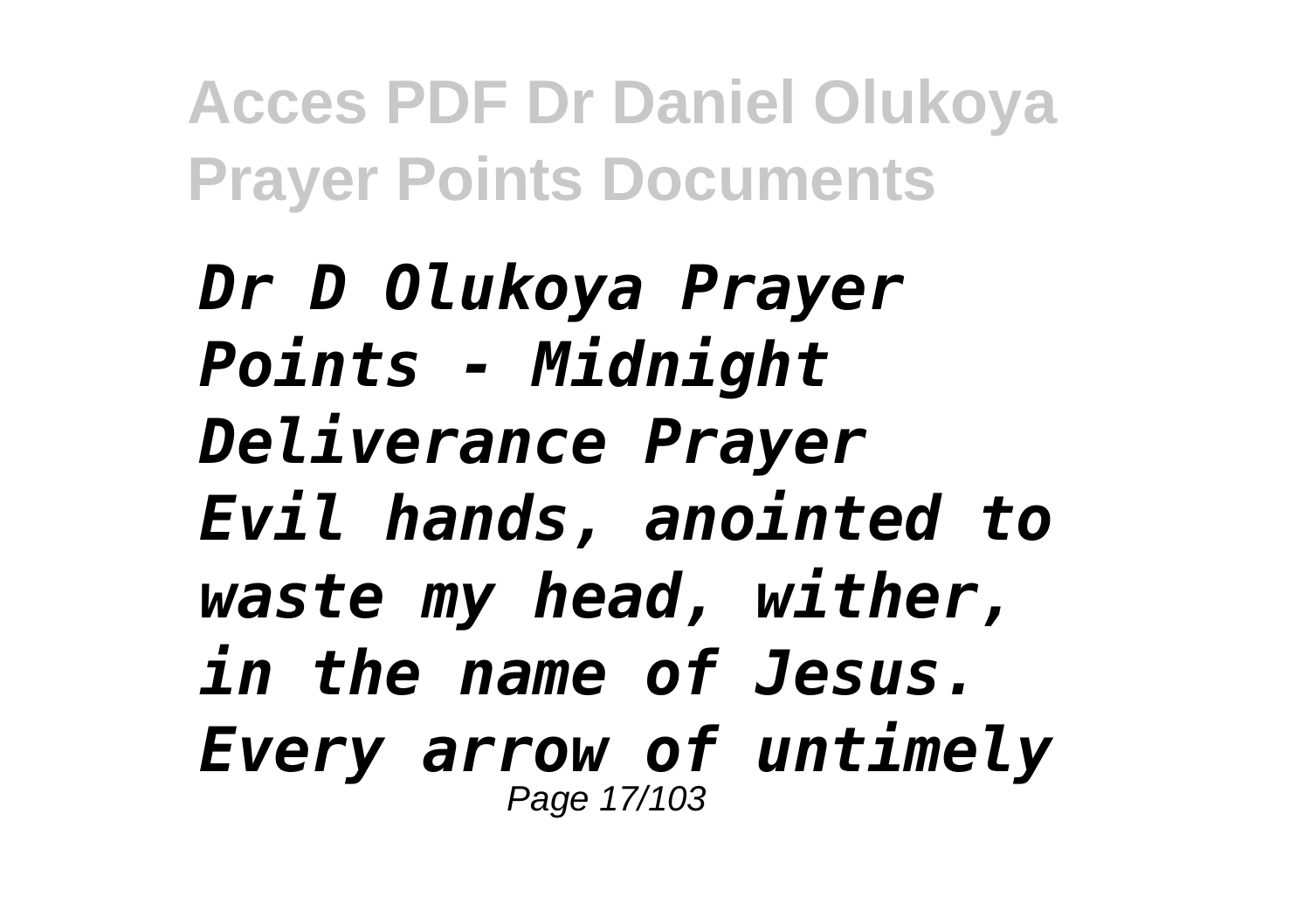*death, fired into my brain, backfire, in the name of Jesus. My head, my head, my head, hear the word of the Lord, arise and shine, in the name of Jesus. Any dark* Page 18/103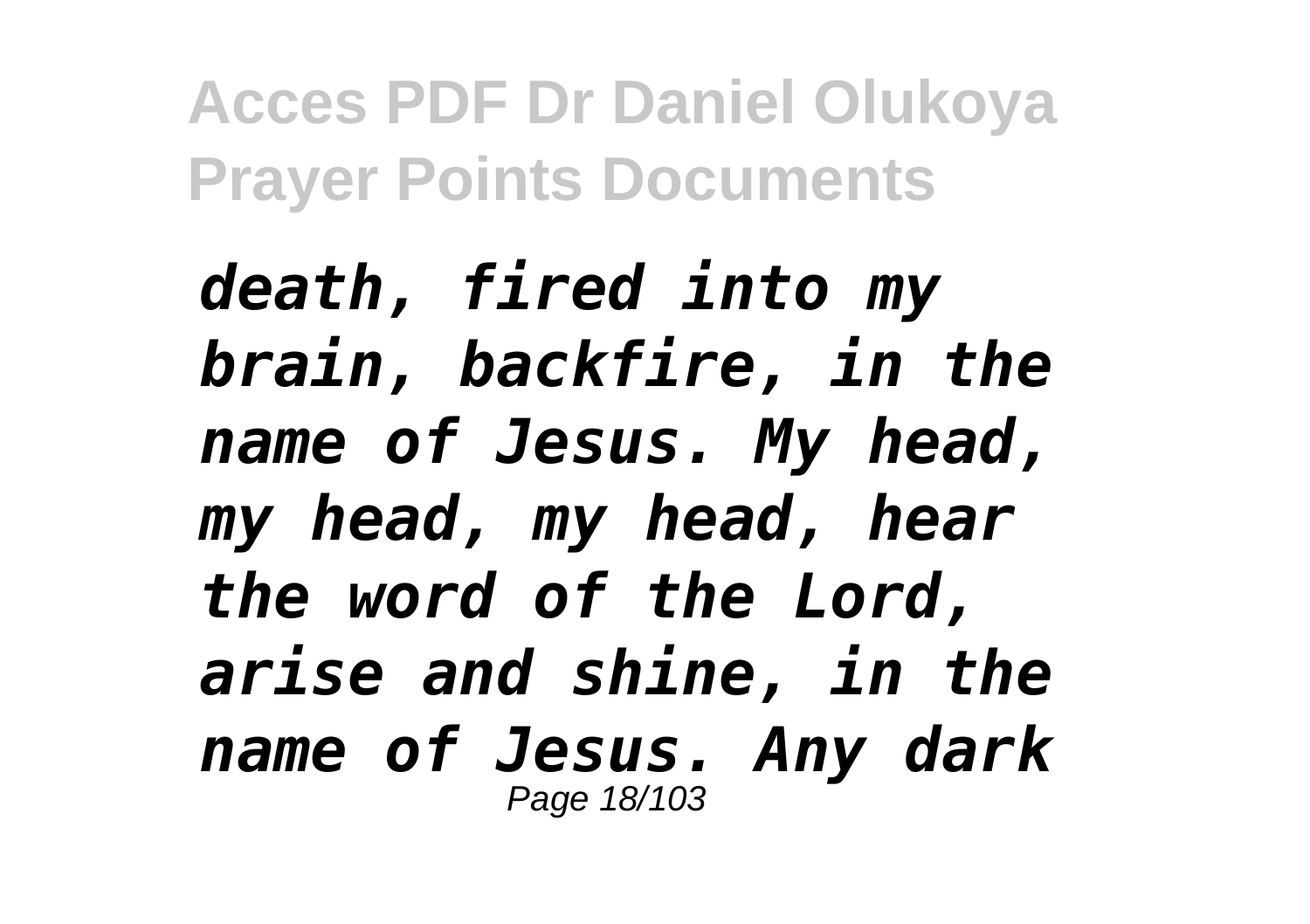*invisible cover, on my head, catch fire, in the name of Jesus.*

*Dr. Daniel K. Olukoya: 21 PRAYER POINTS on DELIVERANCE OF ...* Page 19/103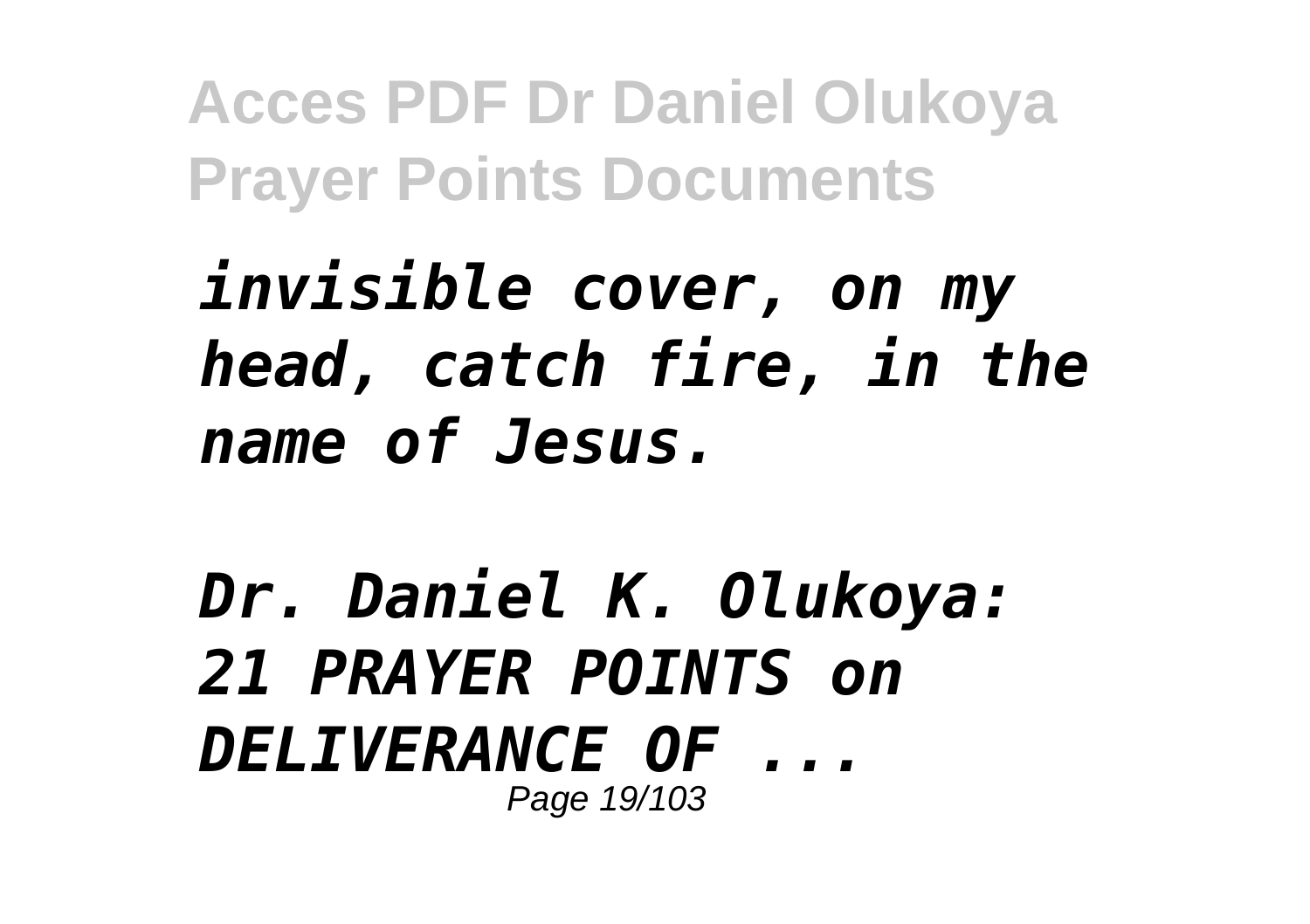*This the MFM midnight battle prayer points 2020 (PDF) to enable you to bulldoze the enemies of your life as compiled by Dr. Daniel Olukoya. The power in the MFM* Page 20/103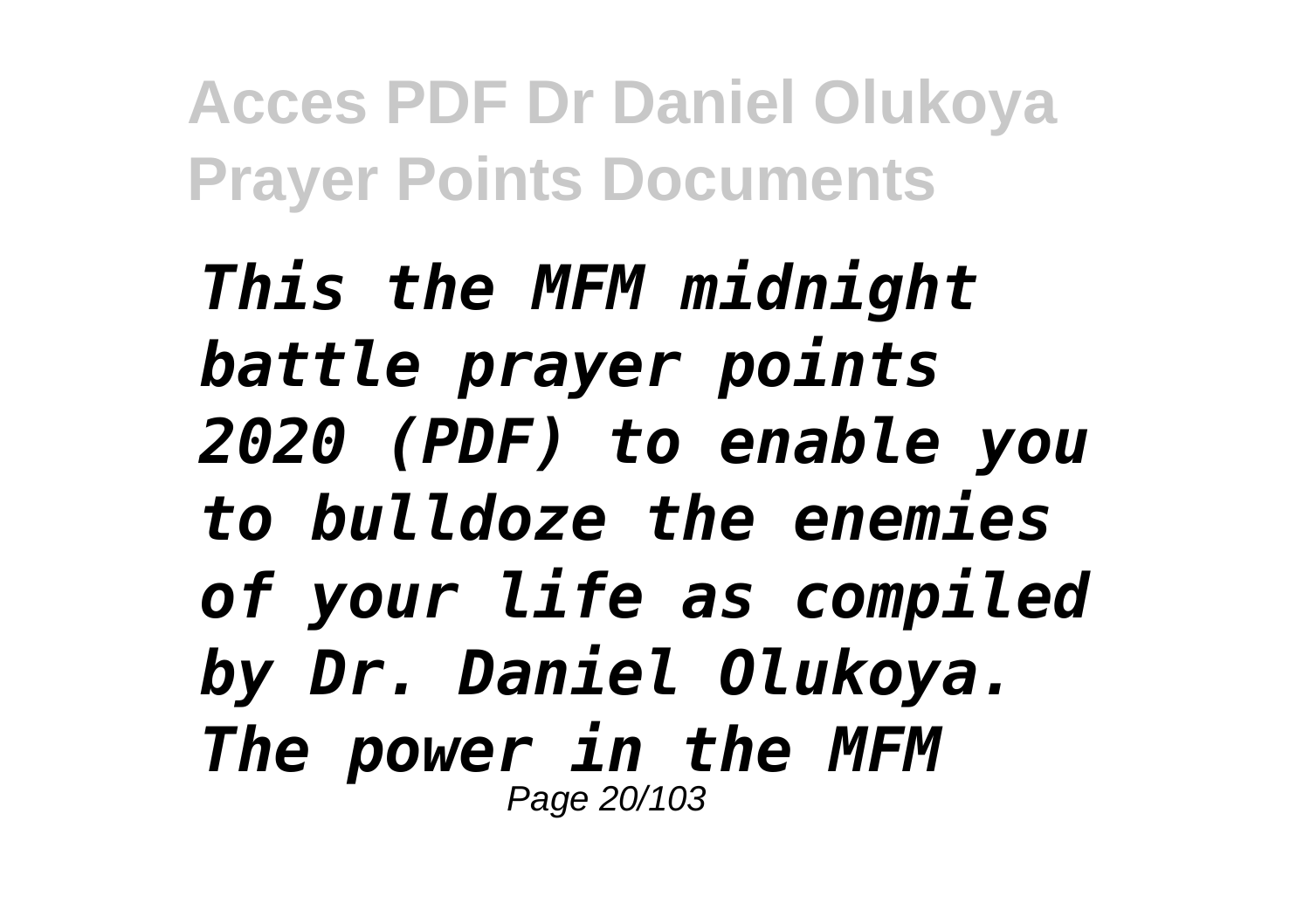### *midnight battle prayer points can be applied to every situation in your life.*

#### *100+ Powerful MFM Midnight Battle Prayer* Page 21/103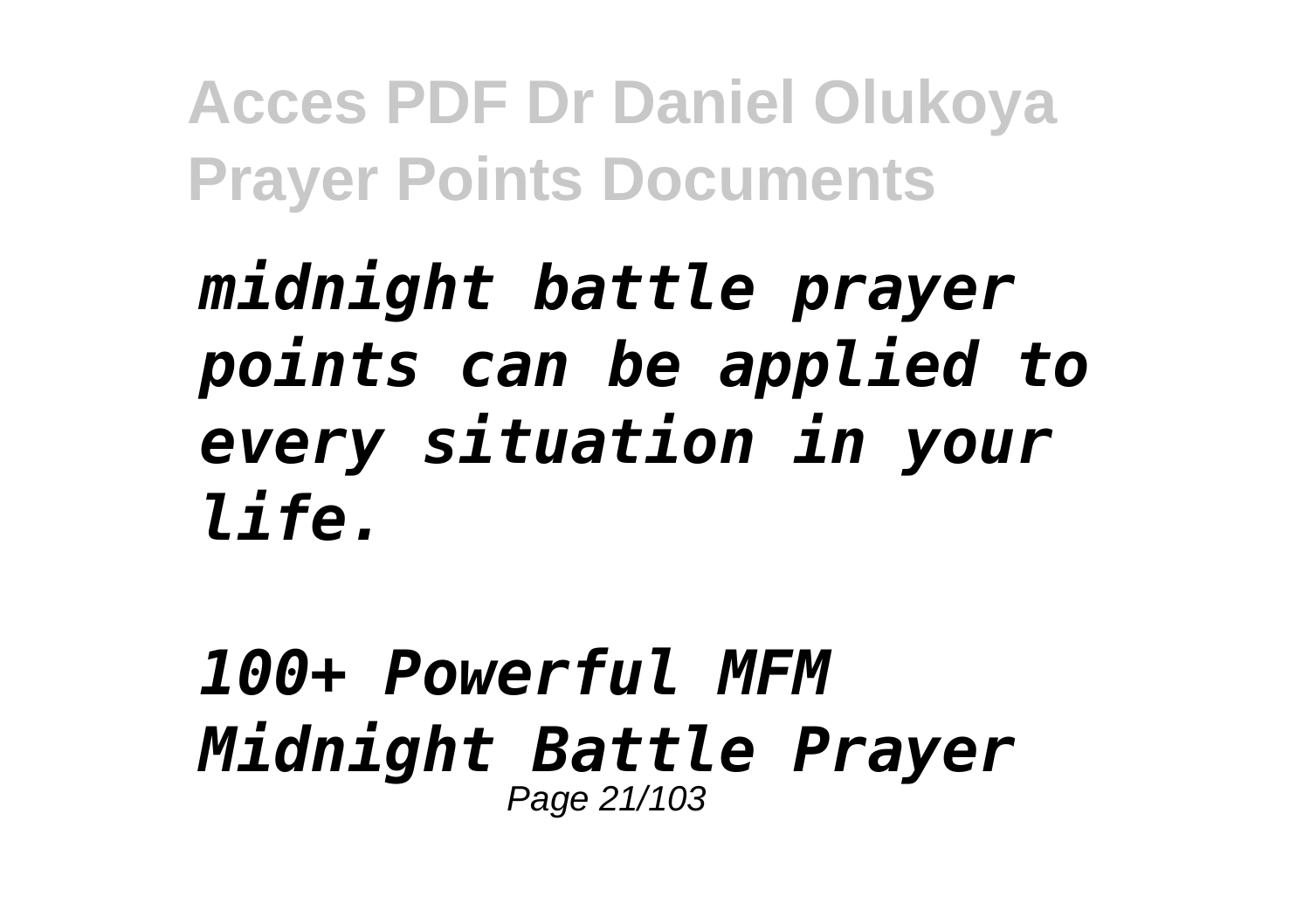*Points 2020 (PDF) Prayer 1: Father, in the name of Jesus, thank you for confirming the "New Dawn" prophetic agenda of 2018 in the Winners' family worldwide – 1 Kgs* Page 22/103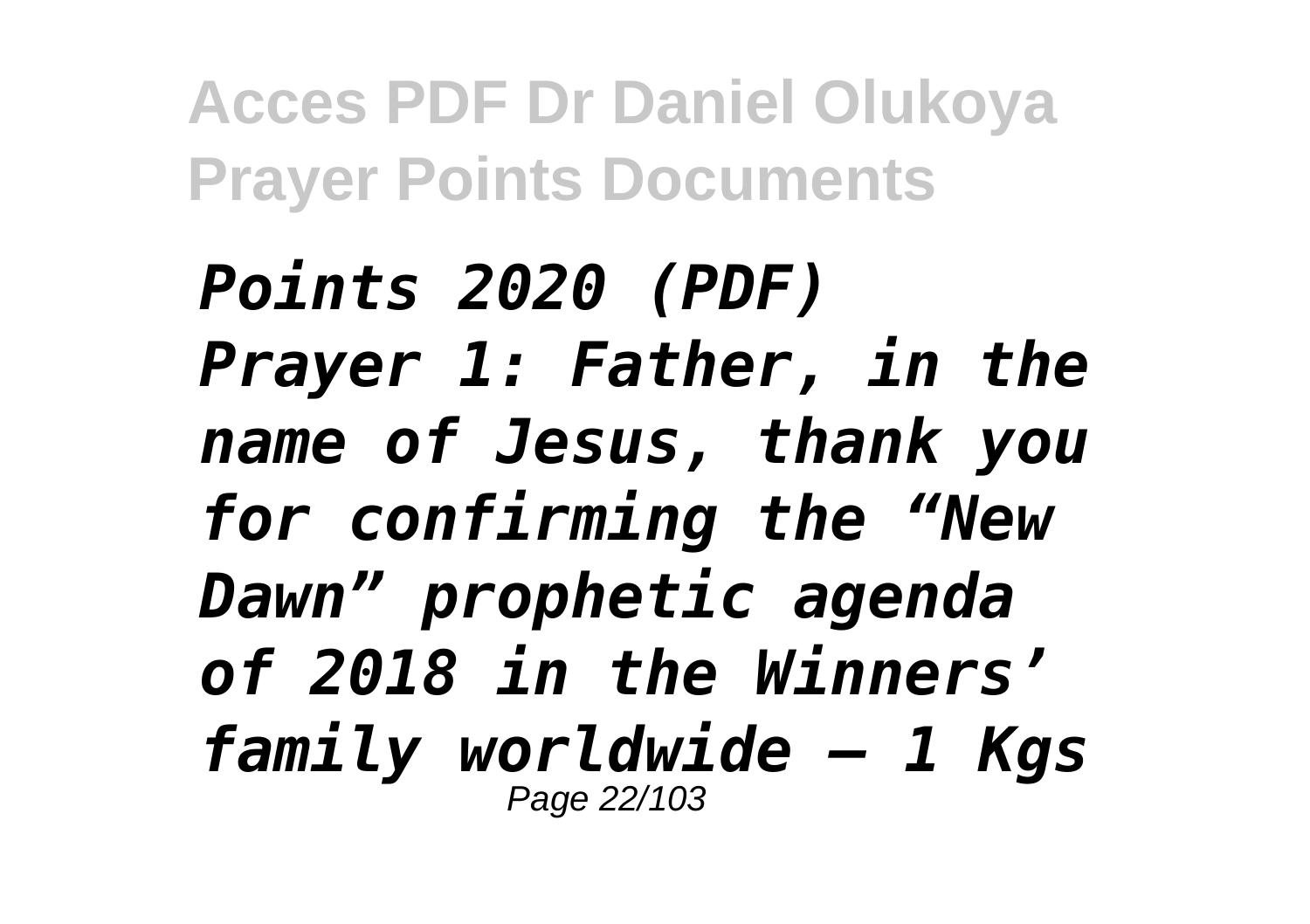*8:15. Prayer 2: Father, by the revelation of your word, hasten the fulfillment of the 2019 prophetic word in the life of every Winner – Jer.1:12.* Page 23/103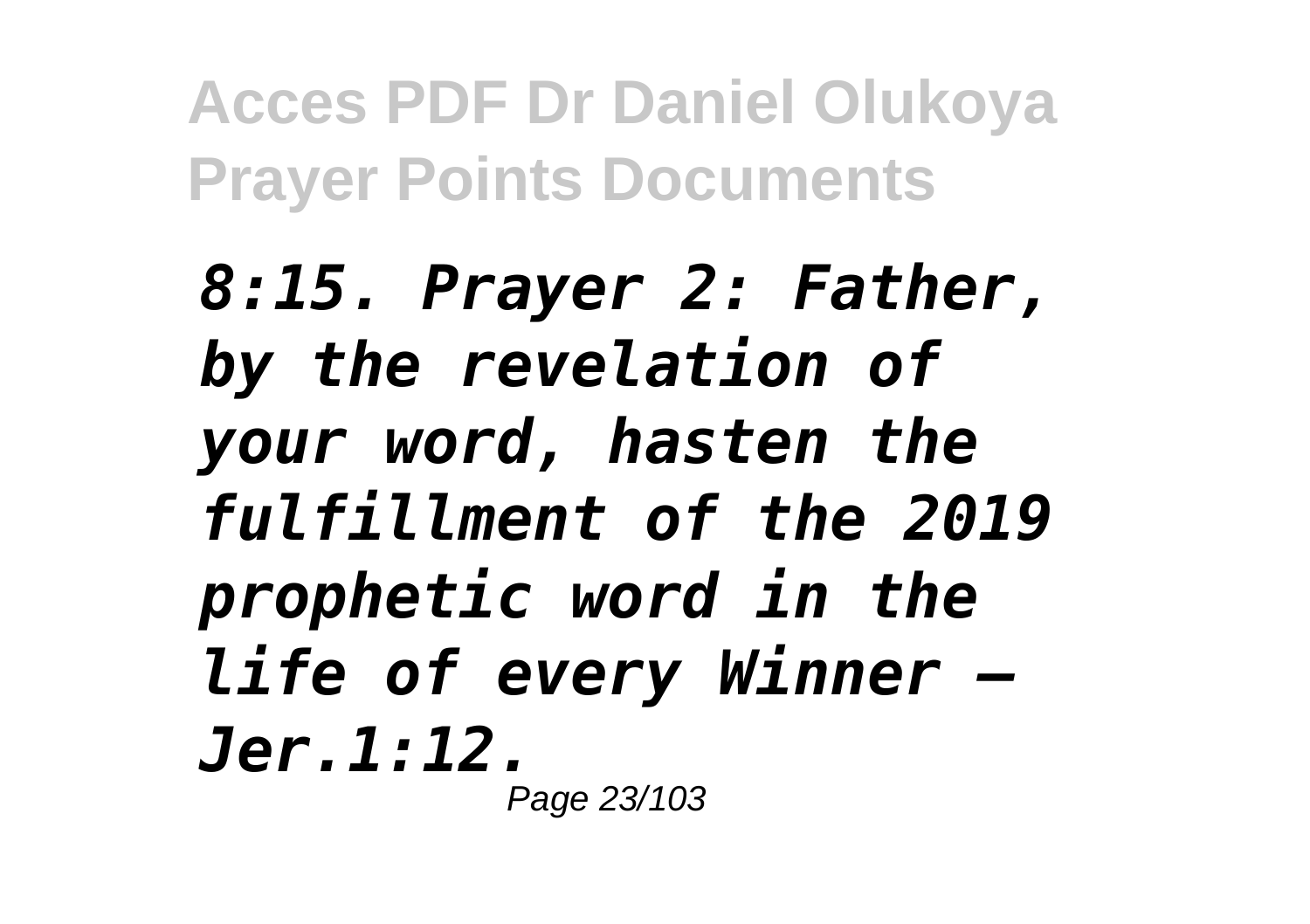*Prayer Rain Prayer Points PDF - By Dr Daniel Olukoya Prayer Points. 1). Father, I thank you for the privilege of seeing* Page 24/103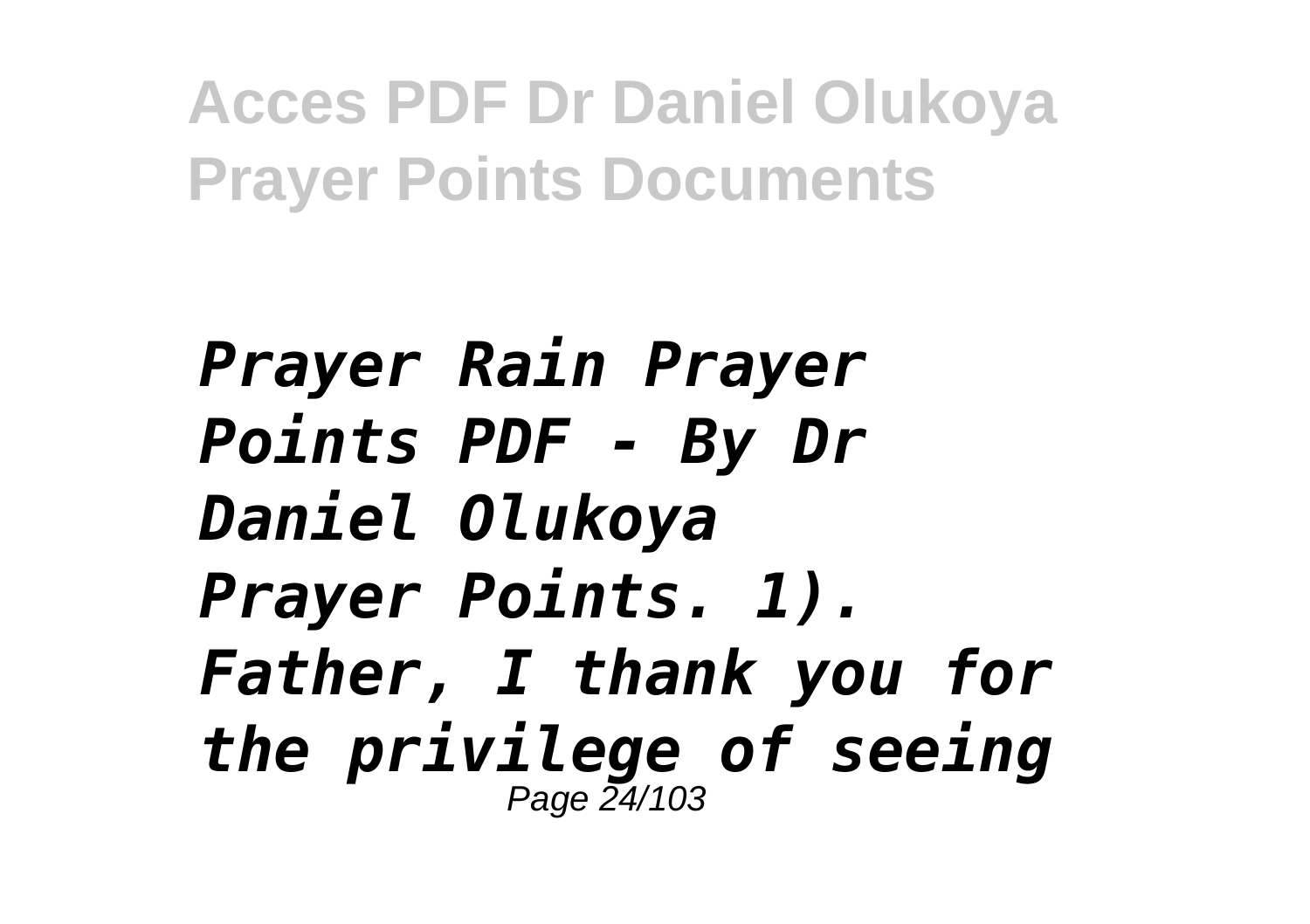*a brand new year in 2020 in Jesus name. 2). I declare that in 2020, everyday shall be Christmas for me in Jesus name. 3). I declare that this year,* Page 25/103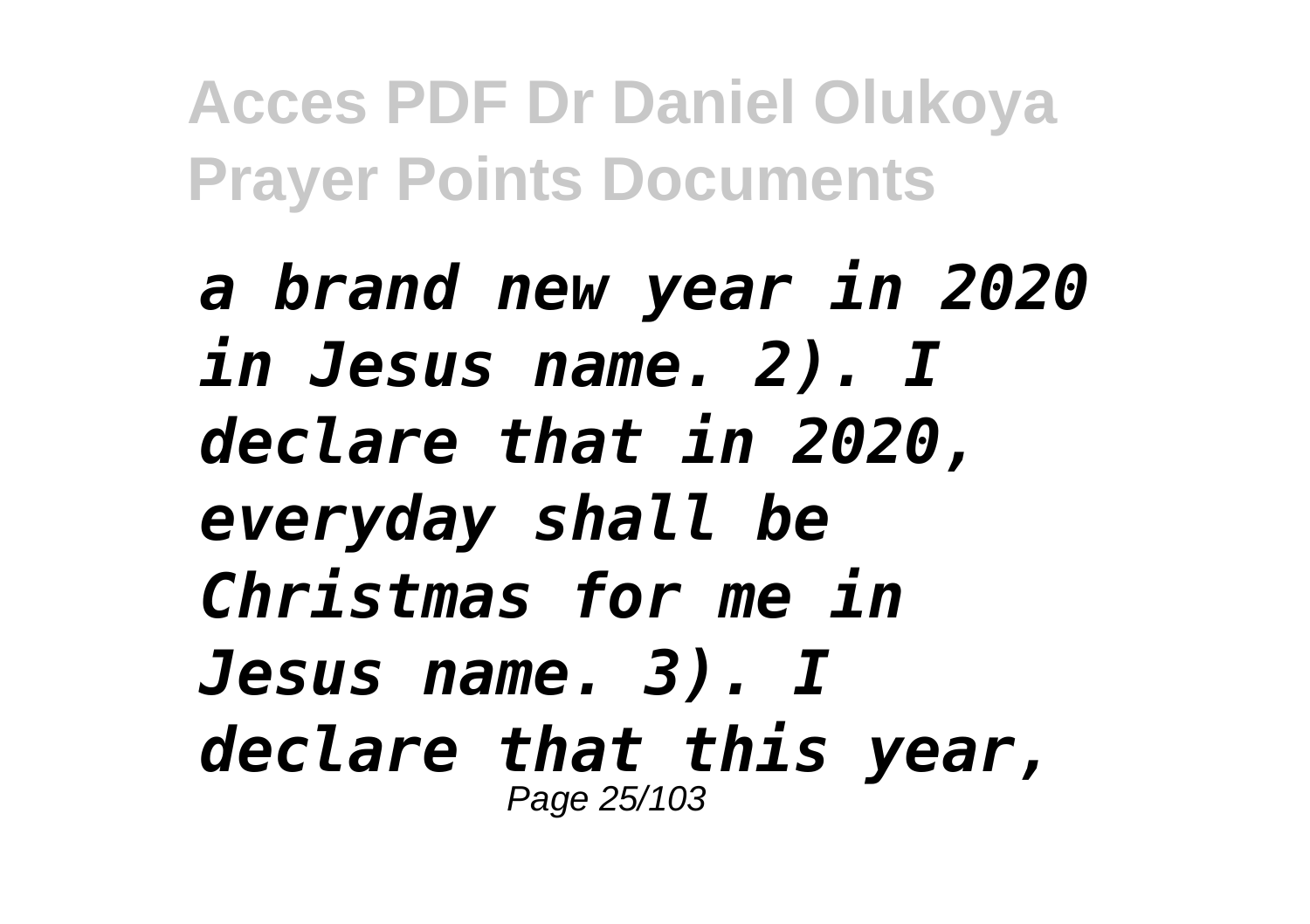*I shall rise from the dust to the top in Jesus name. 4). Father order my steps in your word all through this year in jesus name. 5).*

Page 26/103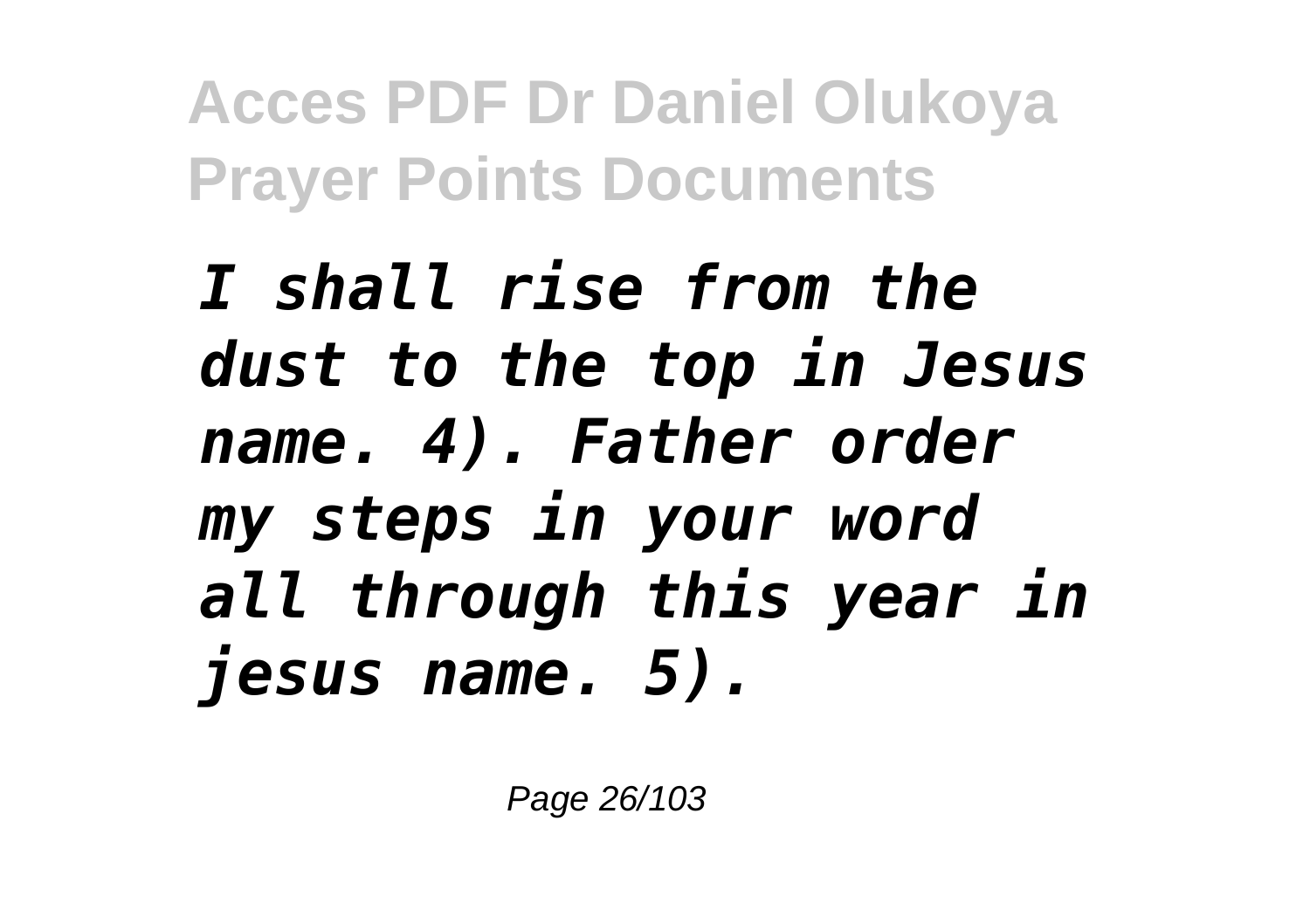*50 Inspired MFM Prayer Points 2020 | PRAYER POINTS PRAYER POINTS. 1. I take authority over this day, in the name of Jesus. 2. I draw upon heavenly* Page 27/103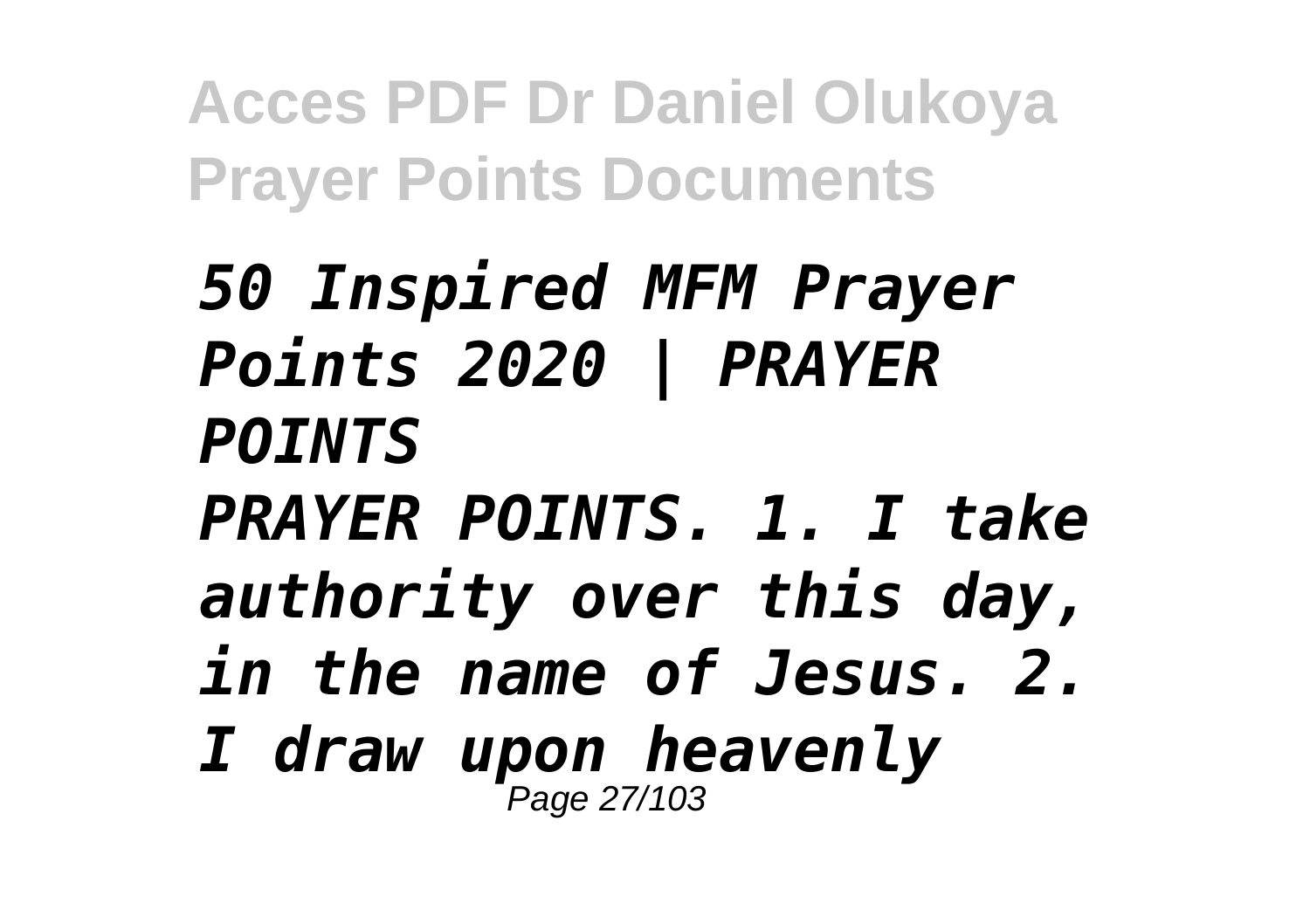*resources today, in the name of Jesus. 3. I confess that this is the day that the Lord has made, I will rejoice and be glad in it, in the name of Jesus. 4. I* Page 28/103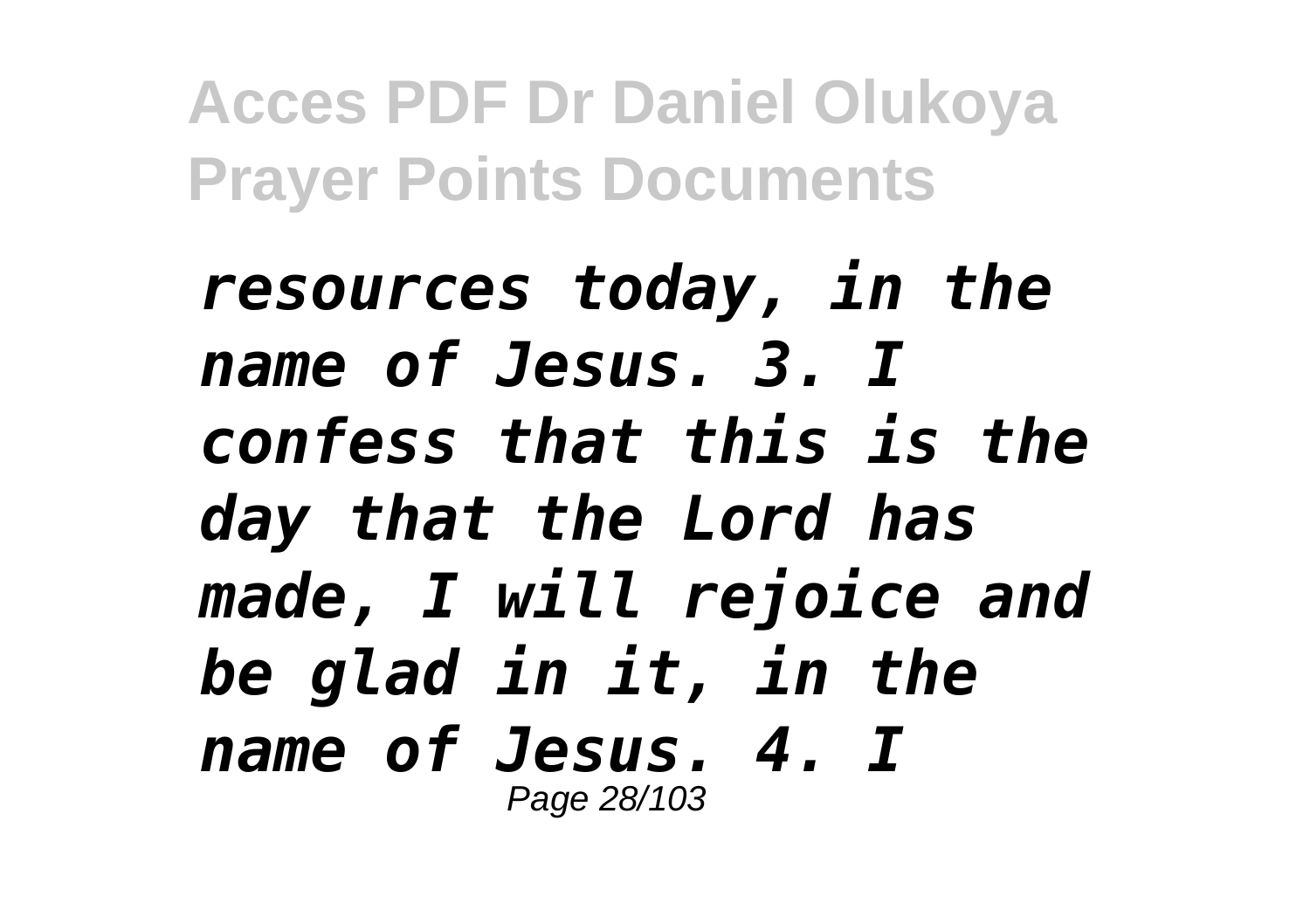### *decree that all the elements of this day will cooperate with me, in the name of Jesus. 5.*

#### *MORNING PRAYERS TO COMMAND YOUR DAY - Dr.* Page 29/103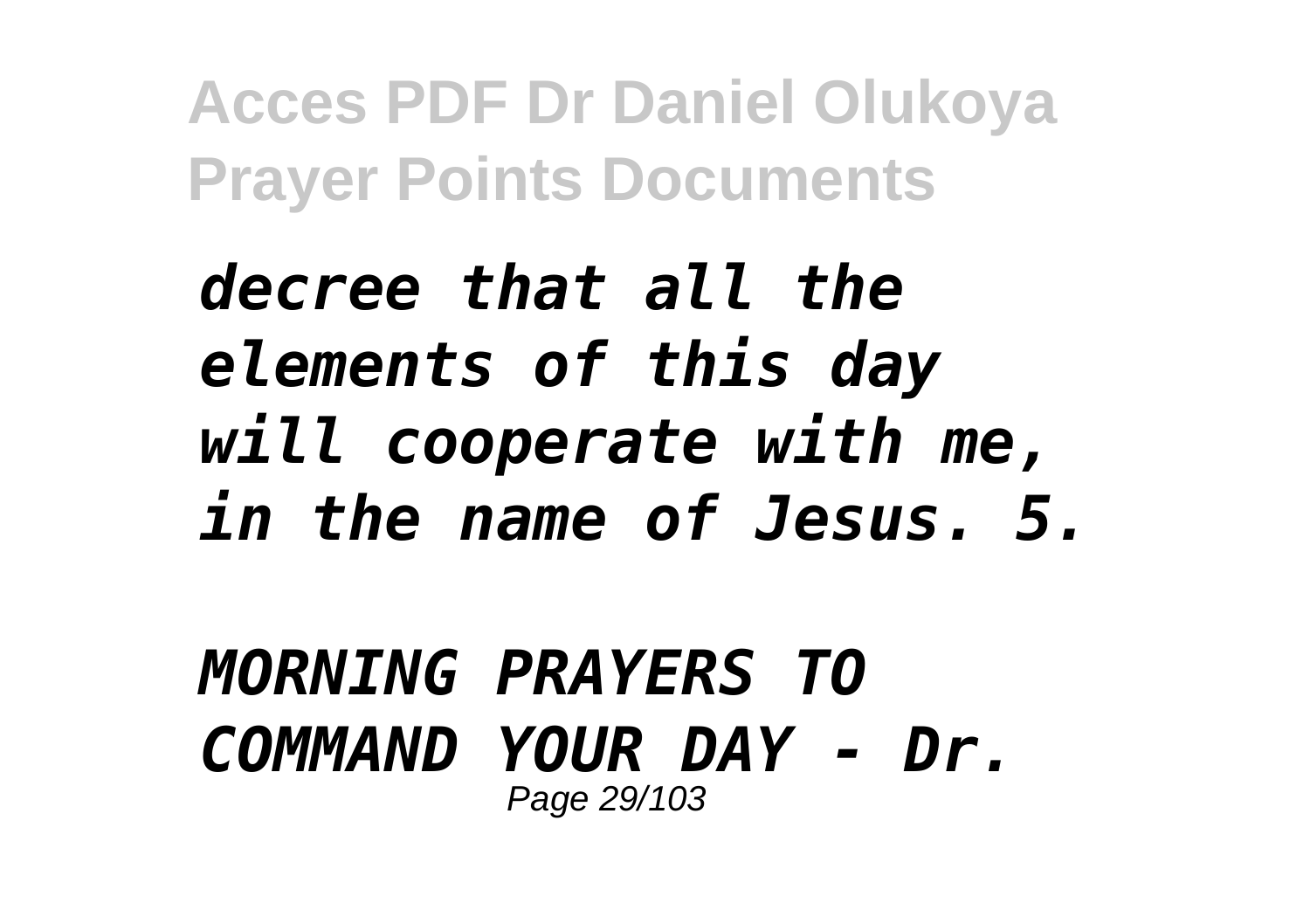*D.K. Olukoya 17-02-14 21:39. Speak the Word and it Shall not stand. 17-02-14 21:35. Pursue, Overtake and Recover. 17-02-14 21:28. Prayers to* Page 30/103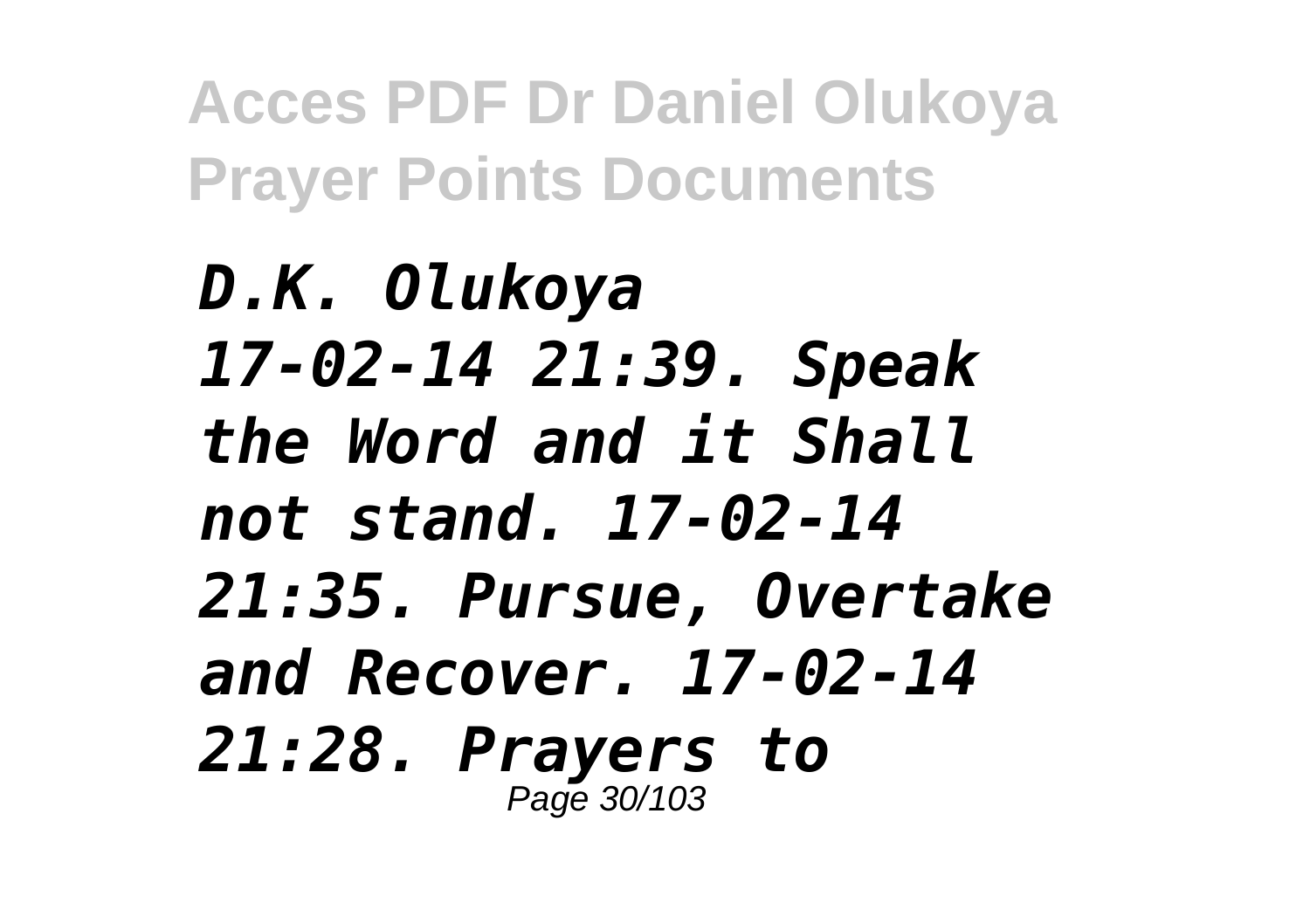## *disgrace the enemies. 17-02-14 21:26. Prayers of Restoration. 17-02-14 21:22.*

#### *MFM Prayer Points - Mountain of Fire* Page 31/103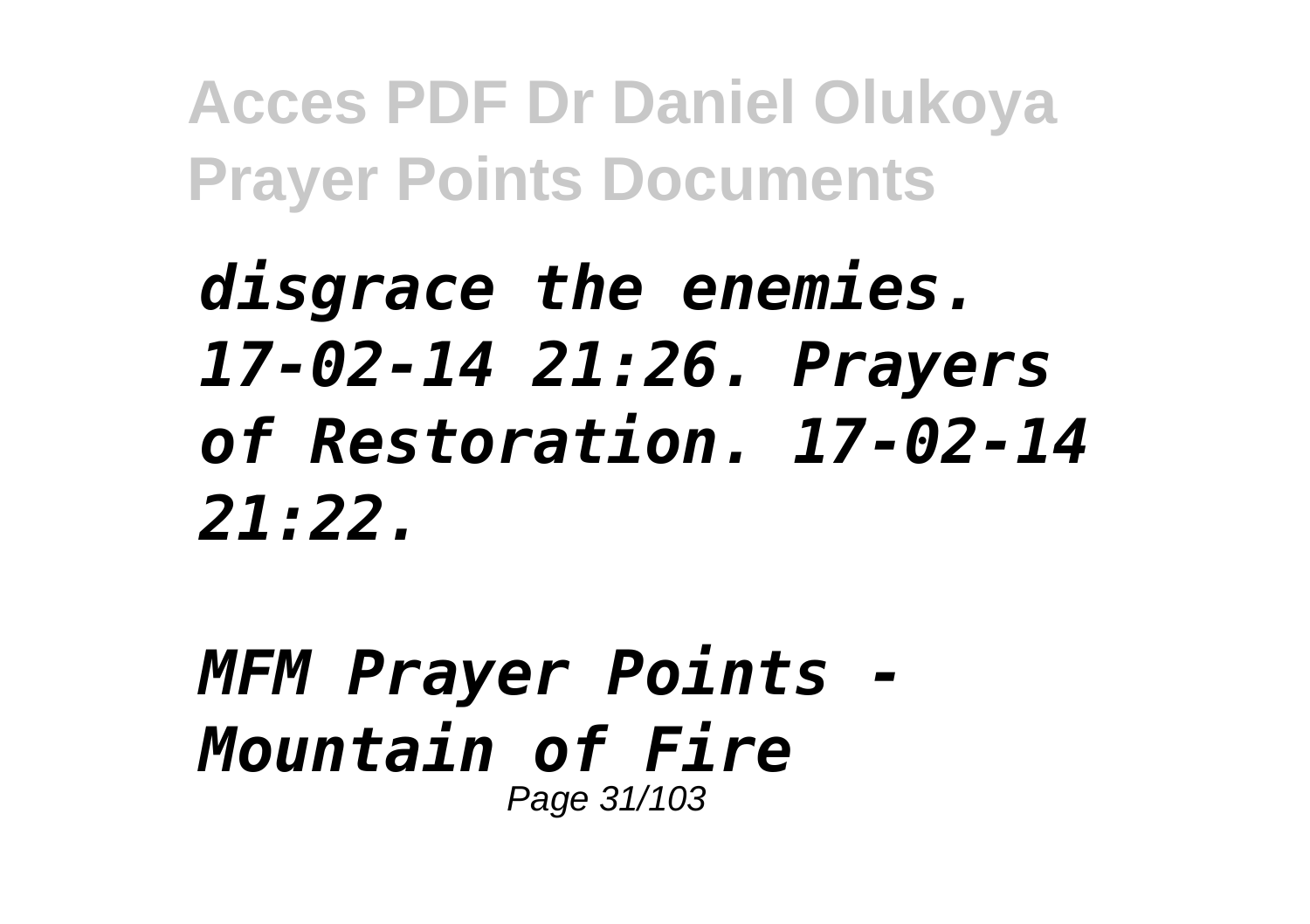*PRAYER POINTS. 1. Dangerous enemies assigned to rubbish my destiny your time is up die, in the name of Jesus . 2. Strange enemies assigned to* Page 32/103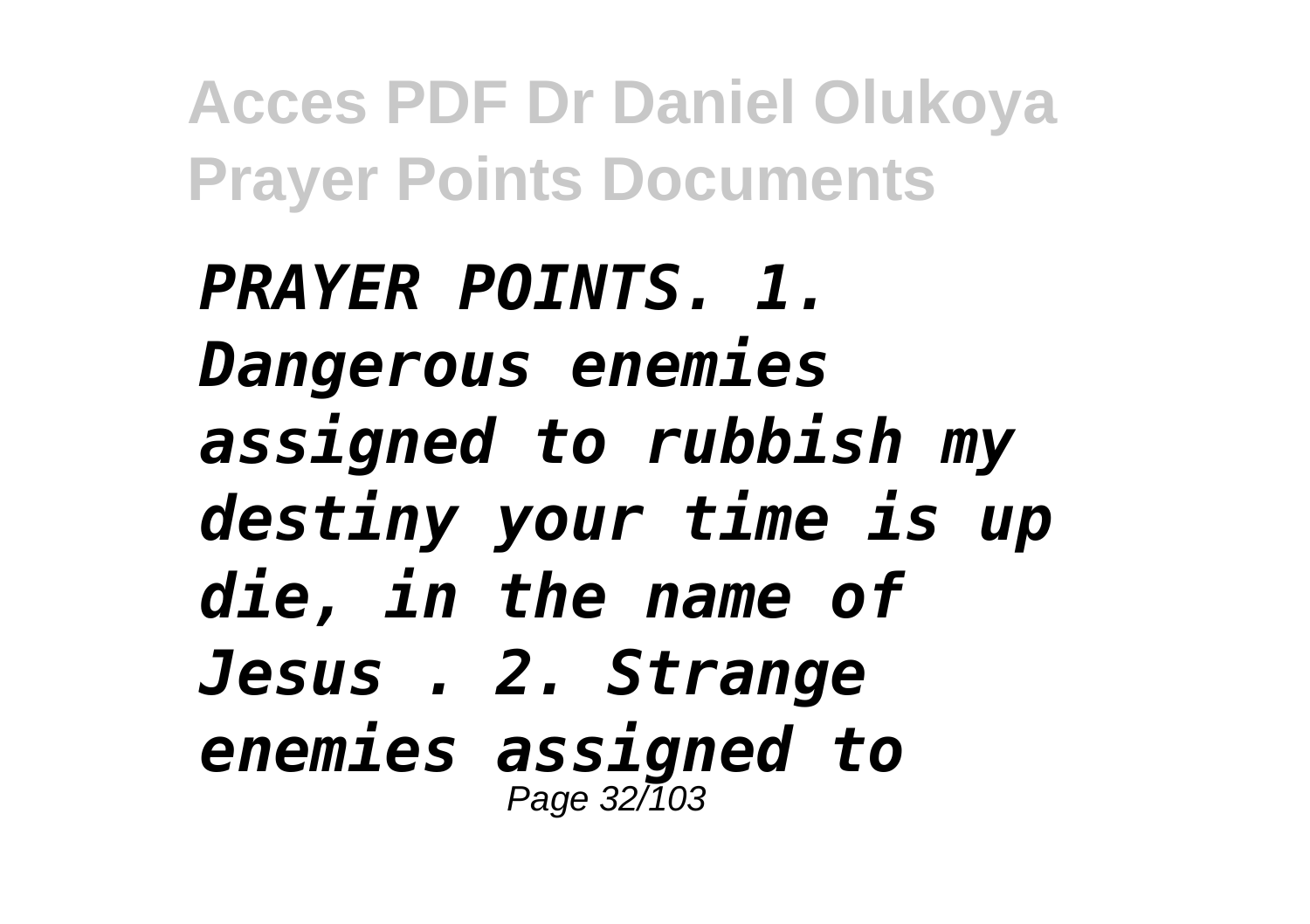*afflict my life receive angelic slap in the name of Jesus . 3. Powers saying my battles will not end what are you waiting for die, in the name of Jesus . 4.* Page 33/103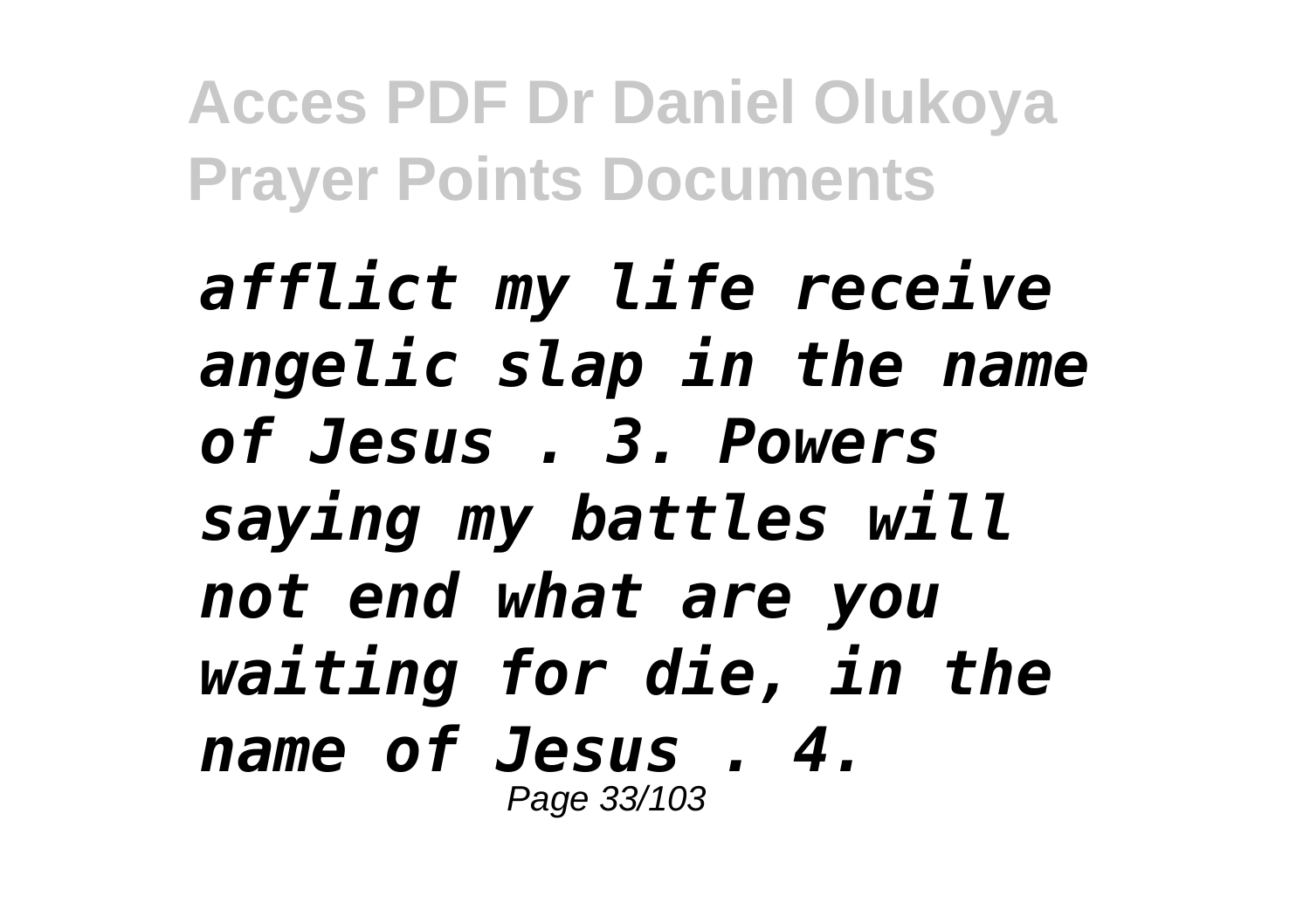*Dangerous Enemies, Dangerous Prayers by Pastor Olukoya ... More about Dr D K Olukoya As a Prophet, Evangelist, Teacher,* Page 34/103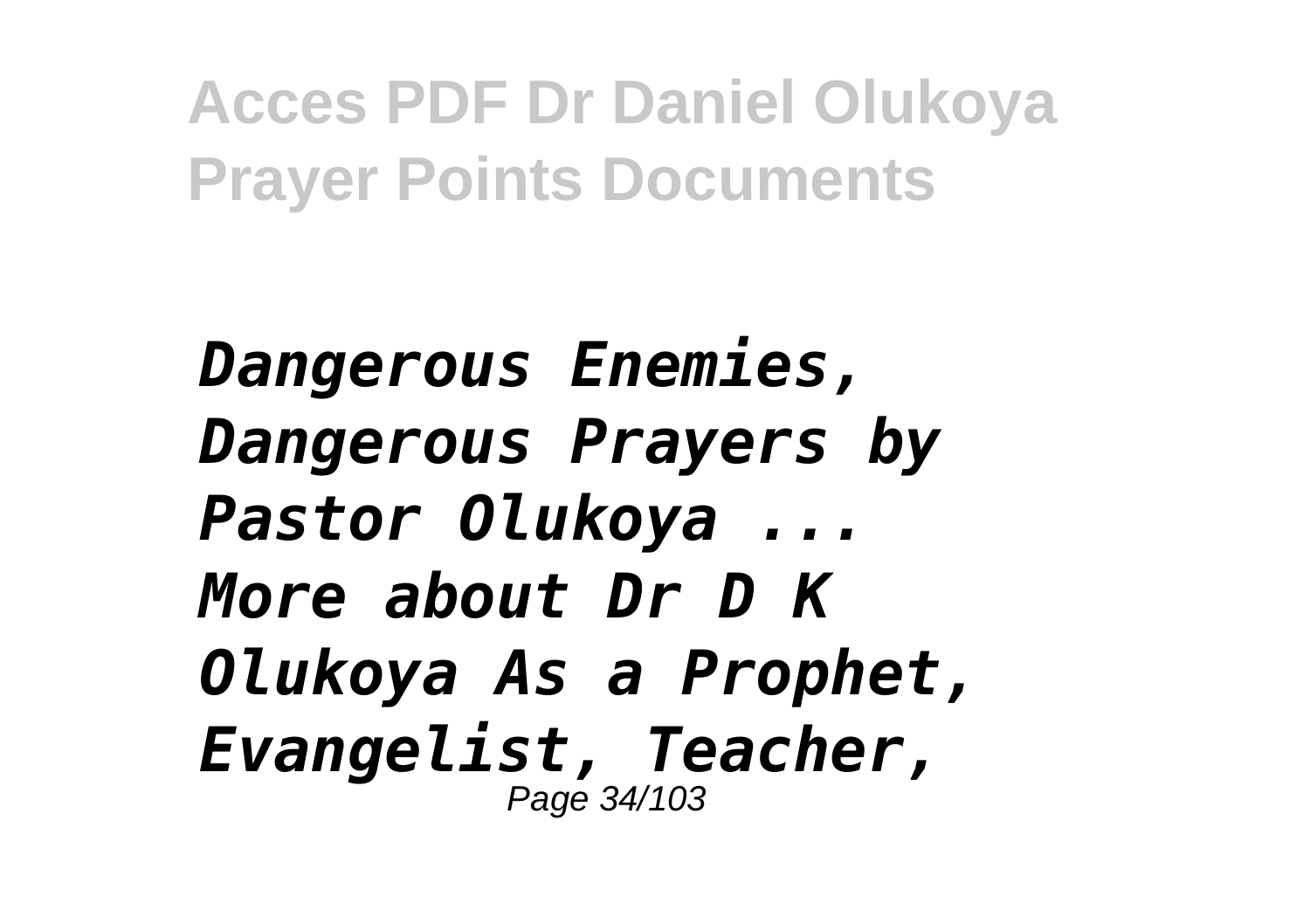*Role model and Preacher of the Word, Dr D.K Olukoya continues to spread the message of God's power >> Read more Resources - Sermons, Blog & Prayer* Page 35/103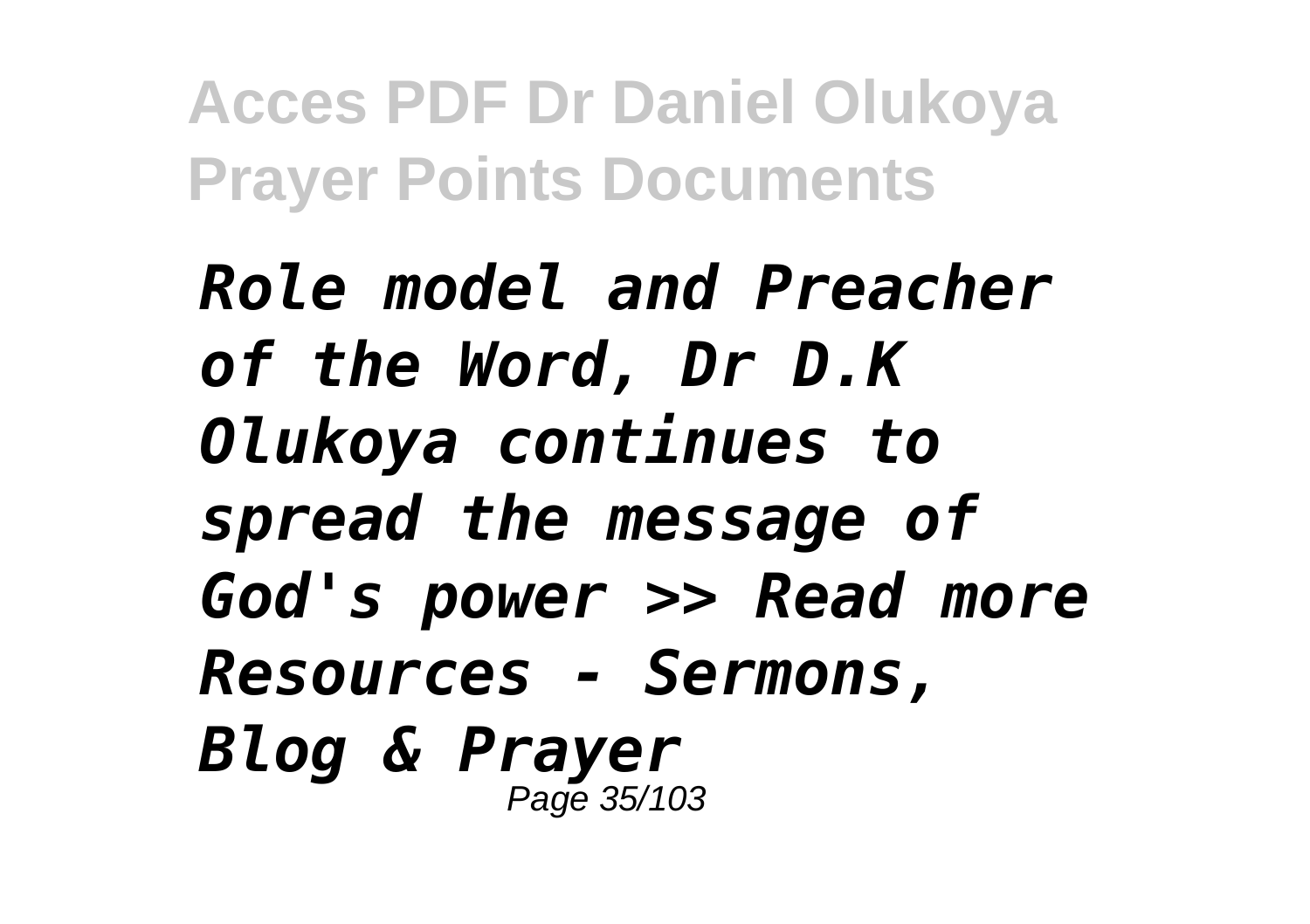#### *The official website of Dr DK Olukoya Dr. Daniel Olukoya prayers Dr. Daniel Olukoya--101 weapons of spiritual warfarehttps:/* Page 36/103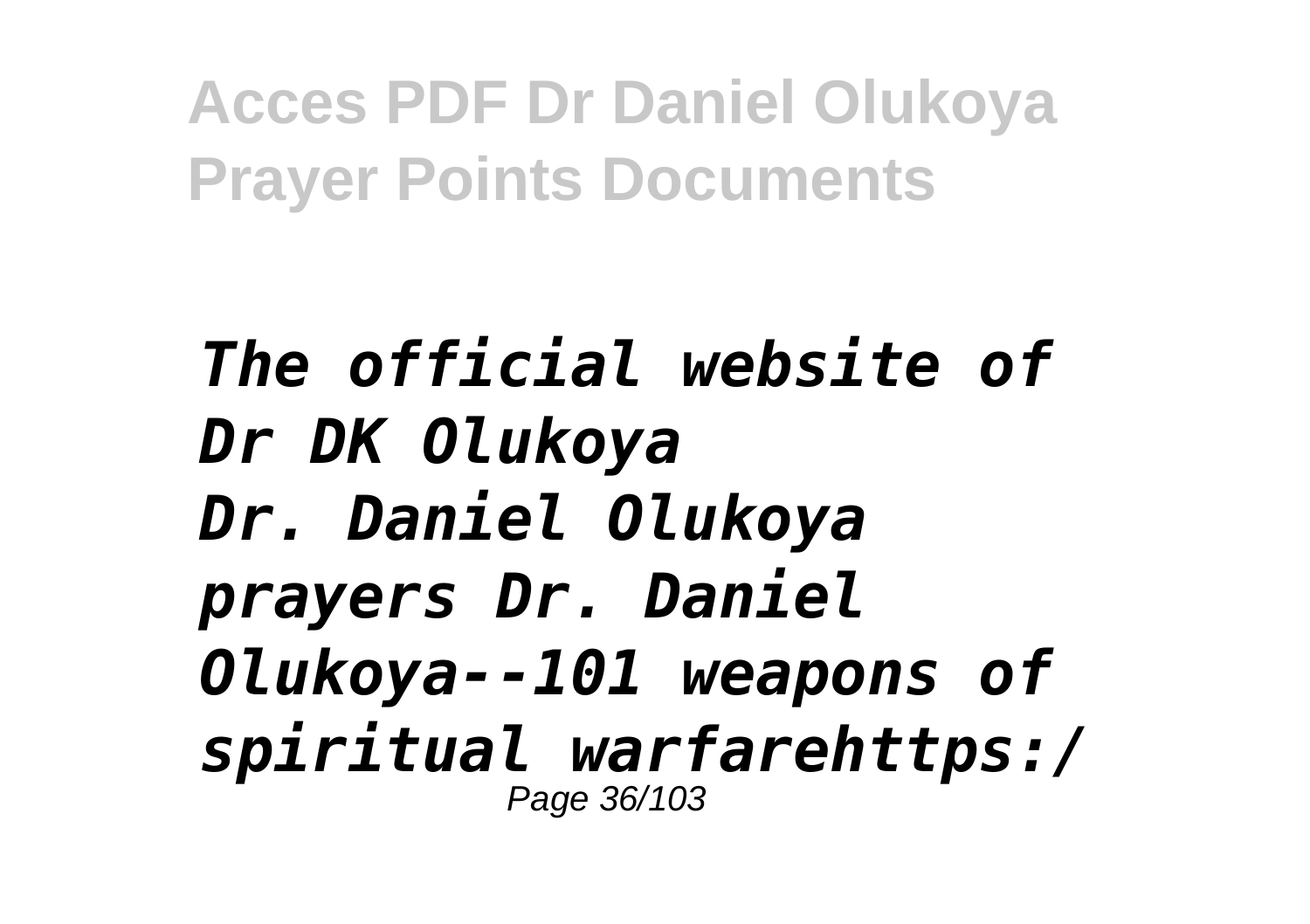# */amzn.to/37QCRs5- i need a miraclehttps://amzn.to /2Dz9zQz*

*Prayers that terminate opposing forces by Dr. Daniel Olukoya* Page 37/103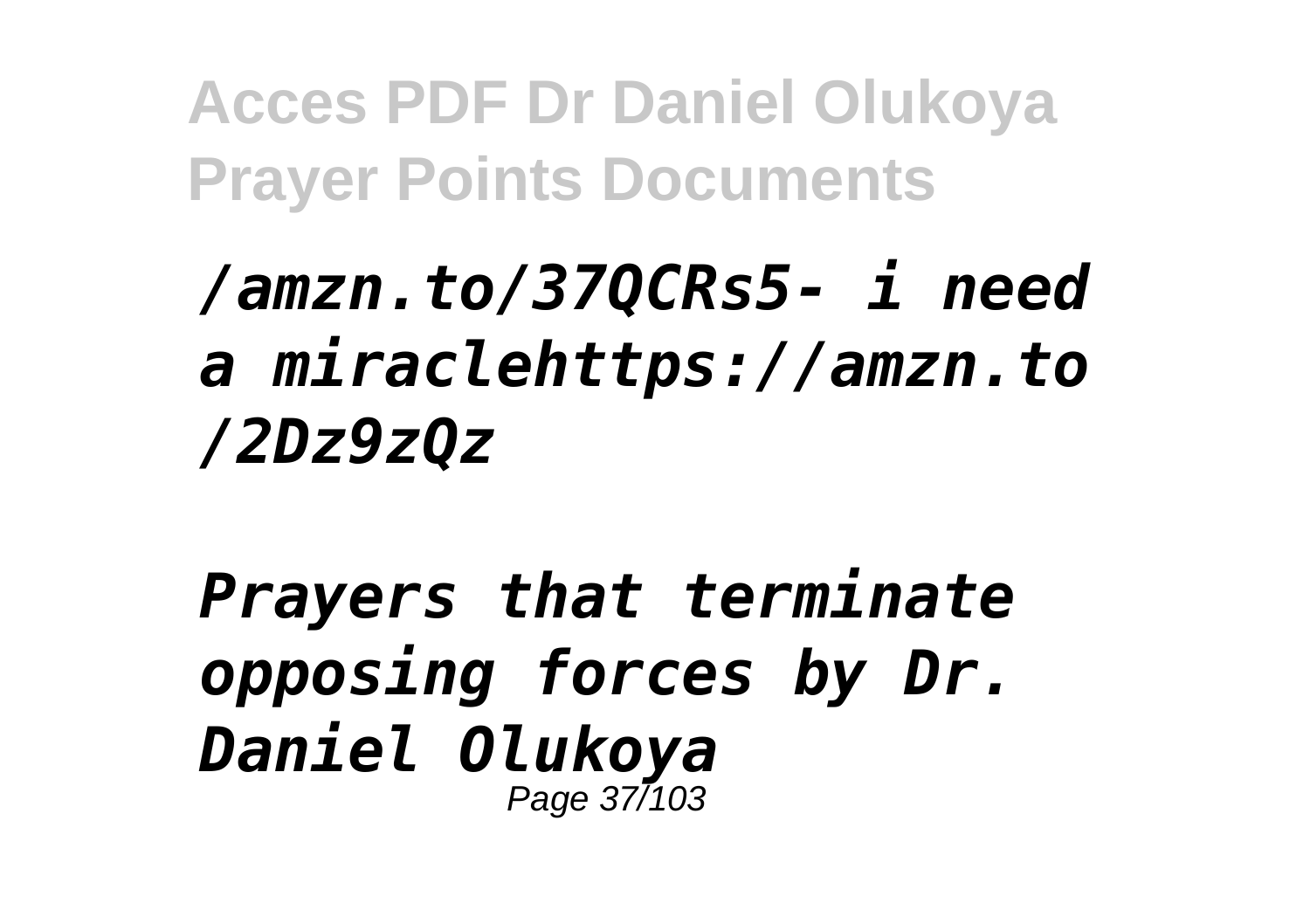*DR. D.K. OLUKOYA DELIVERANCE PRAYER POINTS. Day 3: Confession: Psalm 68:1 Let God arise, let his enemies be scattered: let them also that hate* Page 38/103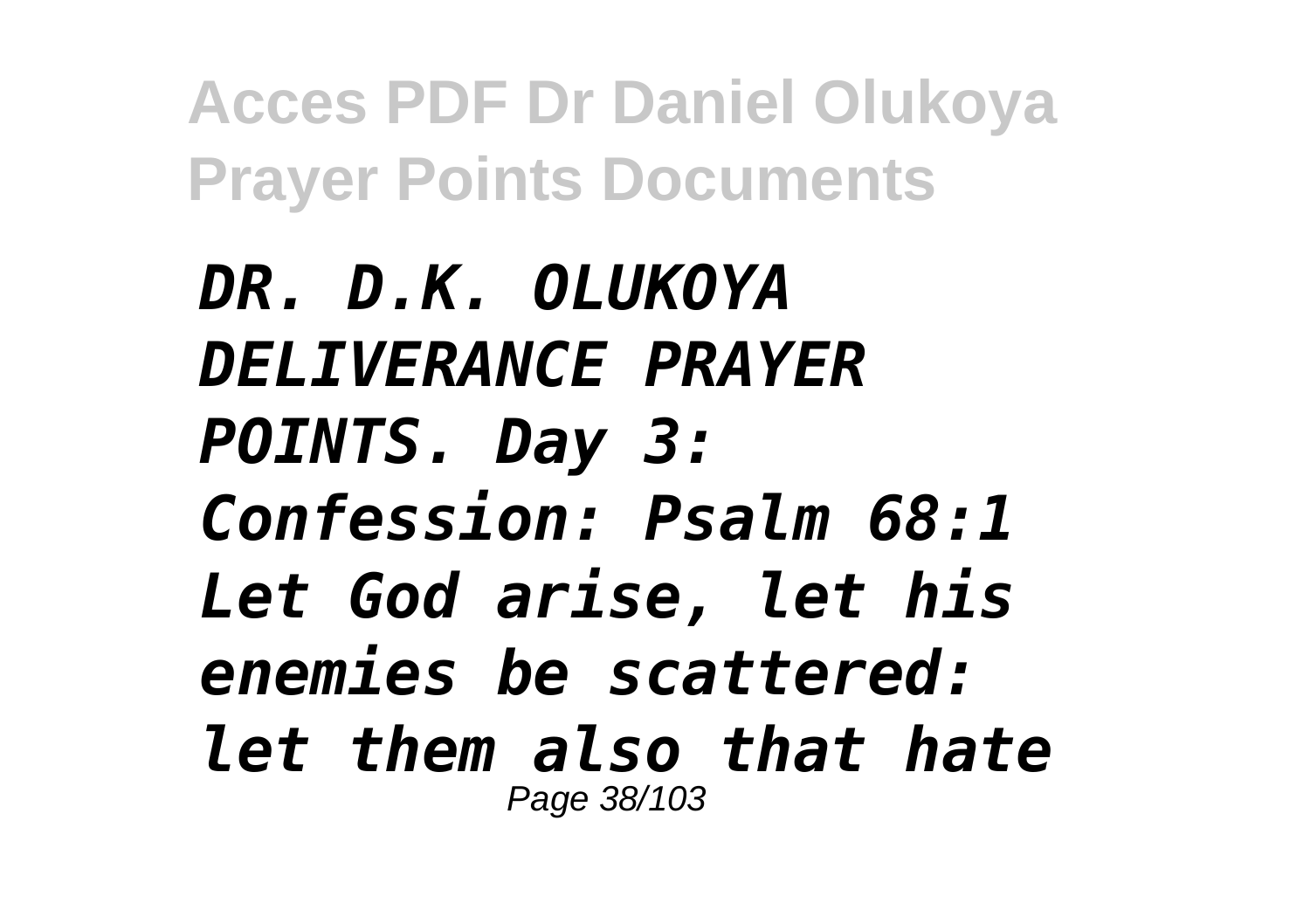*him flee before him. Praise and worship. Time: 12 midnight till when God asks you to stop. Every witchcraft animal chasing away my helper, die in the name* Page 39/103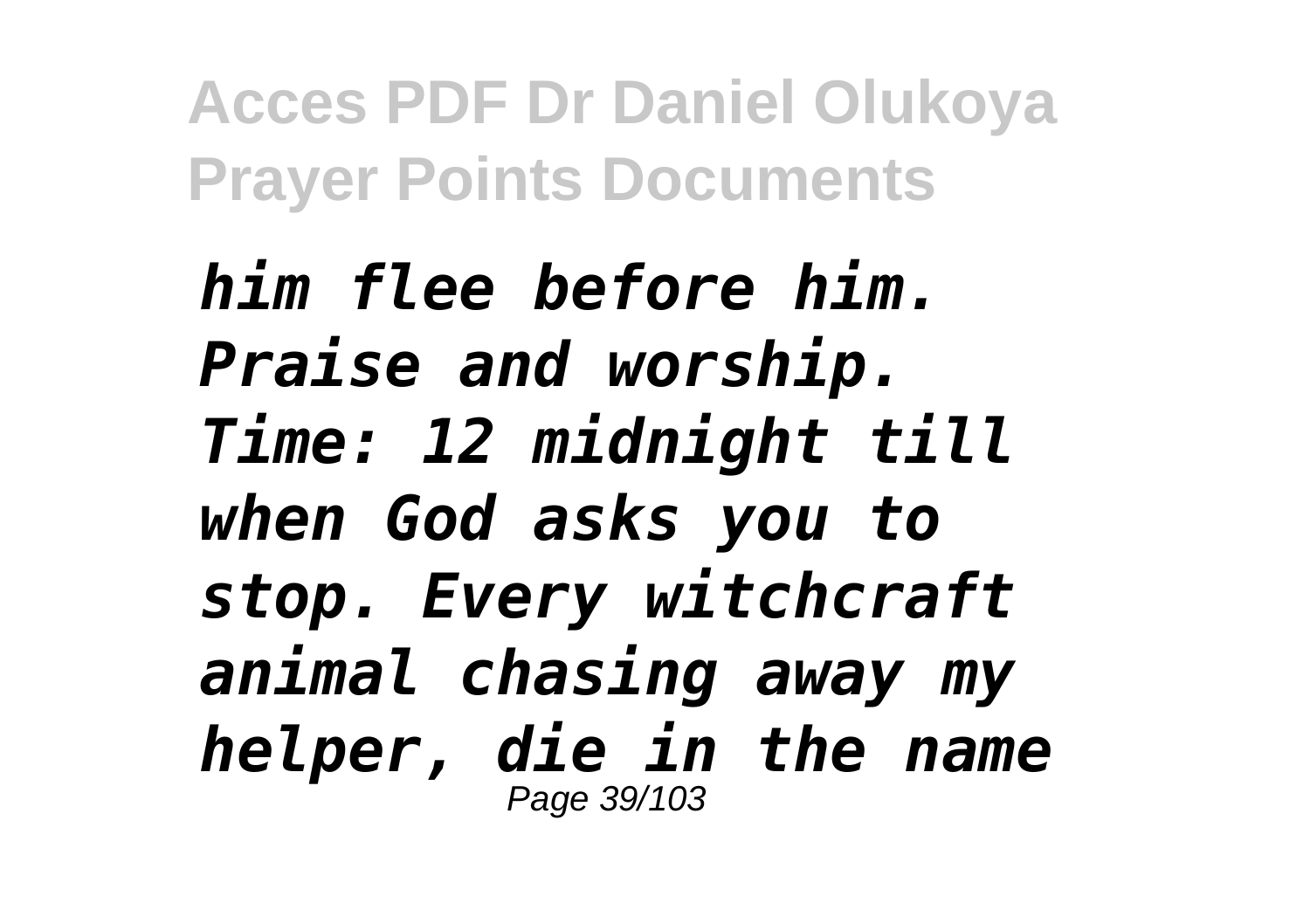## *of Jesus.*

## *Mountain of Fire Midnight Prayer Points - Evangelist Joshua MFM Prayer Points For The Midnight Battle* Page 40/103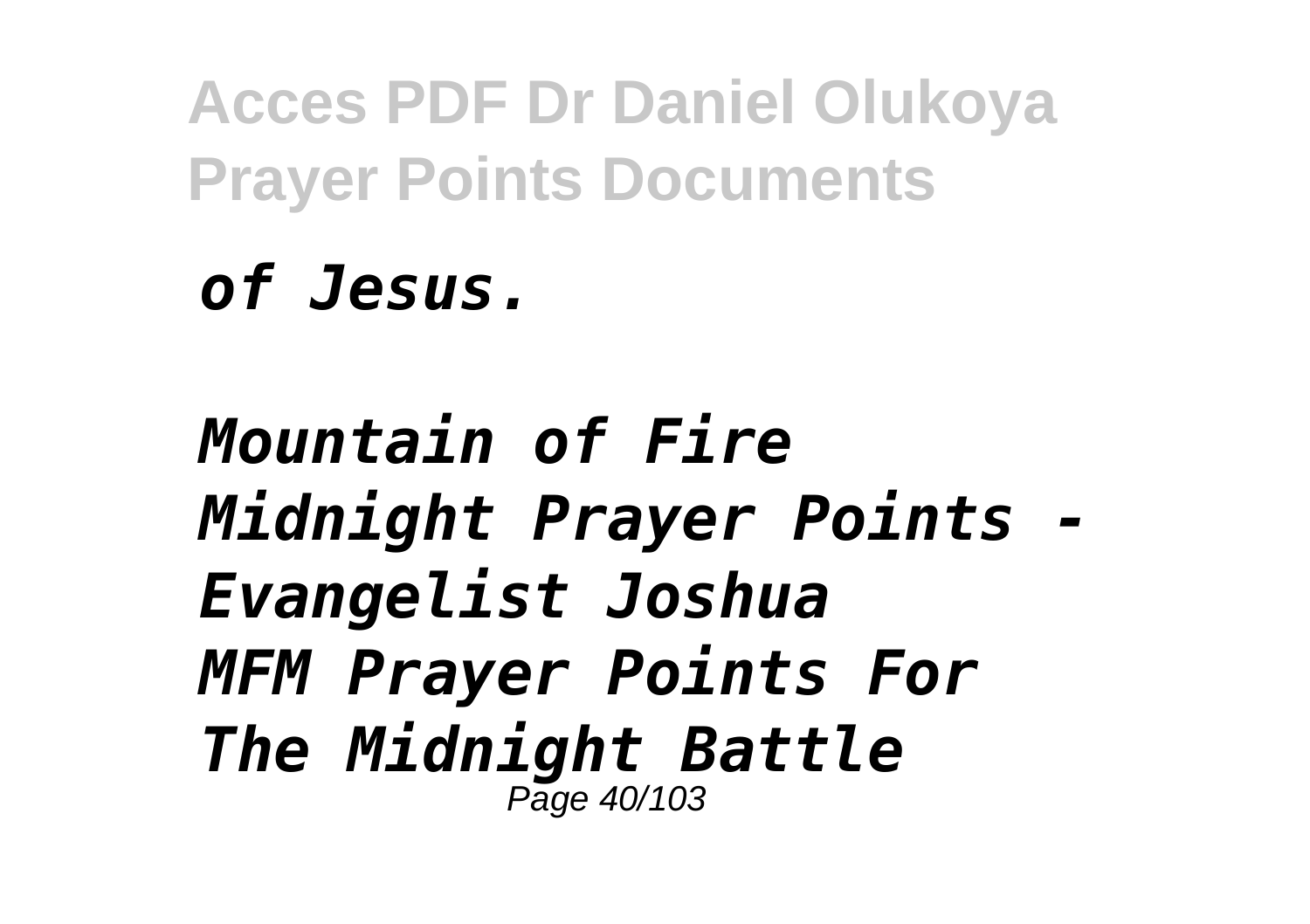*Vigil – By Dr Daniel Oluykoya 33 Comments on "Prayer Points For BREAKING THE STRONGHOLD OF WITCHCRAFT – By Dr. D.K. Olukoya" elaine | April 10, 2013 at 1:44* Page 41/103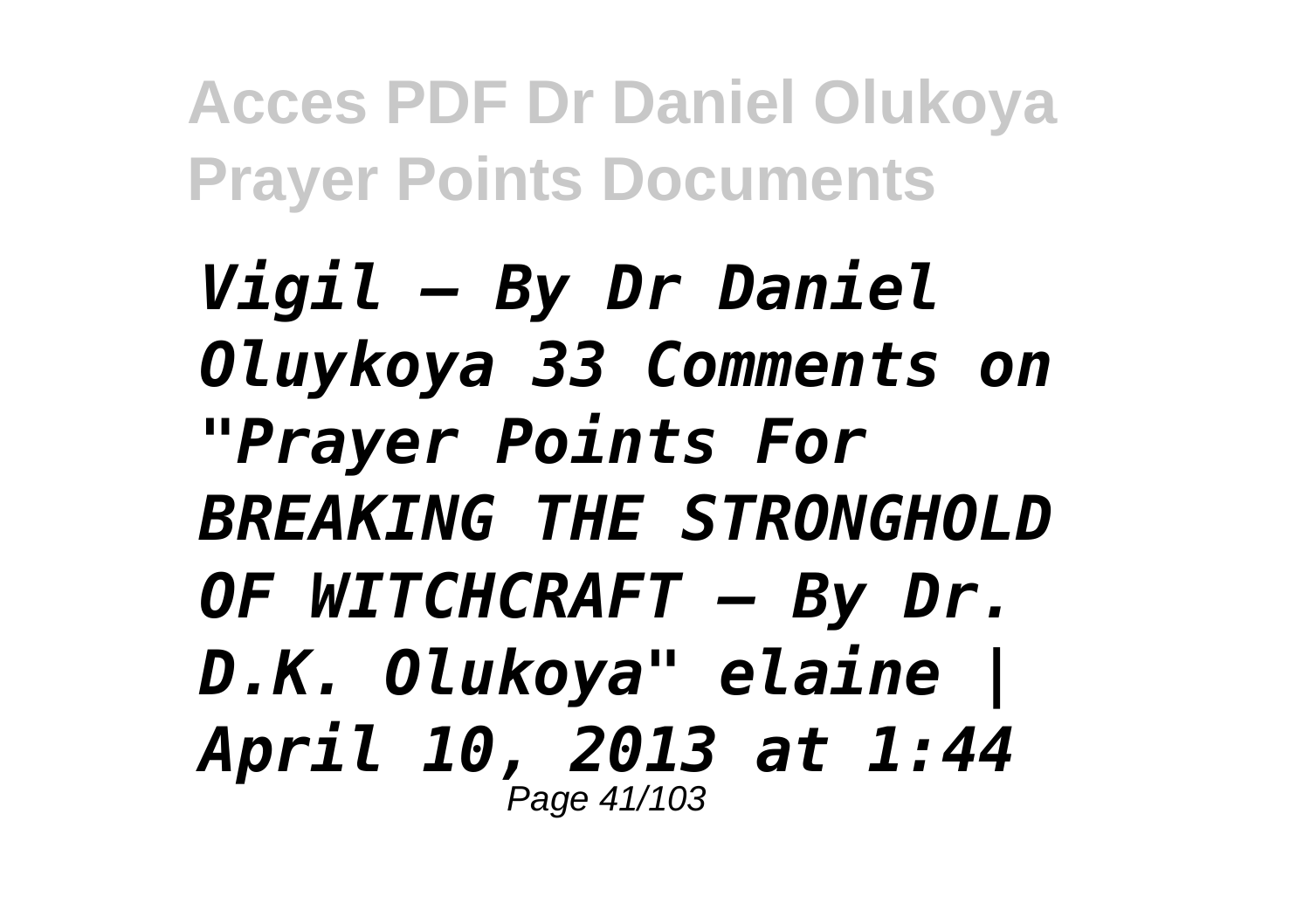*am | Reply*

*Prayer Points For BREAKING THE STRONGHOLD OF WITCHCRAFT ... 21 Prophetic Prayer Points For Midnight – By* Page 42/103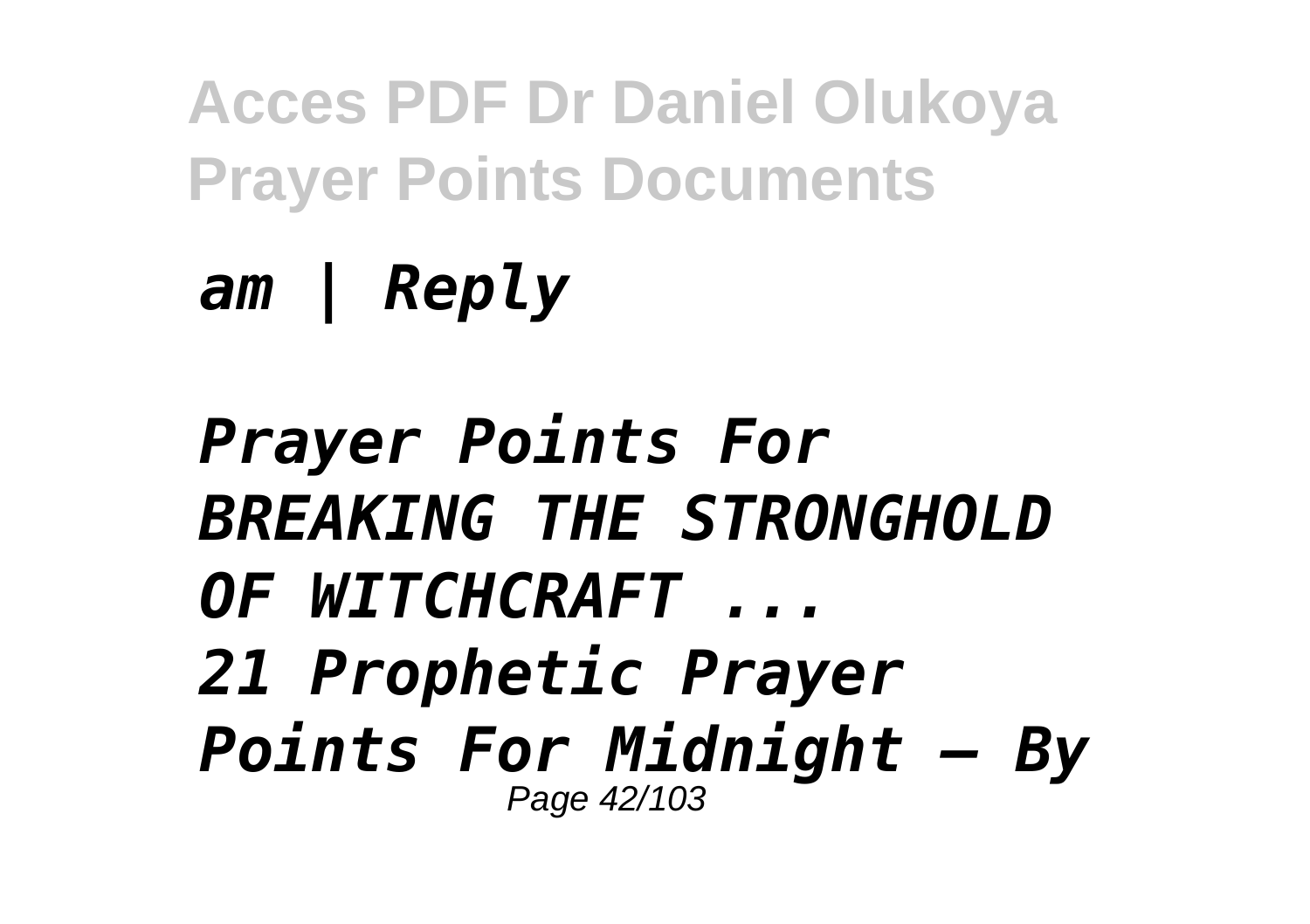*Dr. Daniel Olukoya. Deuteronomy 28: 13: "And the LORD shall make thee the head, and not the tail; and thou shalt be above only, and thou shalt not be beneath; if* Page 43/103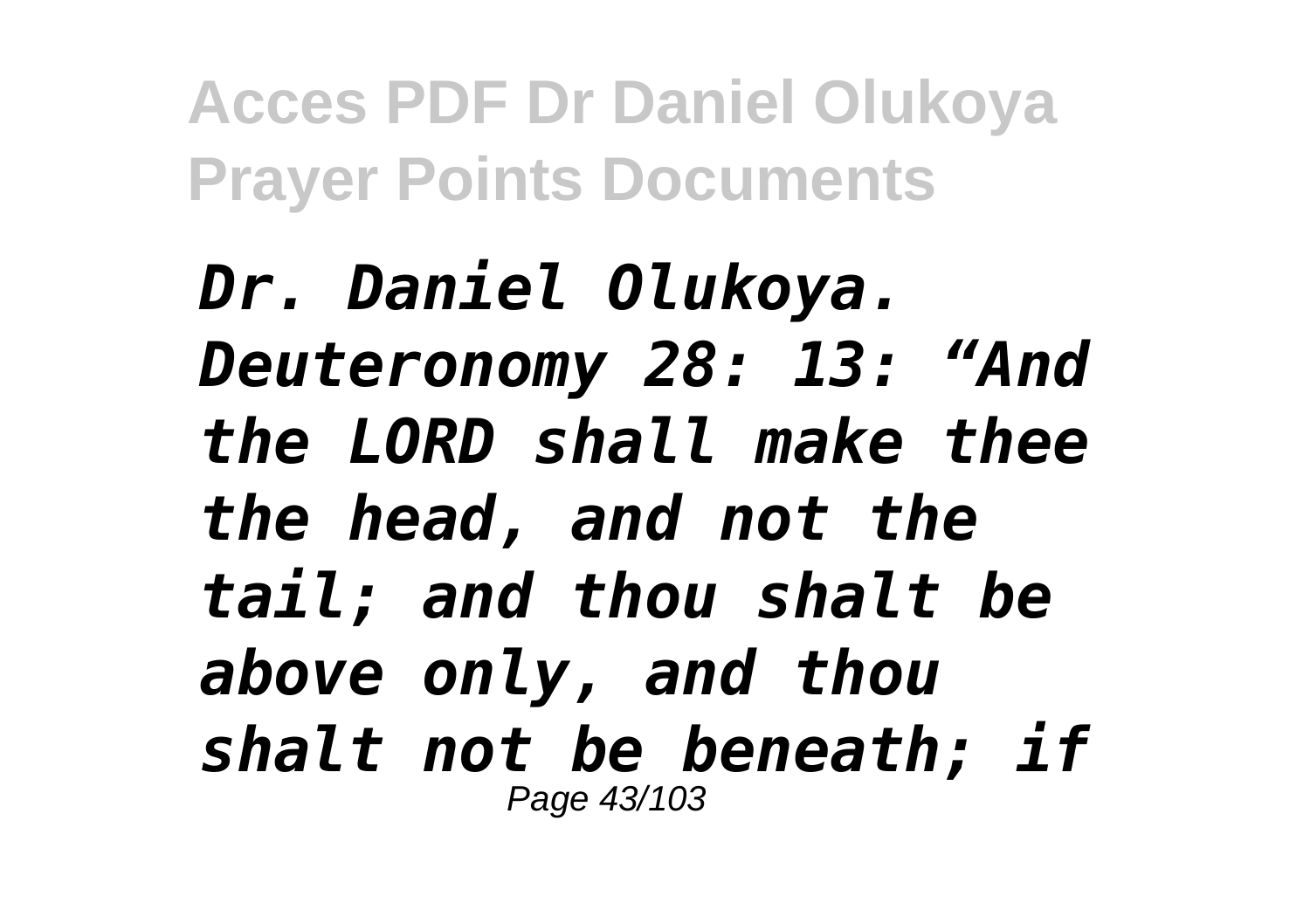*that thou hearken unto the commandments of the LORD thy God, which I command thee this day, to observe and to do them:". 1.*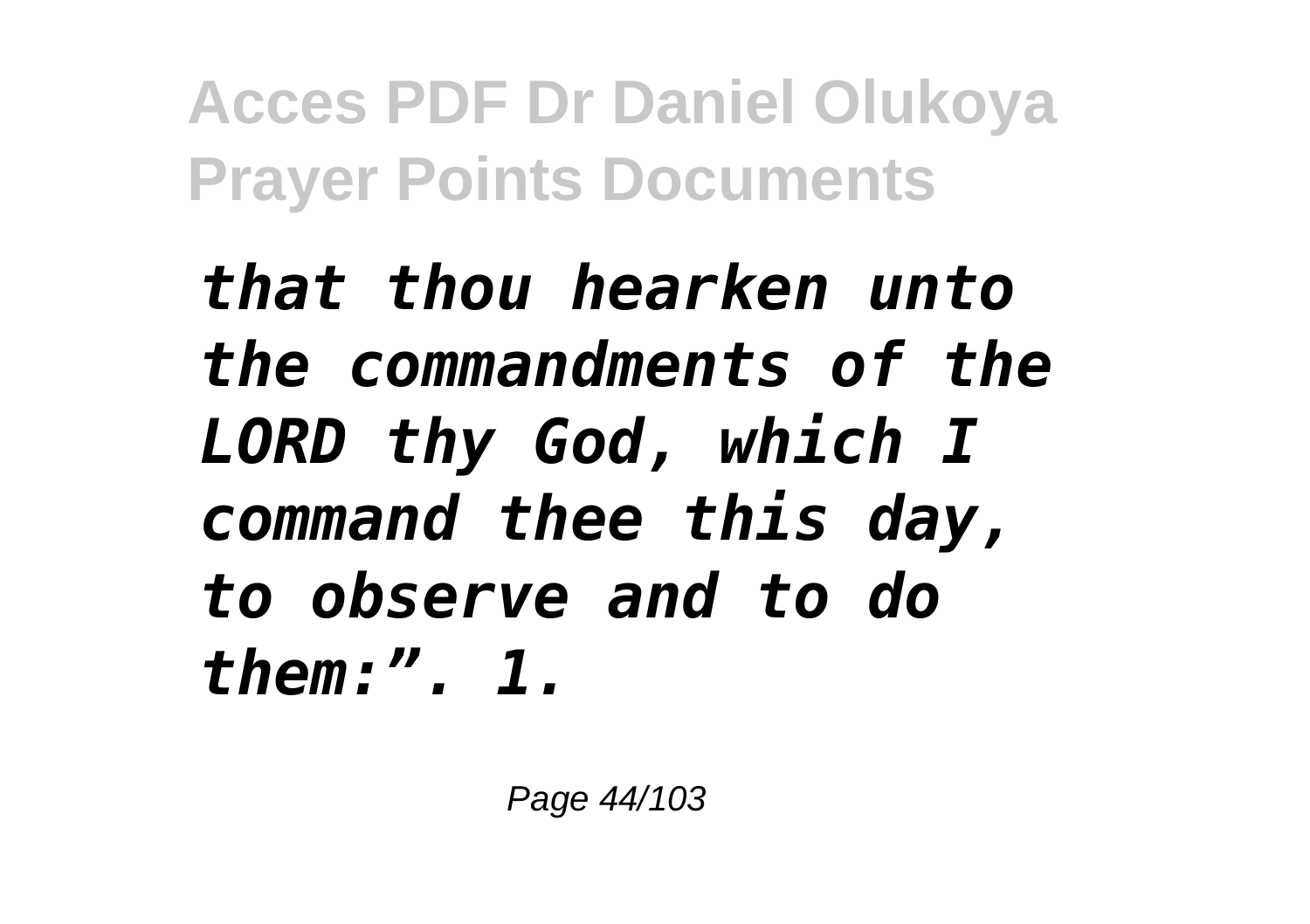*21 Prophetic Prayer Points For Midnight – By Dr. Daniel ... Commanding the MorningCommanding the MorningIn this message, Dr Olukoya said a series* Page 45/103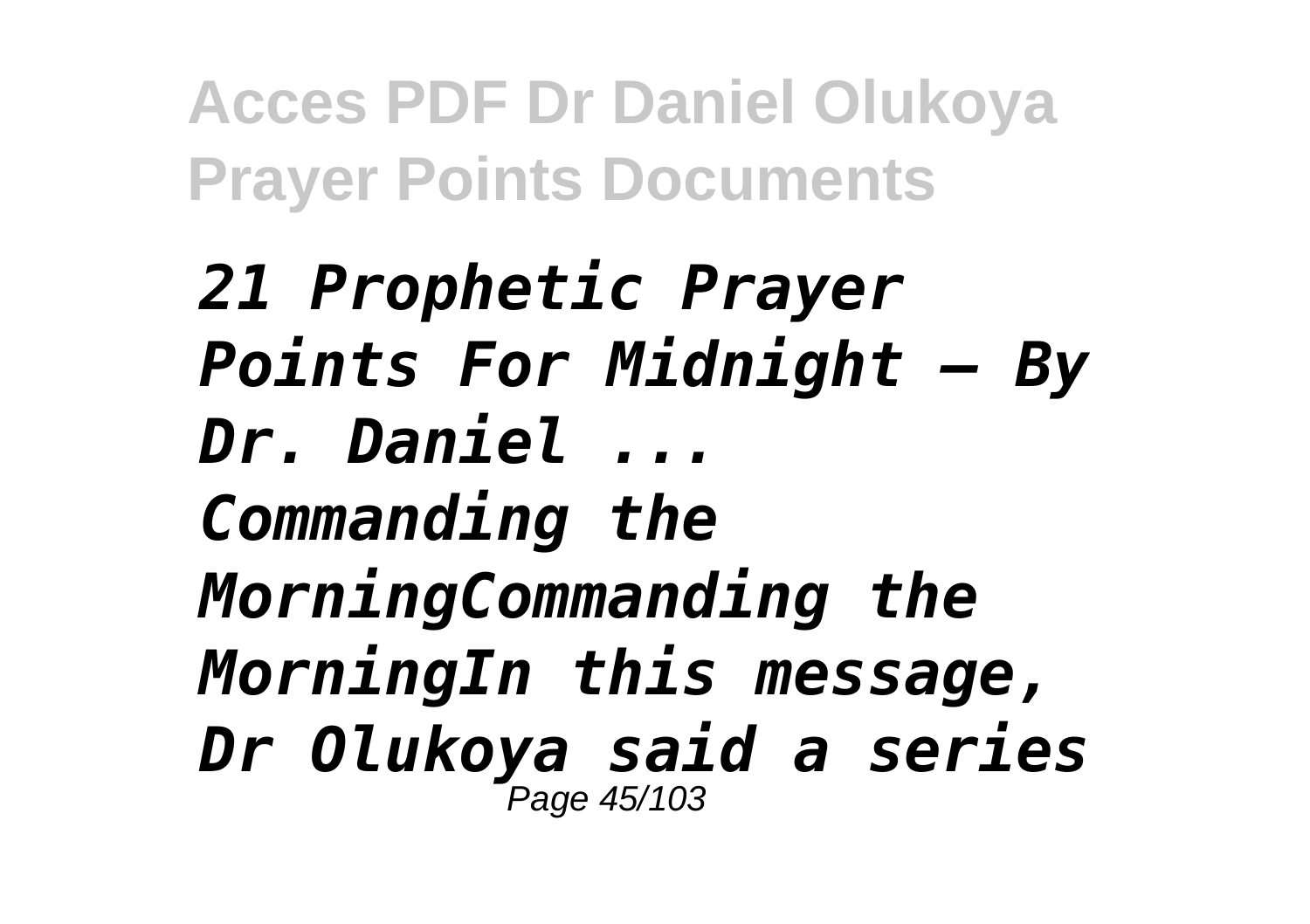# *of prayers that target different areas of life. These prayers are desig...*

#### *Commanding the Morning - Dr D K Olukoya - YouTube* Page 46/103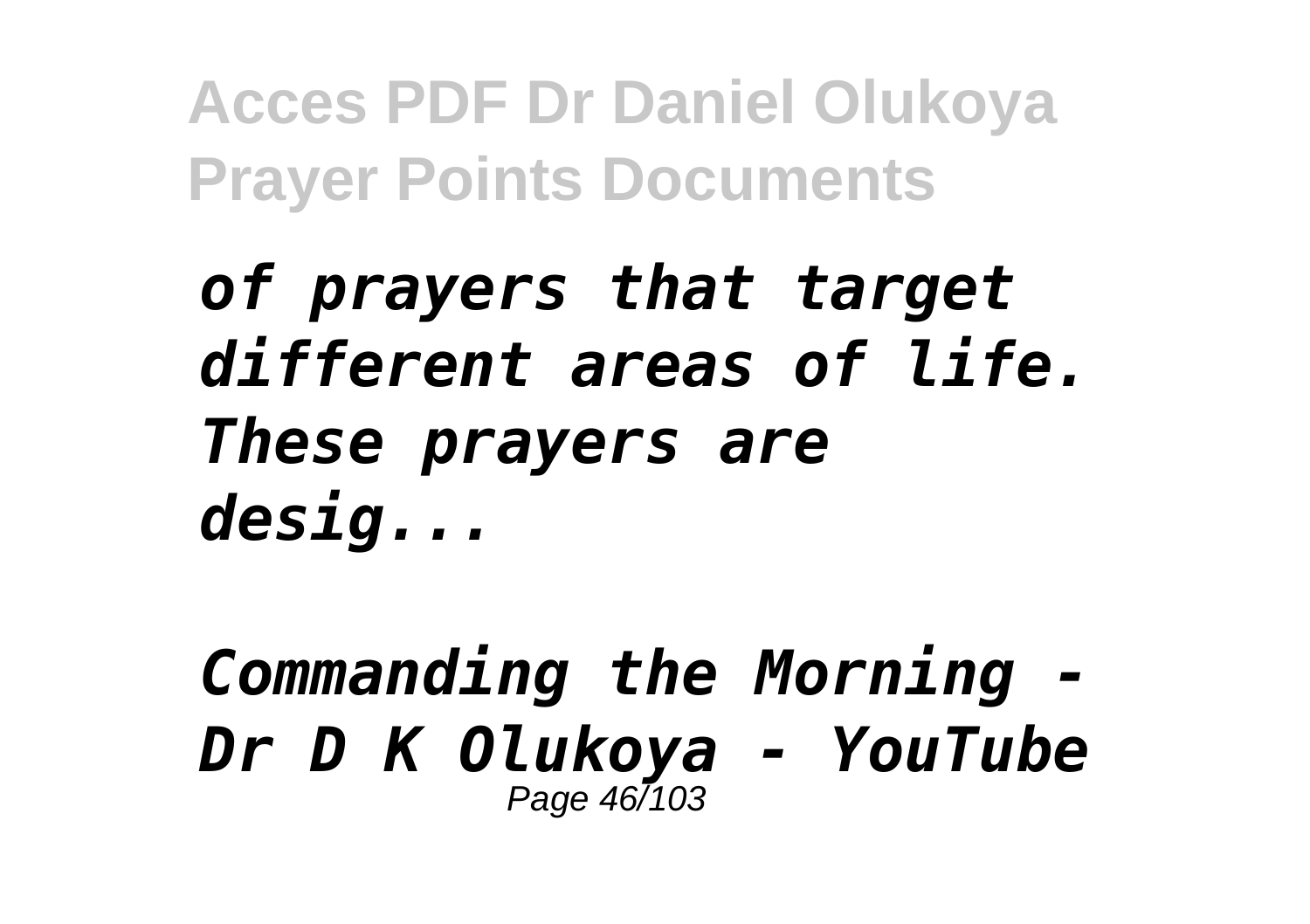*Every power spending the night to pull me down, O sun throw them away in the Name of JESUS. O day arise and give me my portion in the name of JESUS. O day arise curse* Page 47/103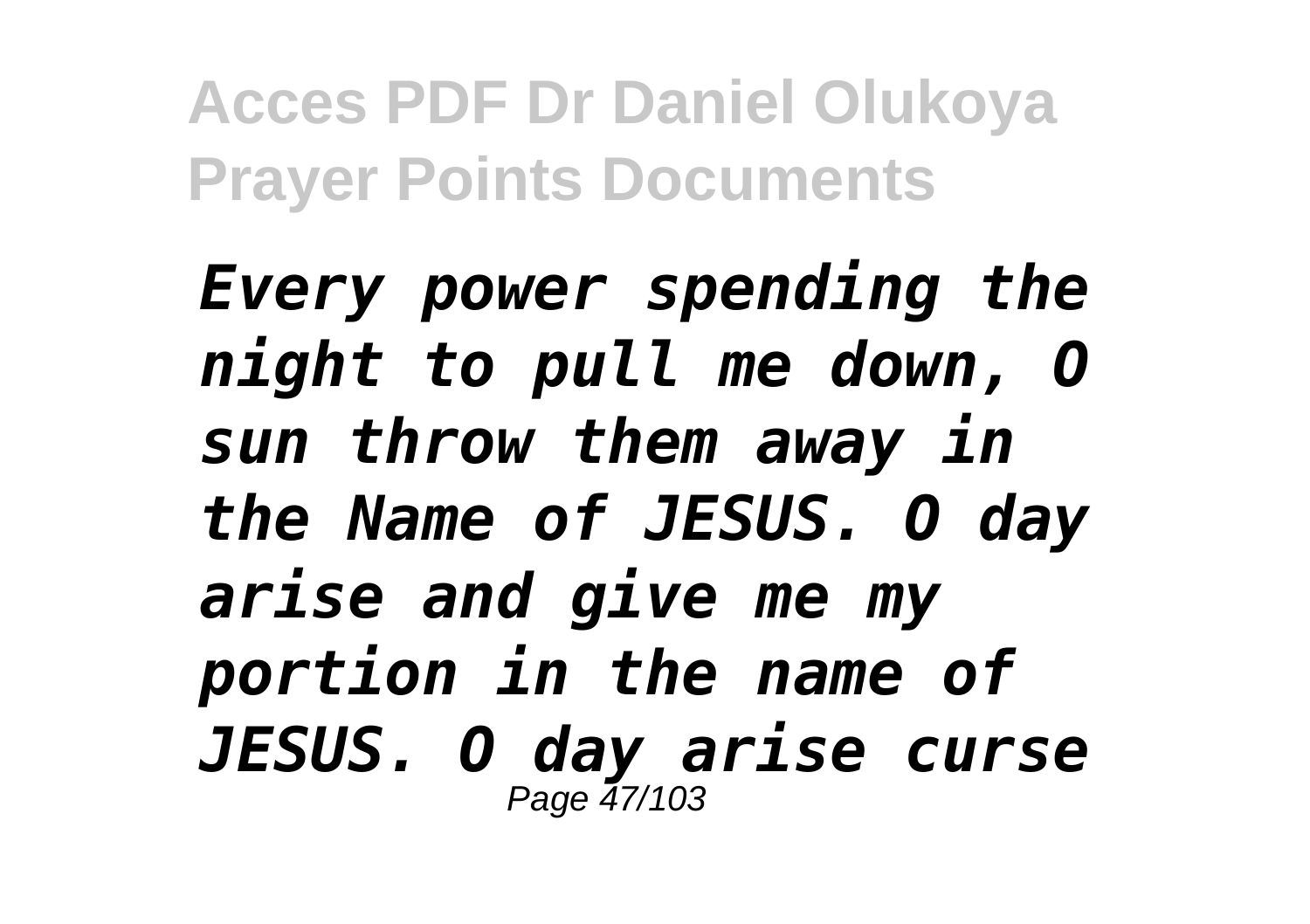*any power stealing my portion in the name of JESUS. Every wicked power in the second heavens that is represent my family die in the name of JESUS.* Page 48/103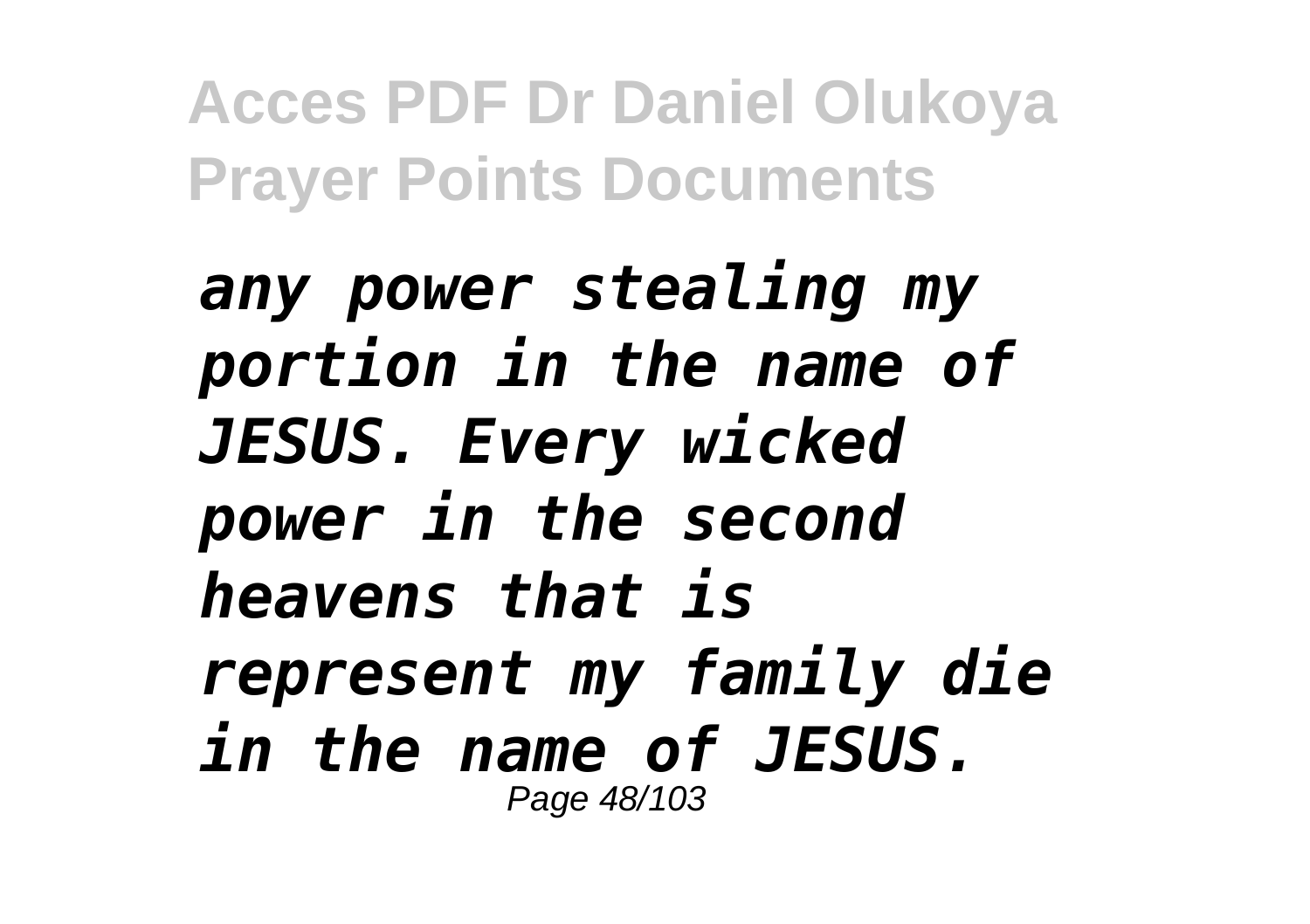*DR. D K OLUKOYA – COMMANDING THE MORNING - King's Matter MFM Sunday Service 13th December 2020 with Dr D.K Olukoya You are* Page 49/103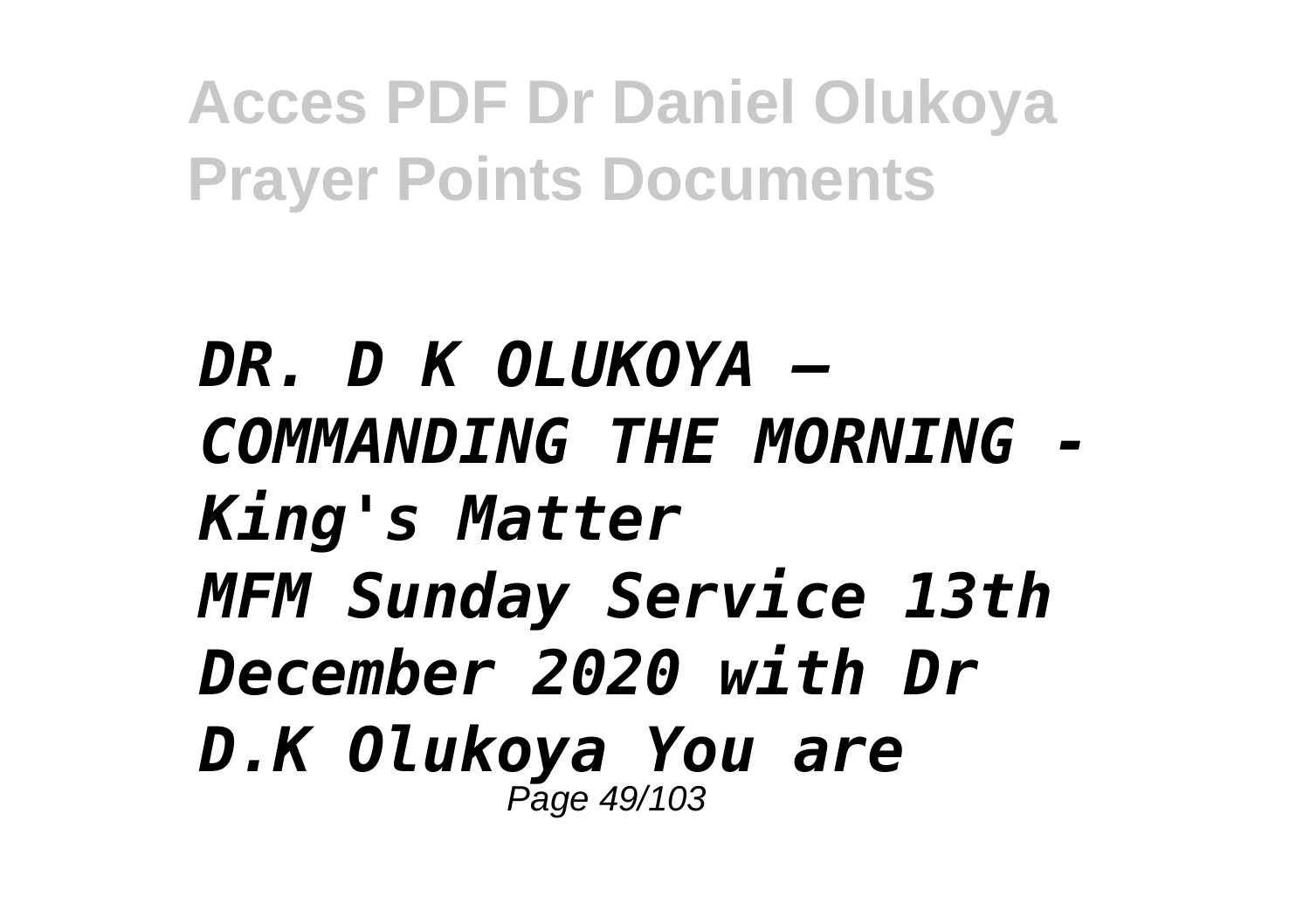## *watching Today's Sunday Service by Mountain of Fire and Miracle Ministries*

#### *MFM Sunday Service 13th December 2020 with Dr* Page 50/103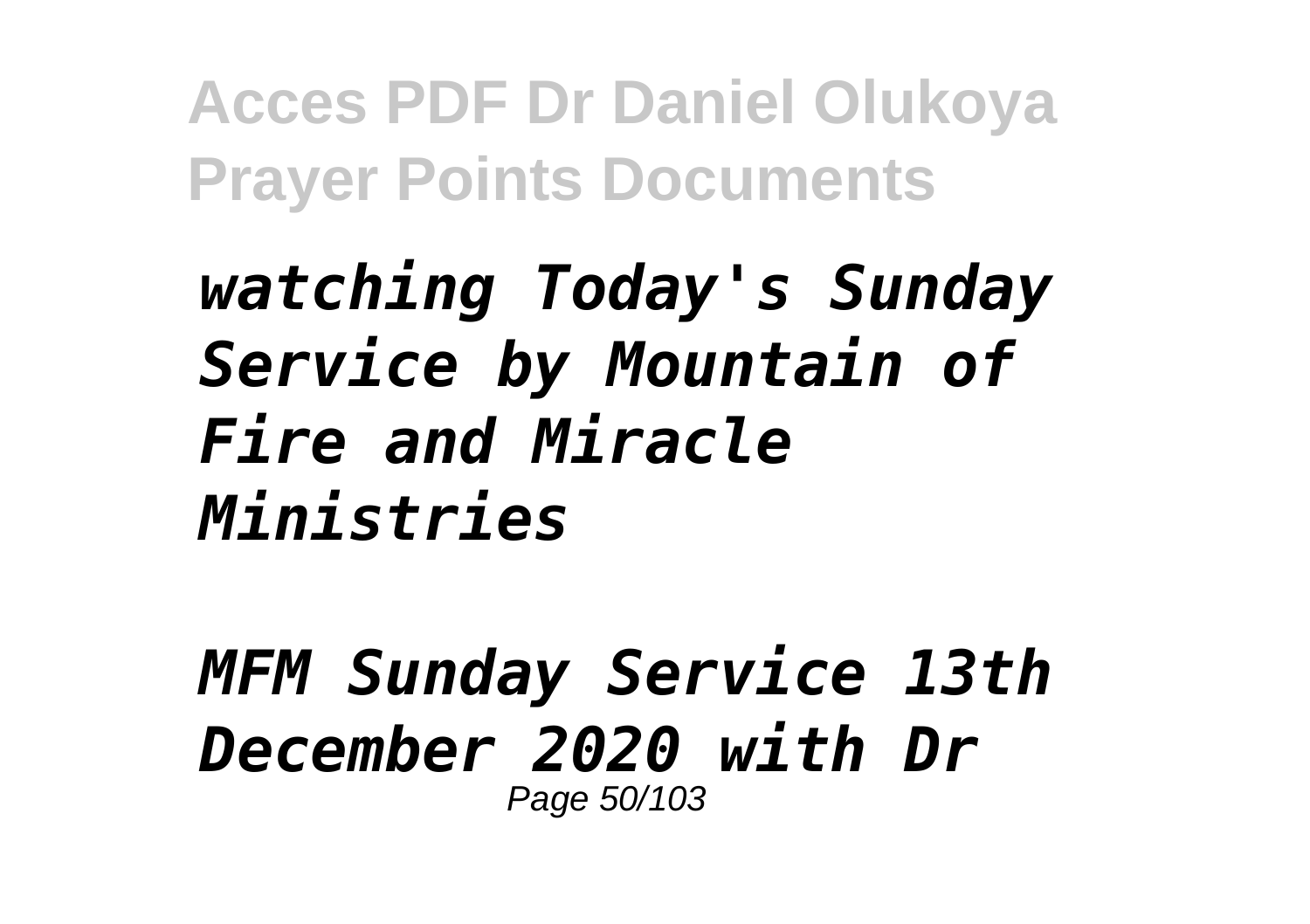## *D.K Olukoya So, call unto God, cry to Him with the following prayer points. 1. Holy Ghost fire, blood of Jesus, purge my heart, in Jesus' name.* Page 51/103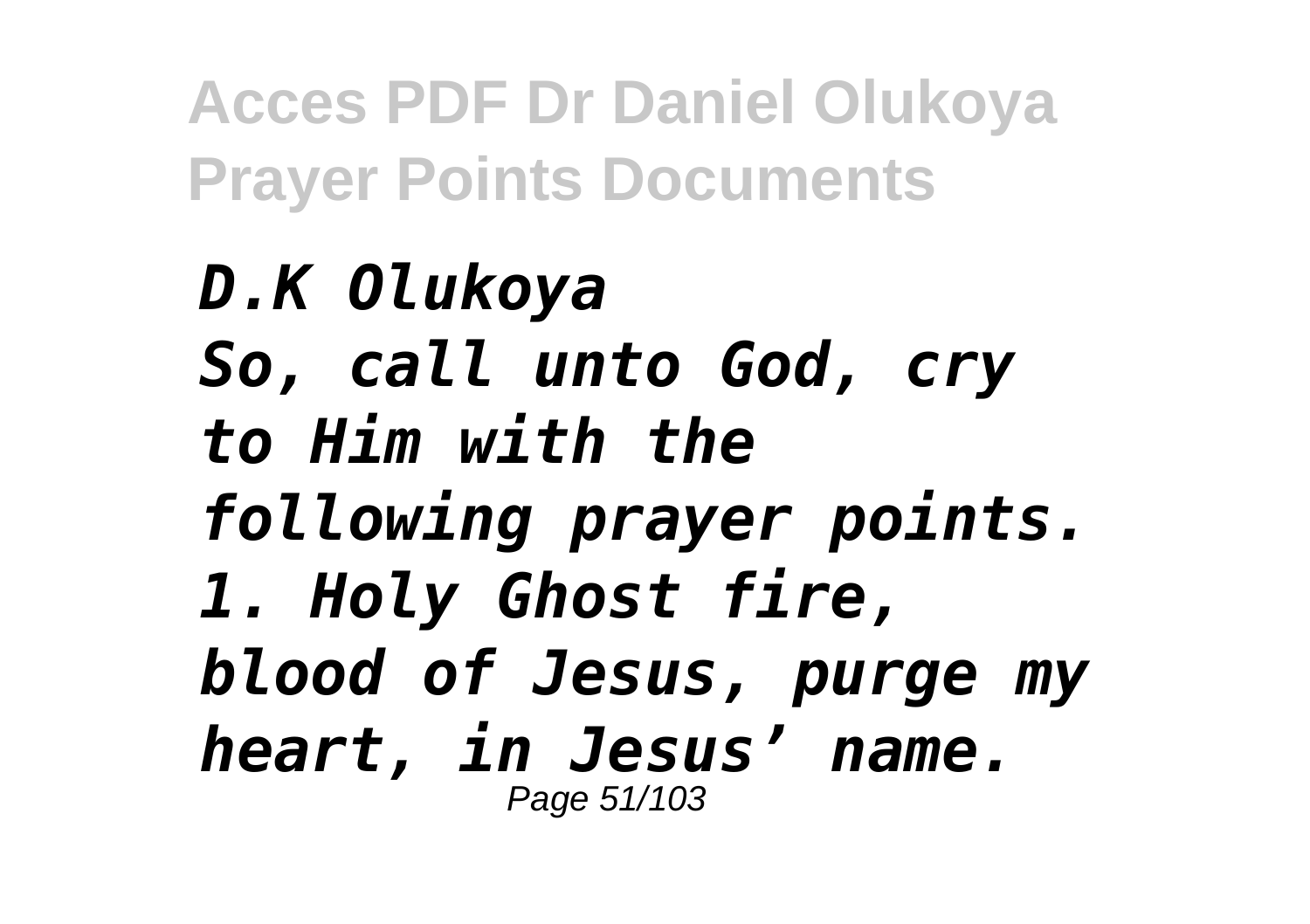*2.*

### *11 STRANGE PRAYER POINTS - DR DK OLUKOYAPrayers* Page 52/103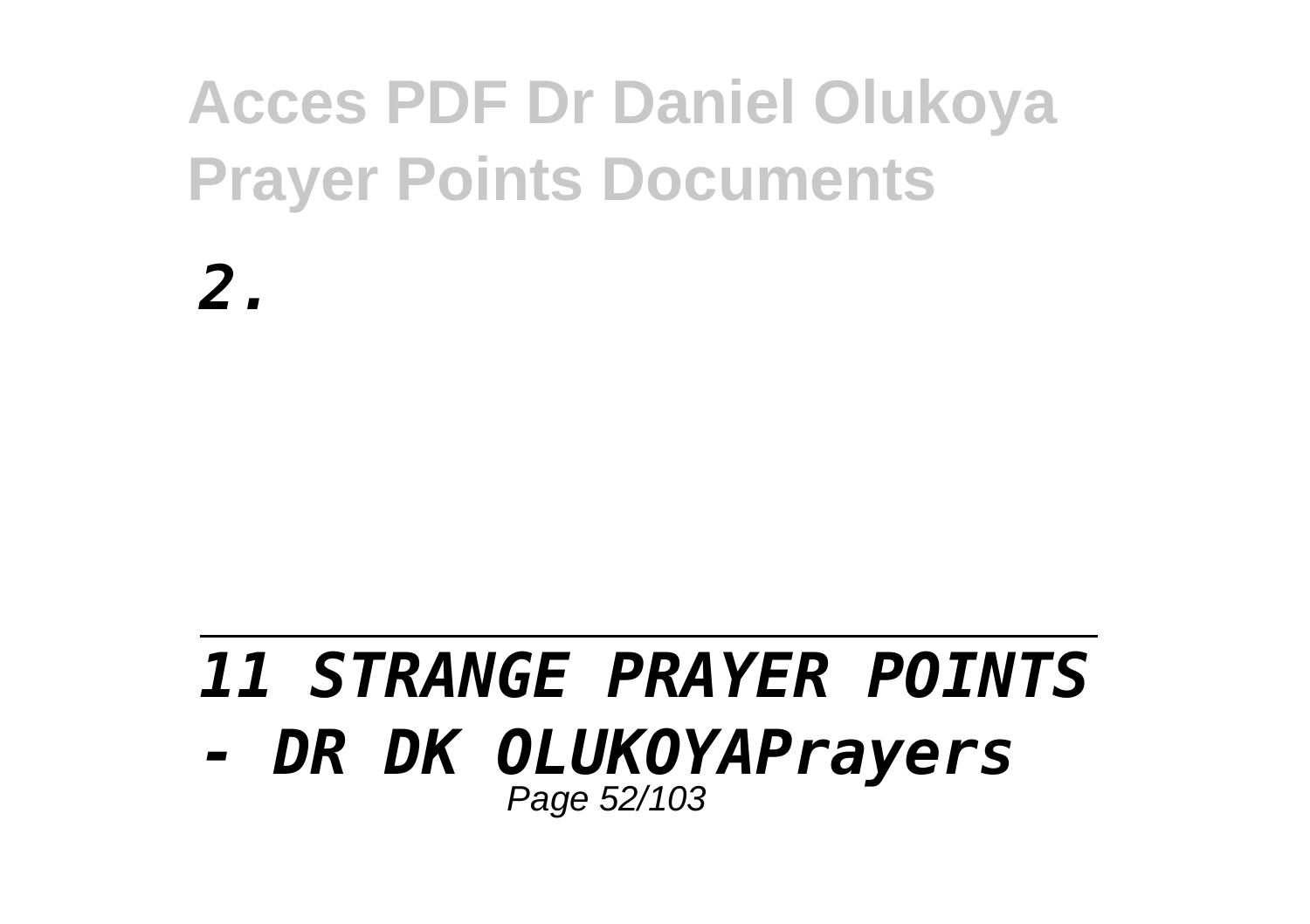*that terminate opposing forces by Dr. Daniel Olukoya Commanding the Morning - Dr D K Olukoya*

*PRAYERS FOR IMMEDIATE CHANGE* Page 53/103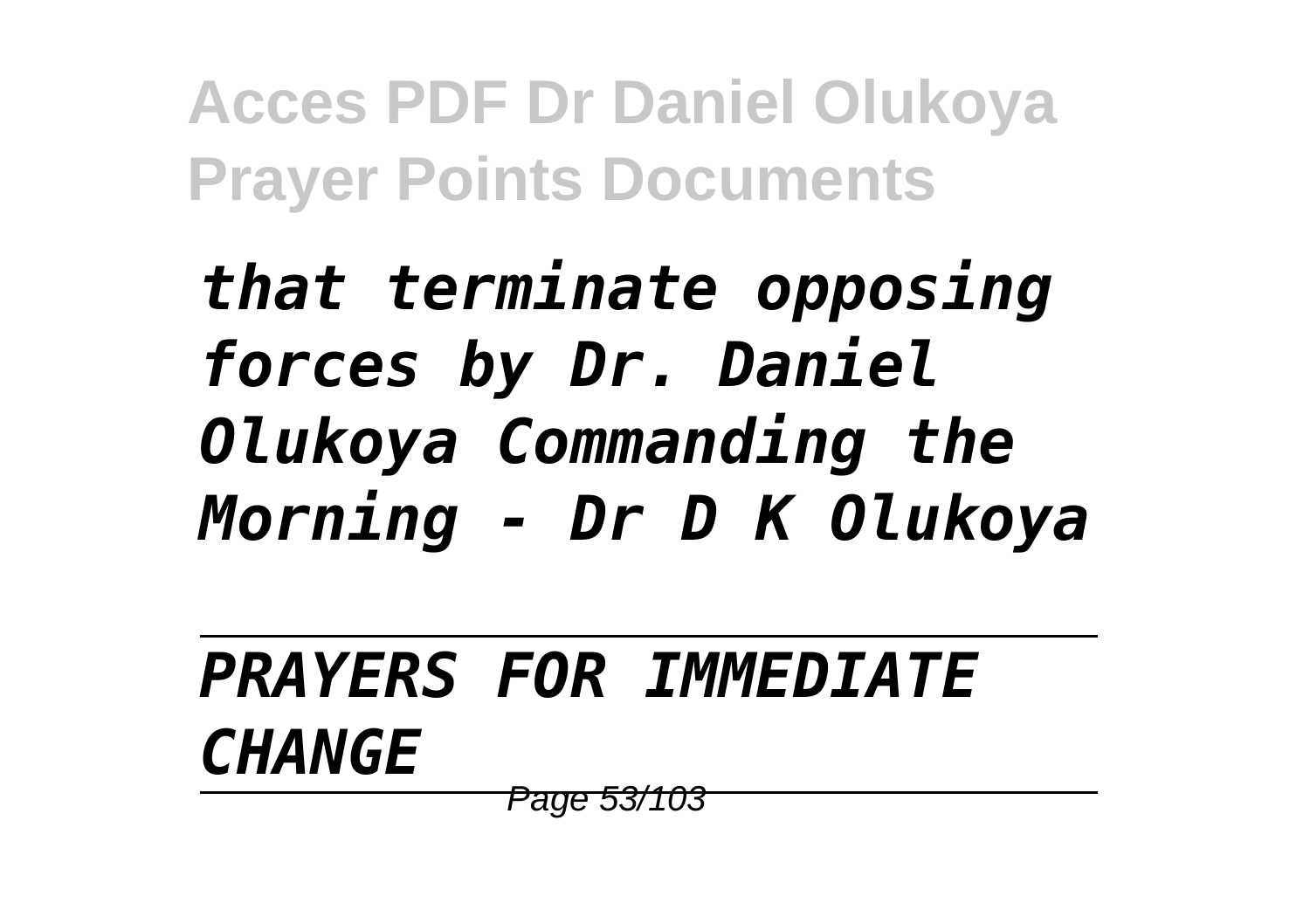*dr dk olukoya*∏∏10 Hot *Prayers For Stubborn ProblemsDR Olukoya 2019 \_The Most Dangerous Prayers Prayers for divine intervention by Dr. D.K. Olukoya* Page 54/103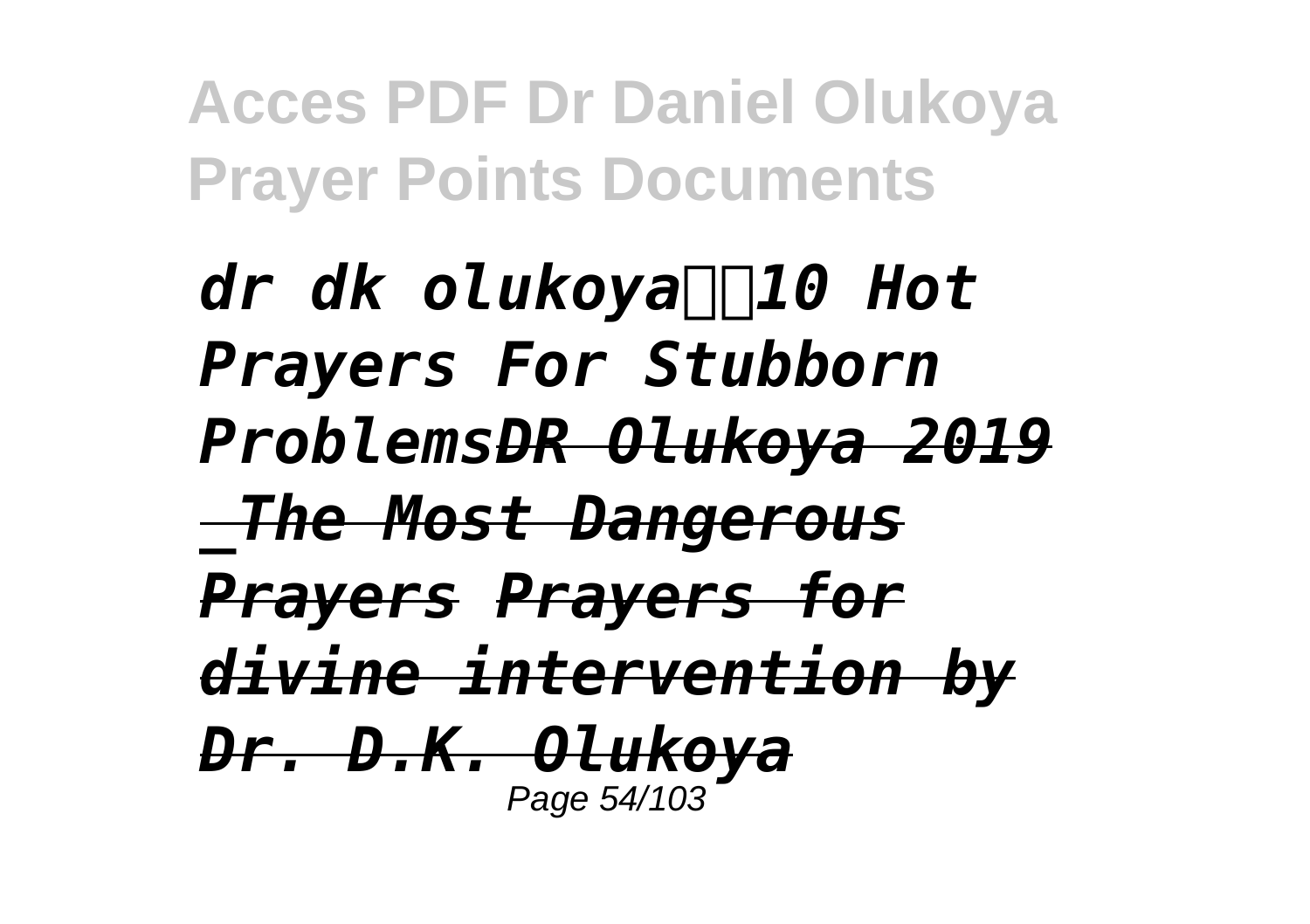*ANOINTED PRAYERS TO START YOUR DAY dr dk olukoya - 10 Hours Witchcraft Destroying Prayers Commanding the Morning Dr D K Olukoya dr dk olukoya - Hot* Page 55/103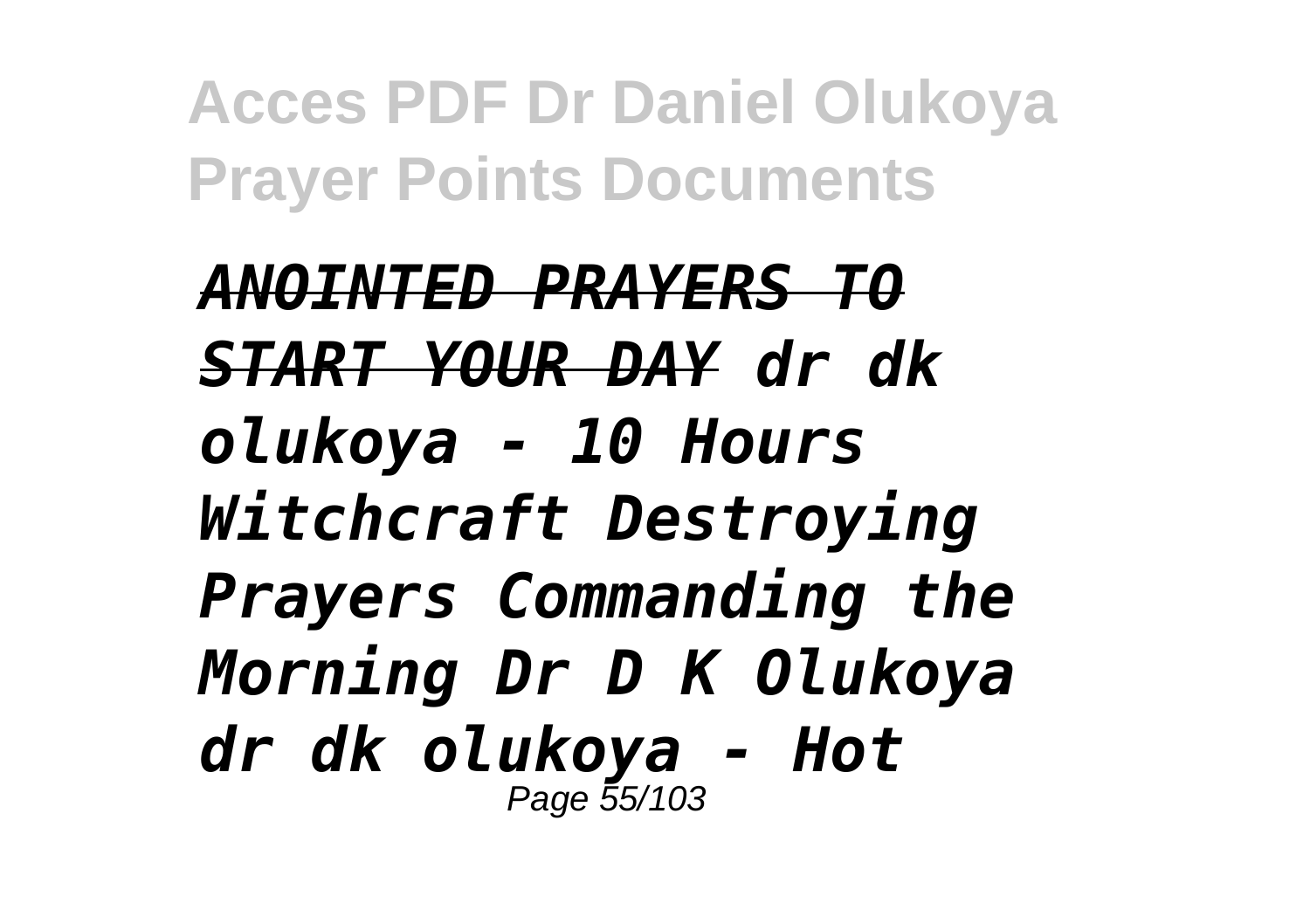*Prayers Against Evil* Attacks **III** olukoya *midnight prayers Powerful Early Morning Prayers By Dr Olukoya Evil Arrows Go Back To Your Sender By Fire - Dr* Page 56/103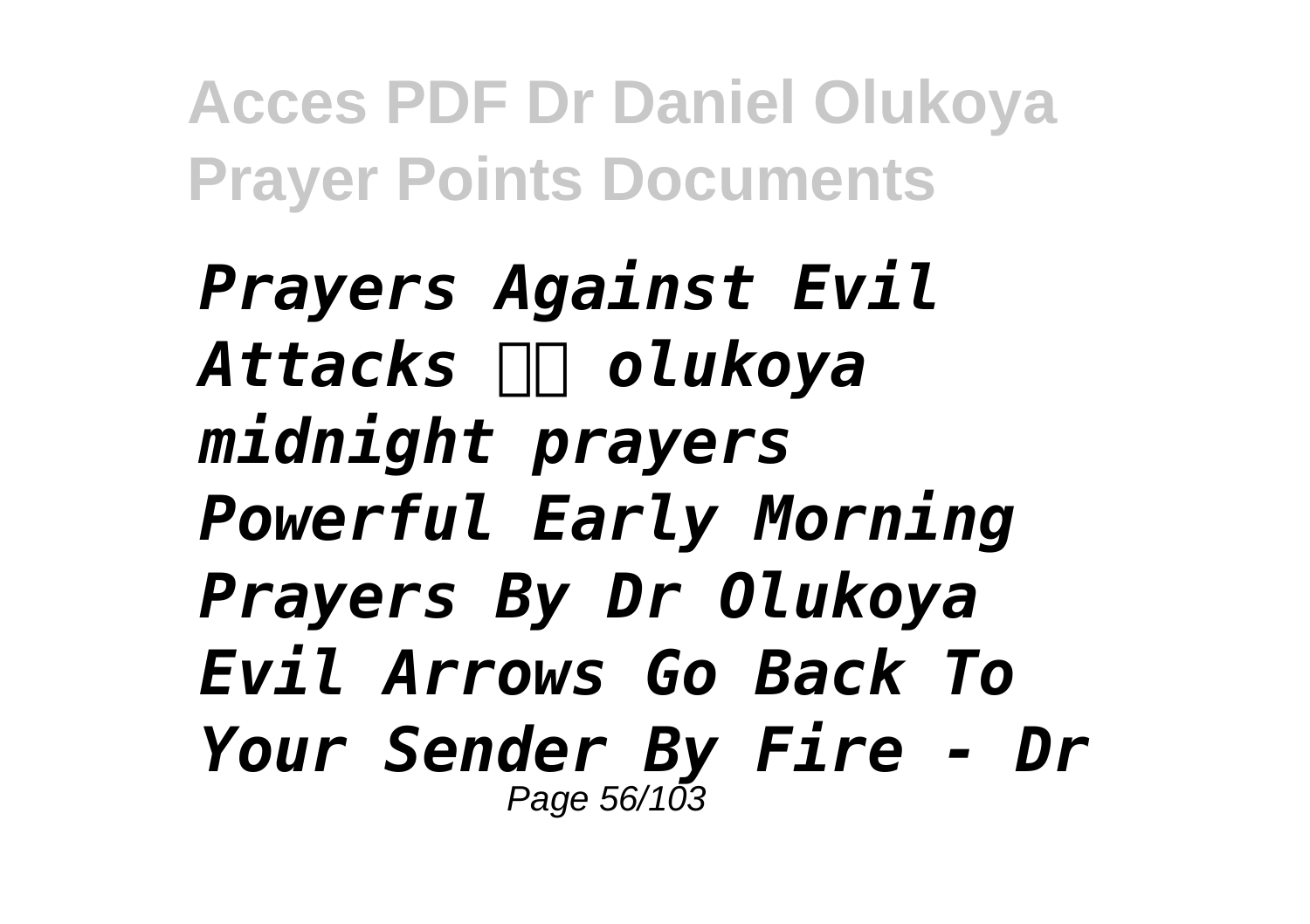*Dk Olukoya 2020 Dealing with hidden strong man Dr dk olukoya PROPHETIC VITAMINS Dr Olukoya Midnight Prayers∏Hot Midnight Prayers Against EnemiesDESTROYING* Page 57/103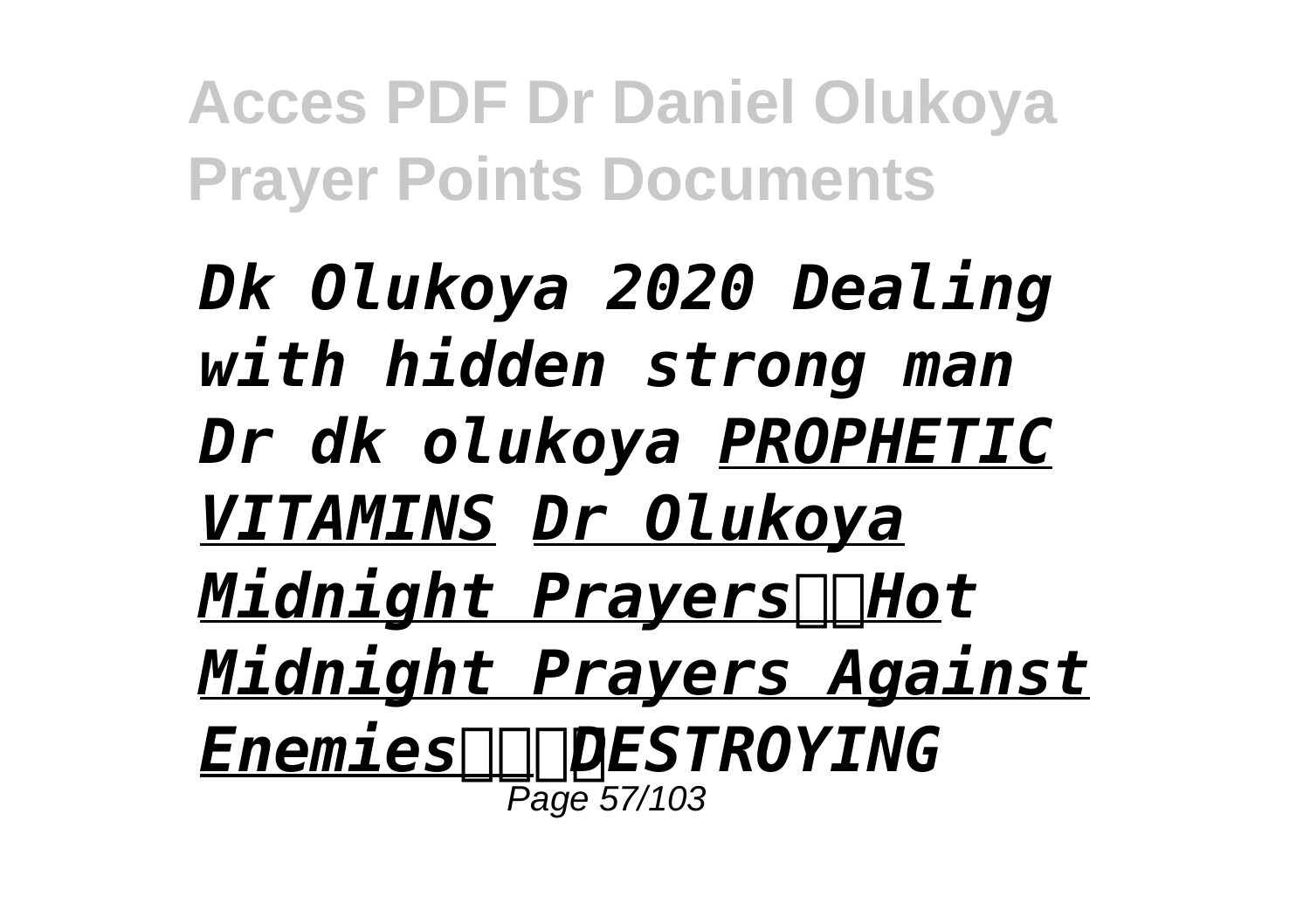# *EVIL ALTAR,S PROGRAM AGAINST YOUR LIFE*

*dr dk olukoyaMorning Prayers To Take Charge Of The Day DR D.K OLUKOYA - COMMAND THE MORNING \u0026* Page 58/103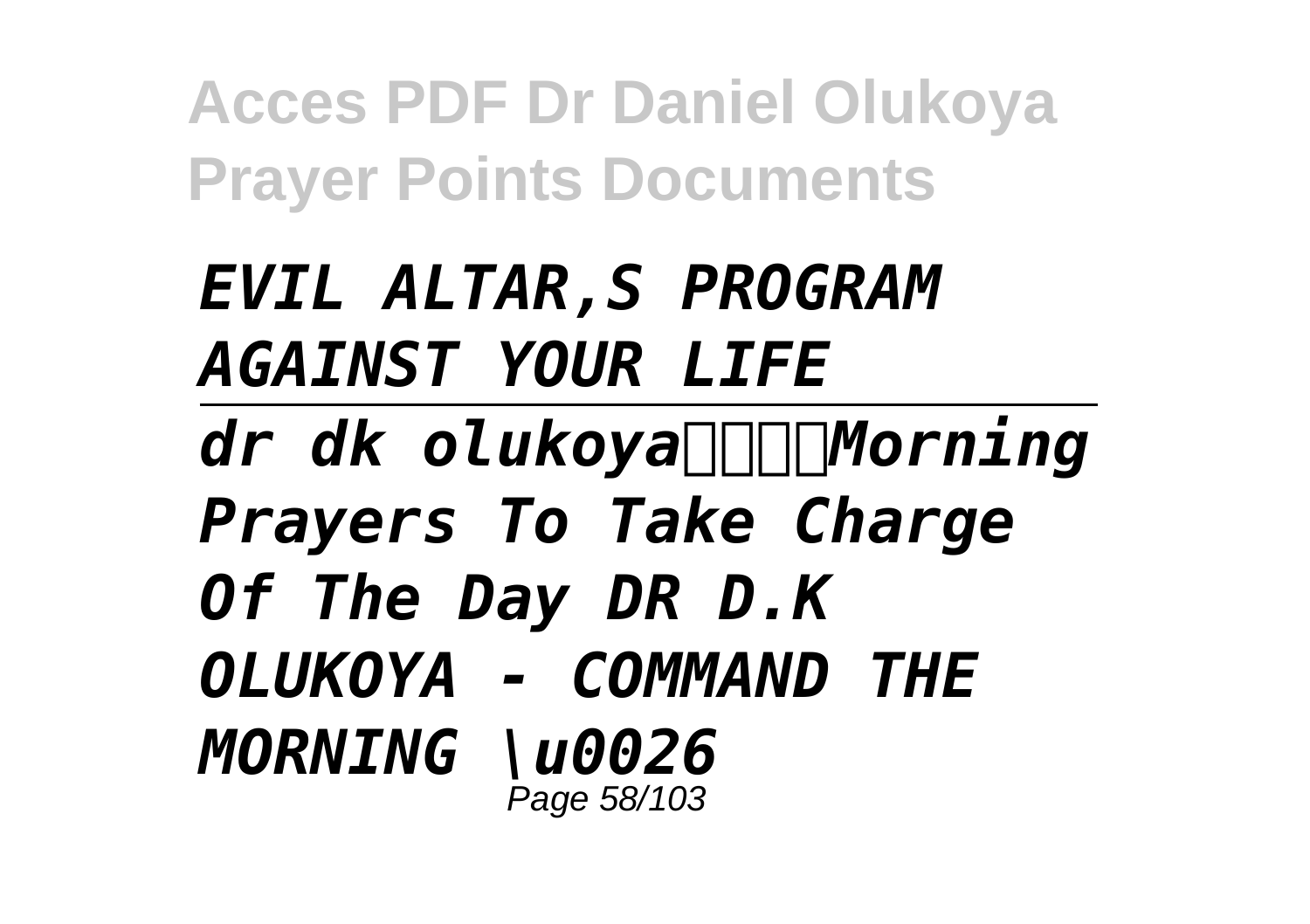*FOUNDATION PRAYER PRAYER'S TO MAKE THE WICKED SURRENDER -DR. D.K Olukoya dr dk olukoya - Midnight Prayers COMMANDING THE MORNING : BY DR. D K* Page 59/103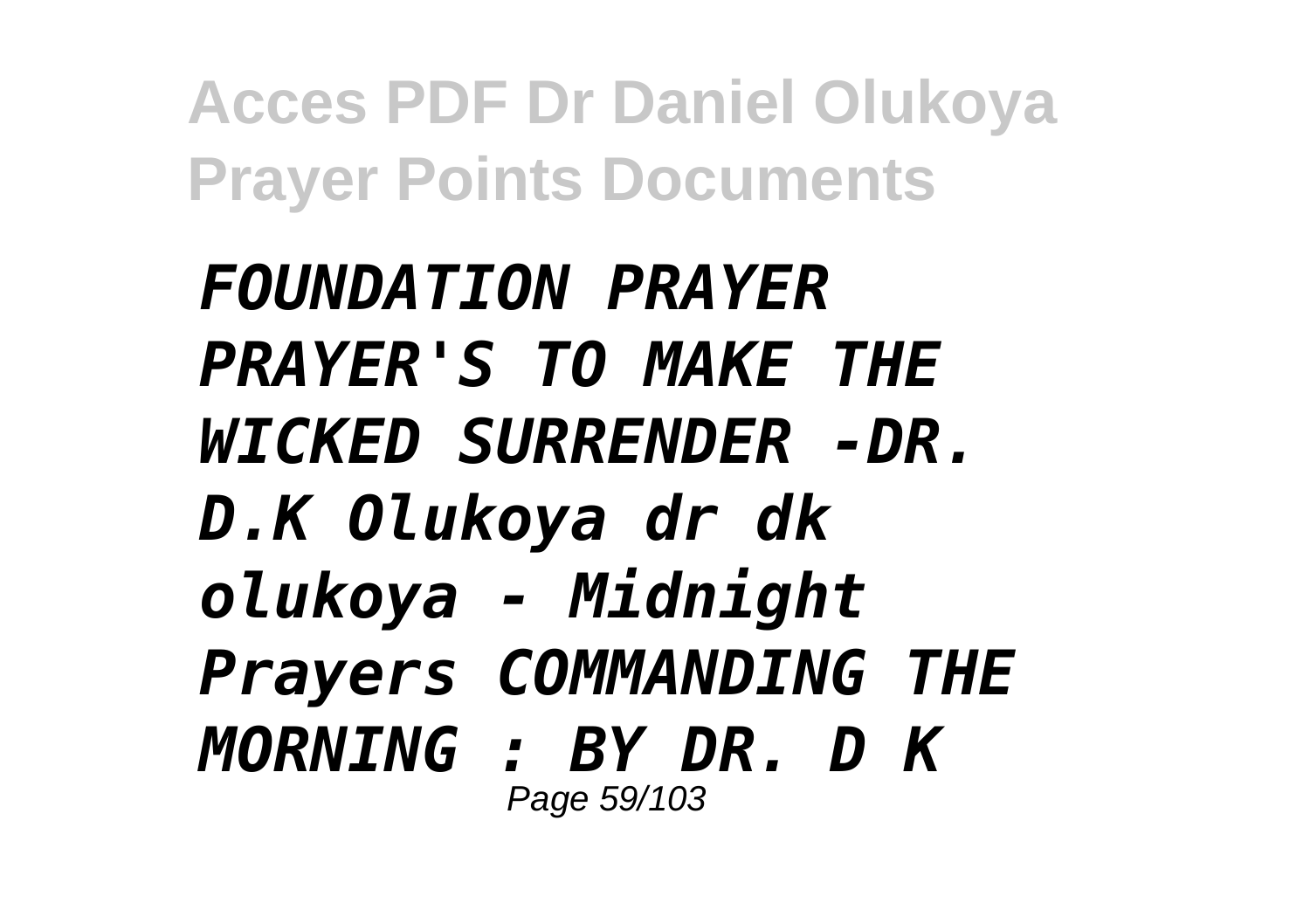*OLUKOYA dr dk olukoya - Prayers To Restore | Possess Possessions | Destroy Satanic Embargo MFM Prayers Dr Olukoya MFM PRAYERS TO COMMAND YOUR MORNING Olukoya* Page 60/103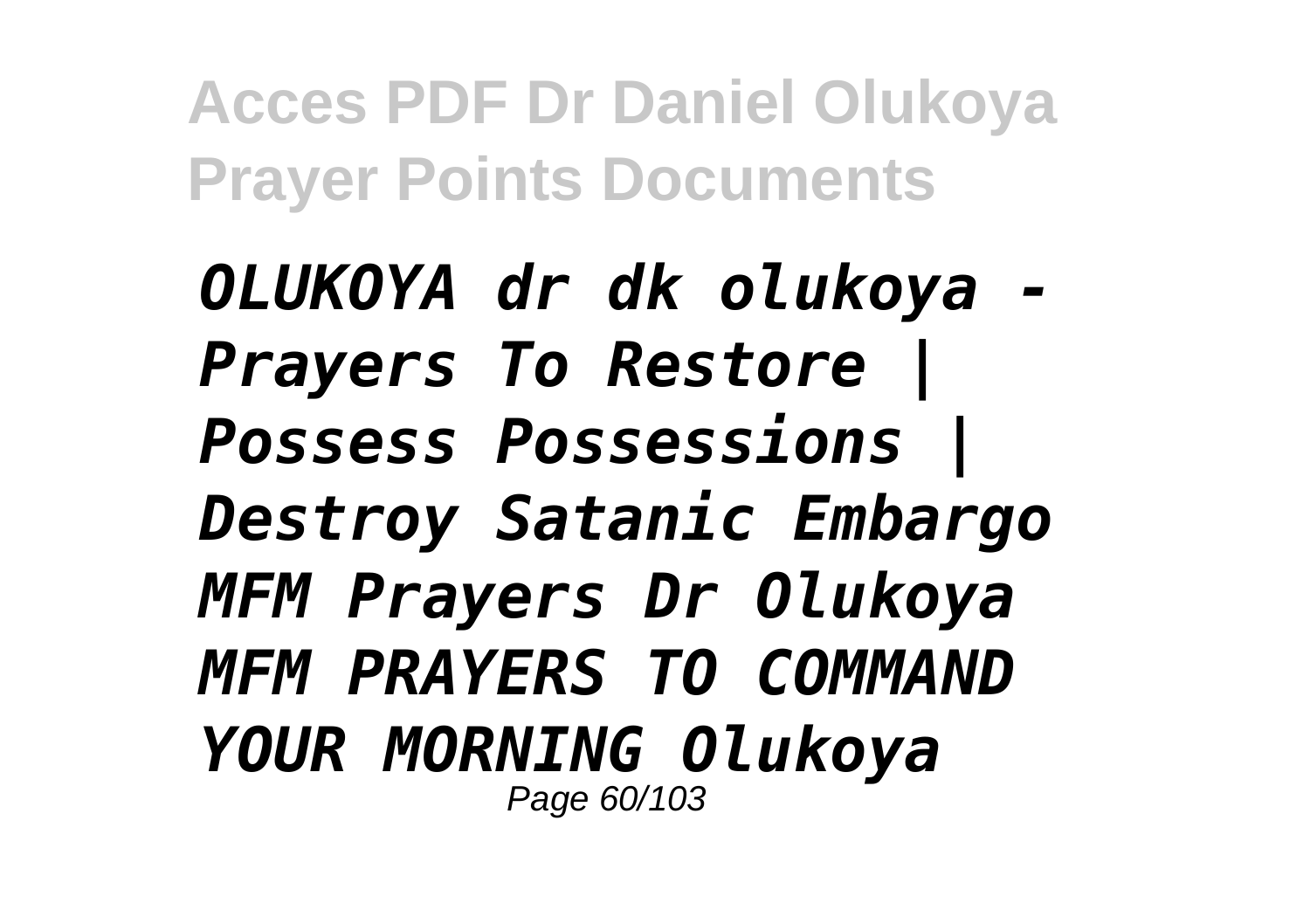*Midnight Prayers - Pray This Every Night 2020 - MFM Prayers PRAYERS TO RECOVER EVERY THINGS I LOST TO DEVIL Dr Dk olukoya DR D.K OLUKOYA |* **PRAYERS TO COMMAND YOUR** Page 61/103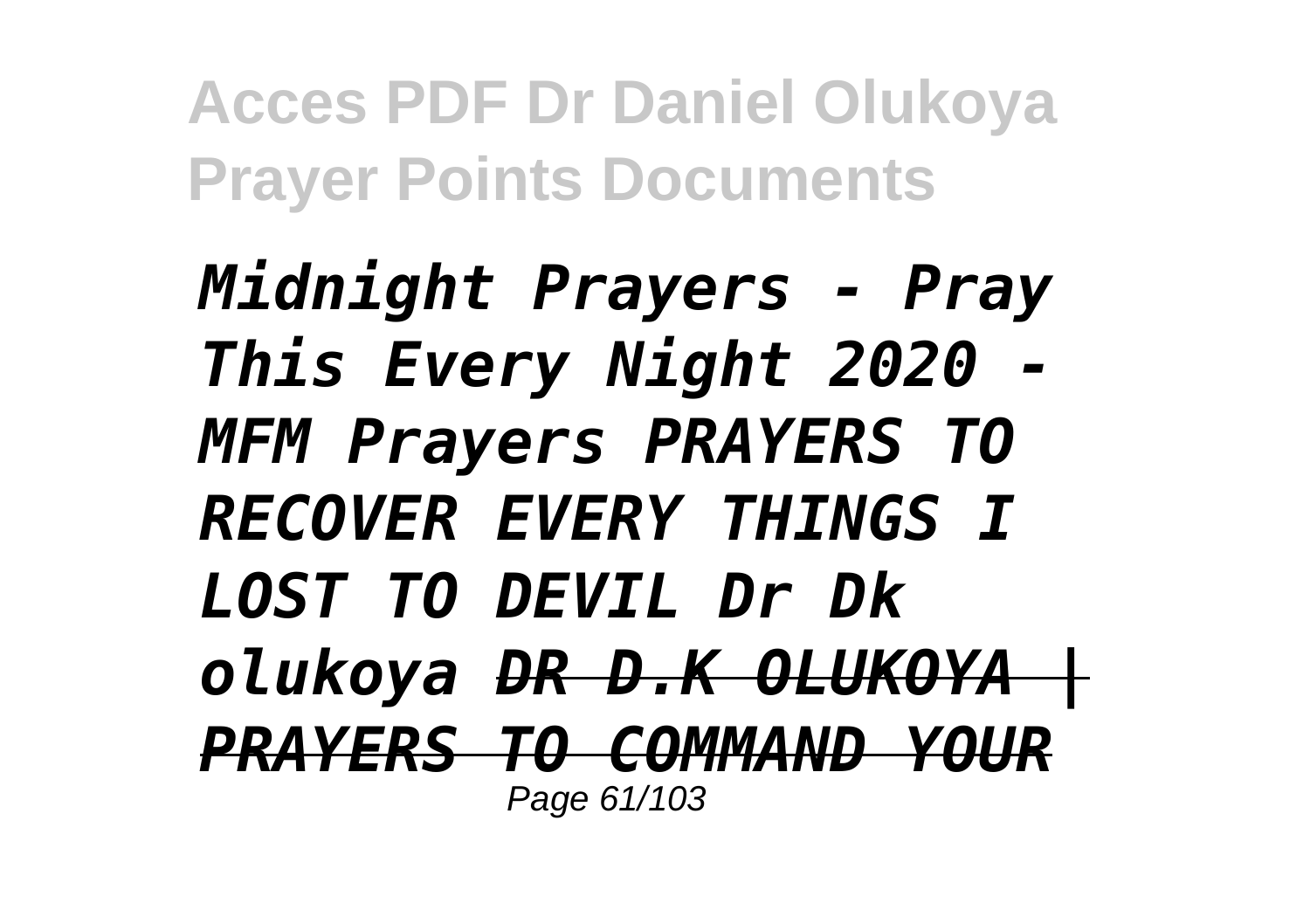*MORNING 120 Prayers to Crush Witchcraft - Dr D K Olukoya Pray Until Your Situation Changes-Dr. D. K Olukoya 2020 Powerful Midnight Prayers To Pray Every* Page 62/103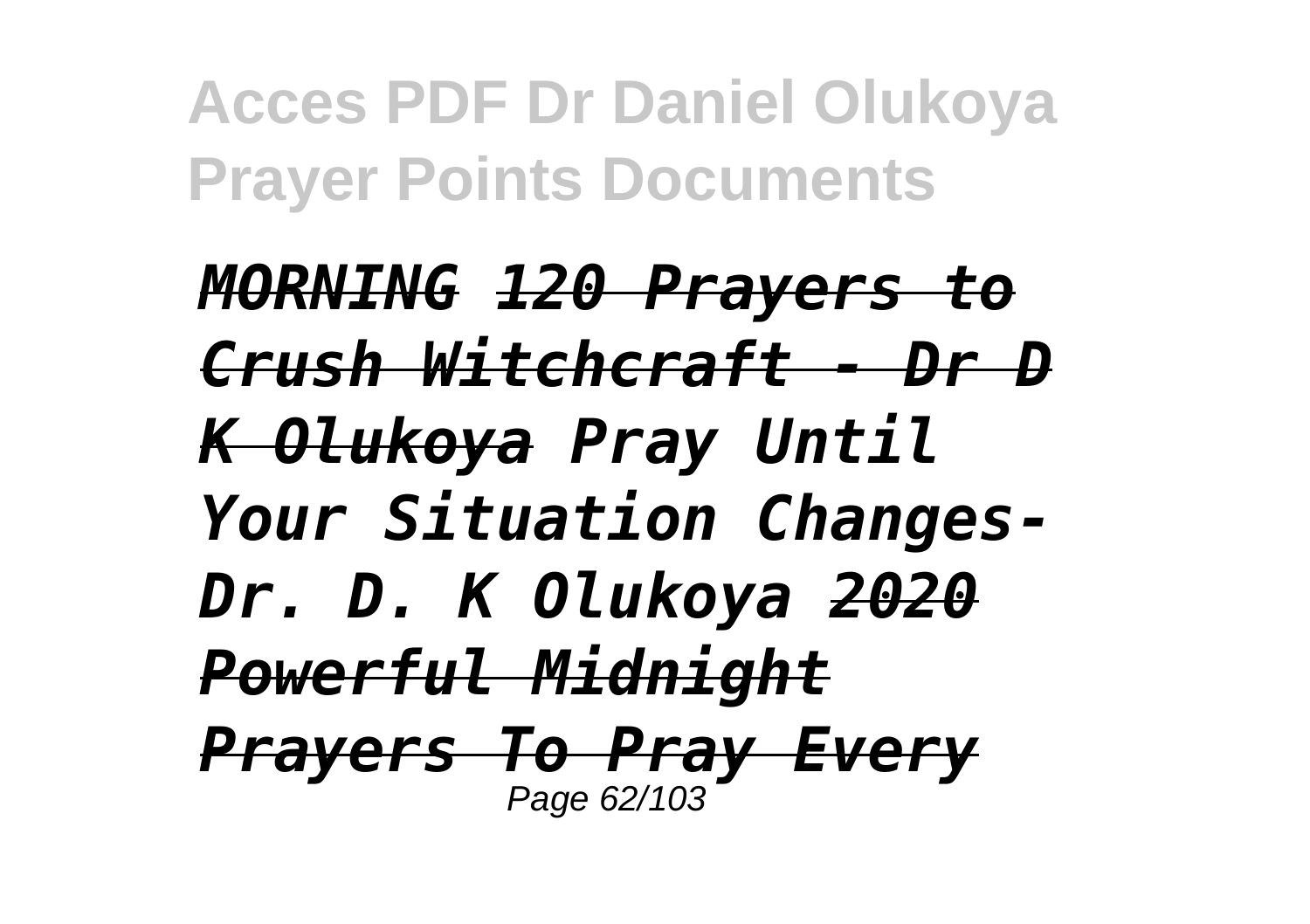*Night By Dr Daniel Olukoya Dr Daniel Olukoya Prayer Points Prayer Points (5) The following prayer point categories cover an array of problems* Page 63/103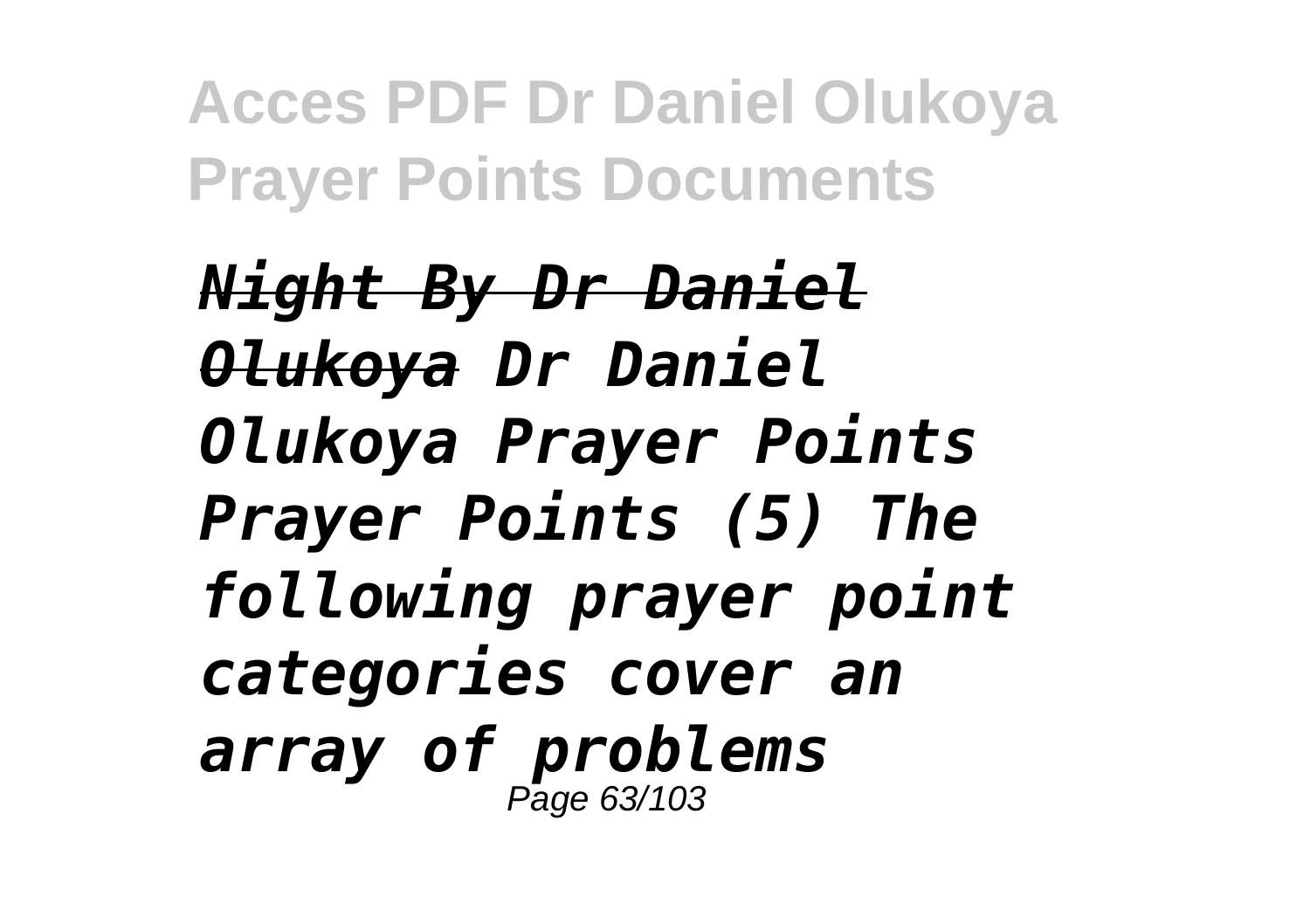*confronting mankind. MFM also publishes several prayer books including the best-selling Prayer Rain, Prayer Passport and Prayer Bomb. Prayers for Spiritual Growth* Page 64/103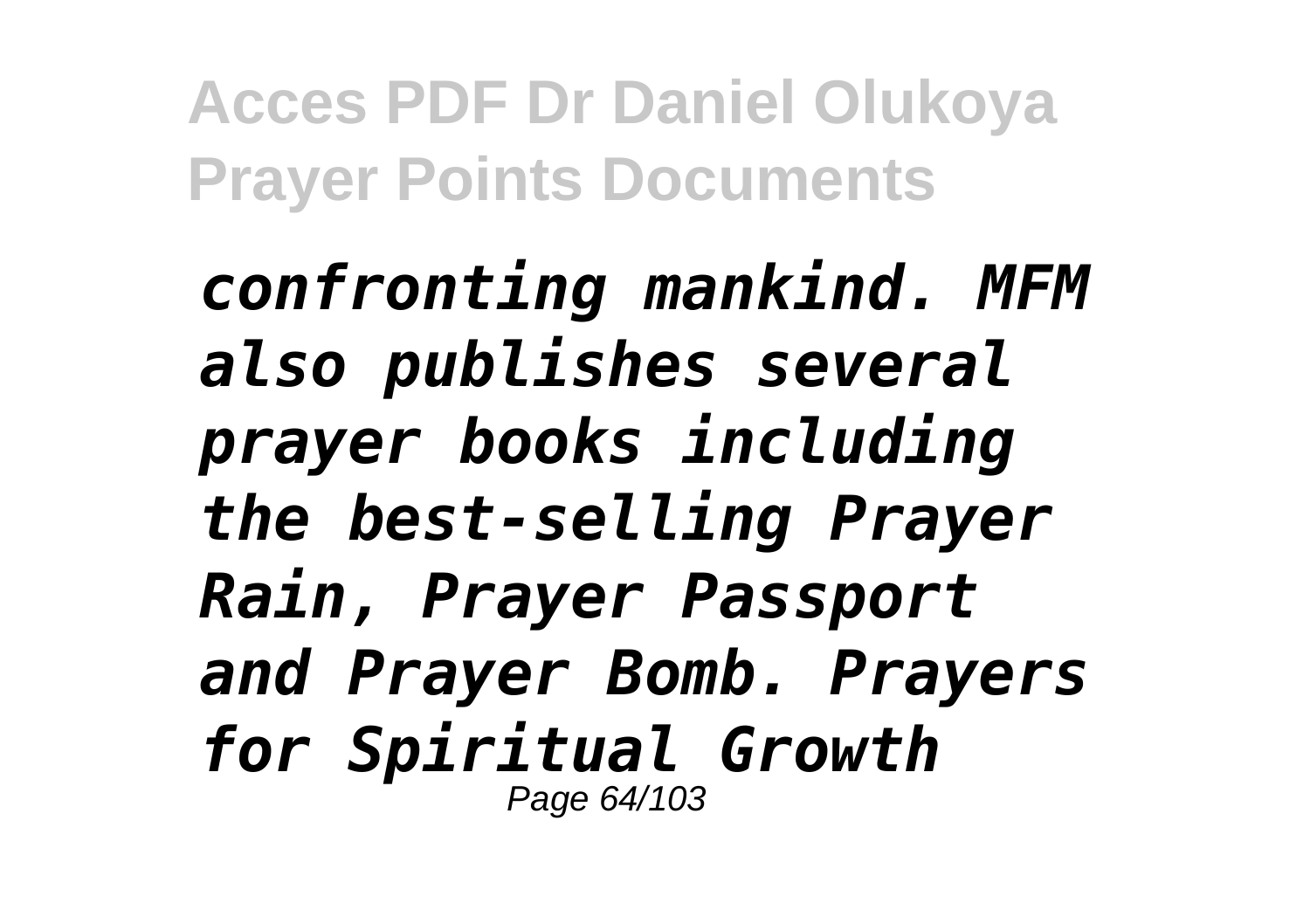# *Published in Prayer Points by Prayer Team.*

*Prayer Points - The official website of Dr DK Olukoya MIDNIGHT BATTLE PRAYER* Page 65/103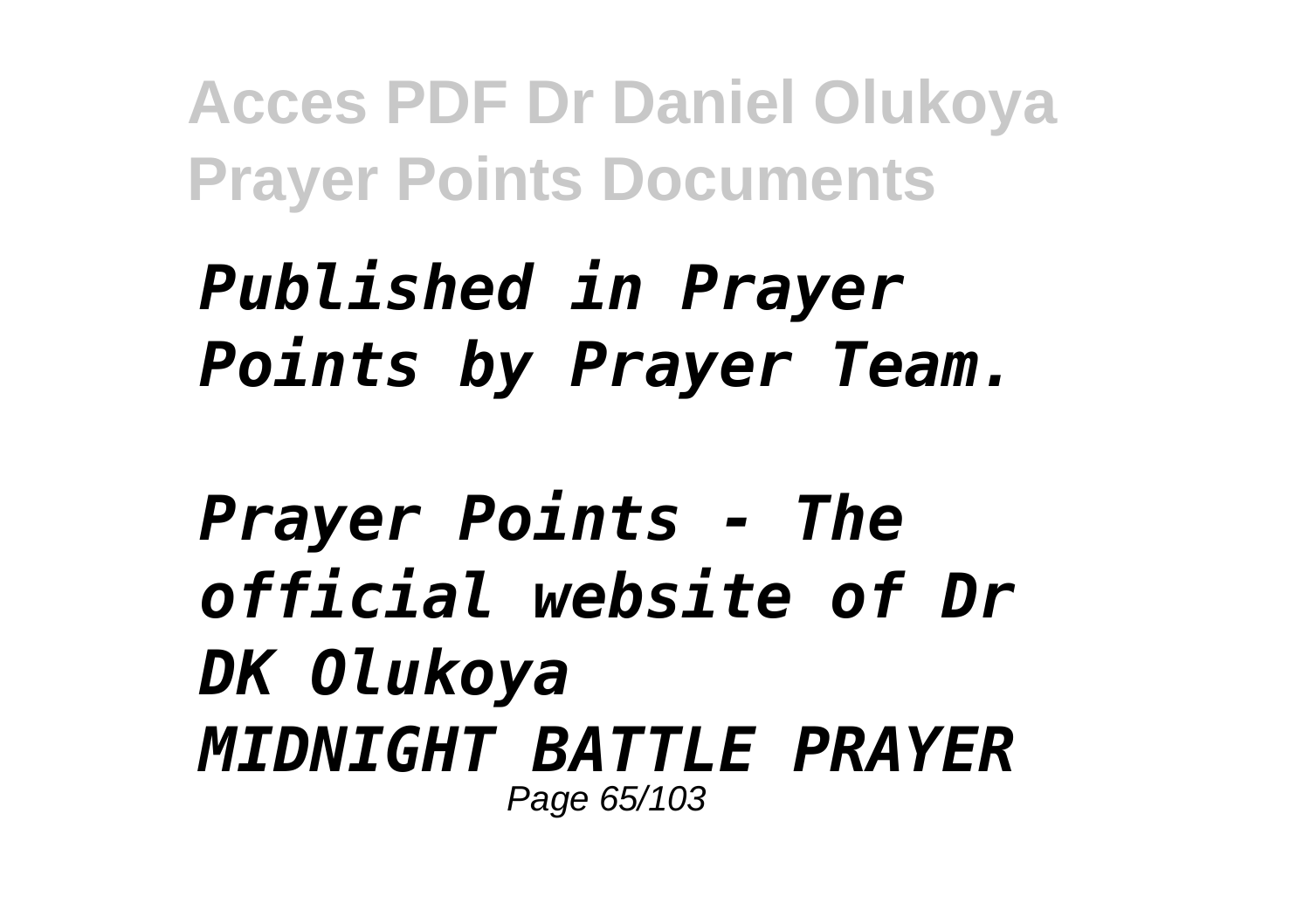*POINTS BY DR D K OLUKOYA "While men slept, his enemy came and sowed tares among the wheat, and went his way." (Matthew 13:25) The midnight battle is a* Page 66/103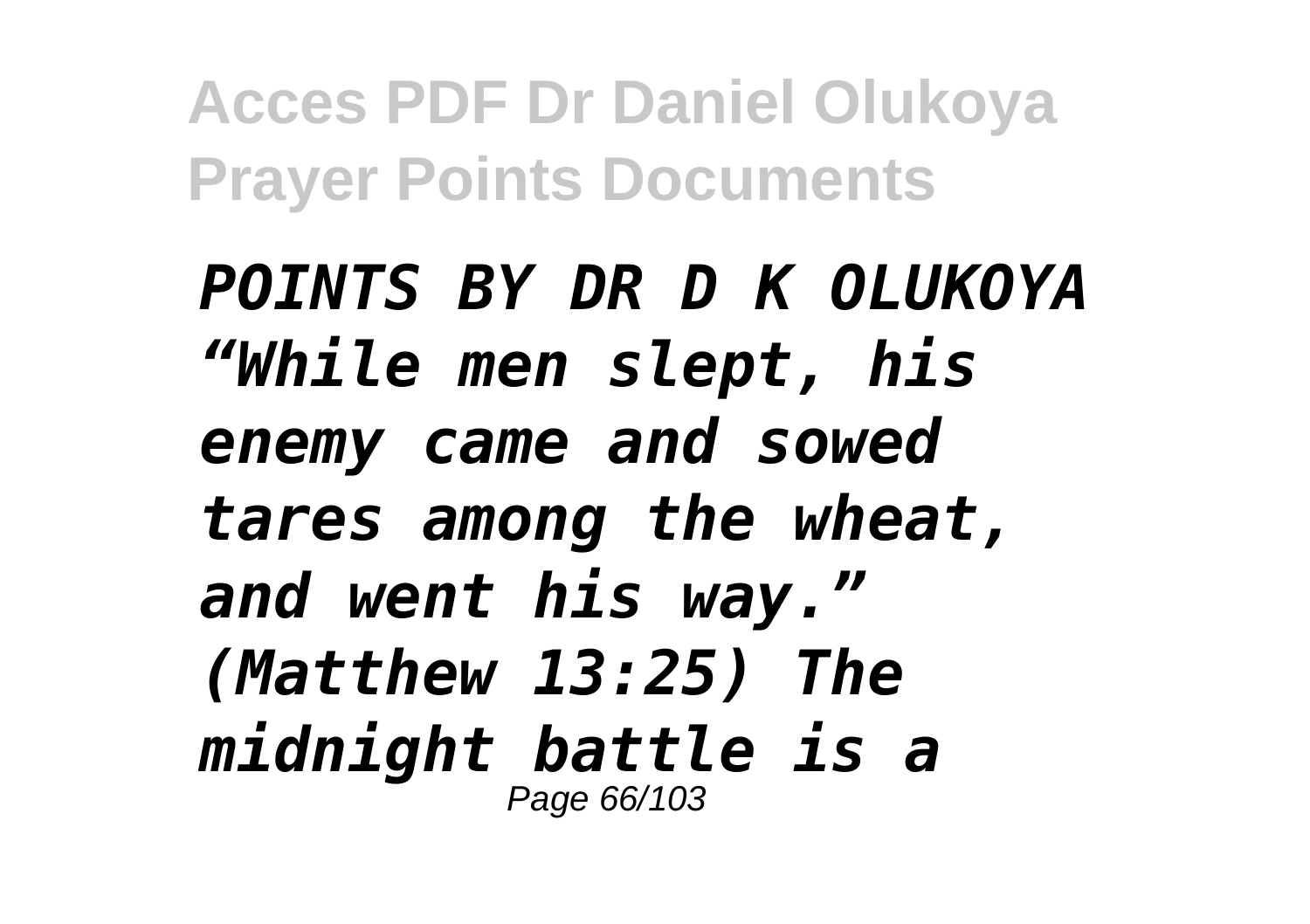*program vomited by the Holy Ghost in order to arouse the Lord of Hosts to fight your battles and give you total victory.*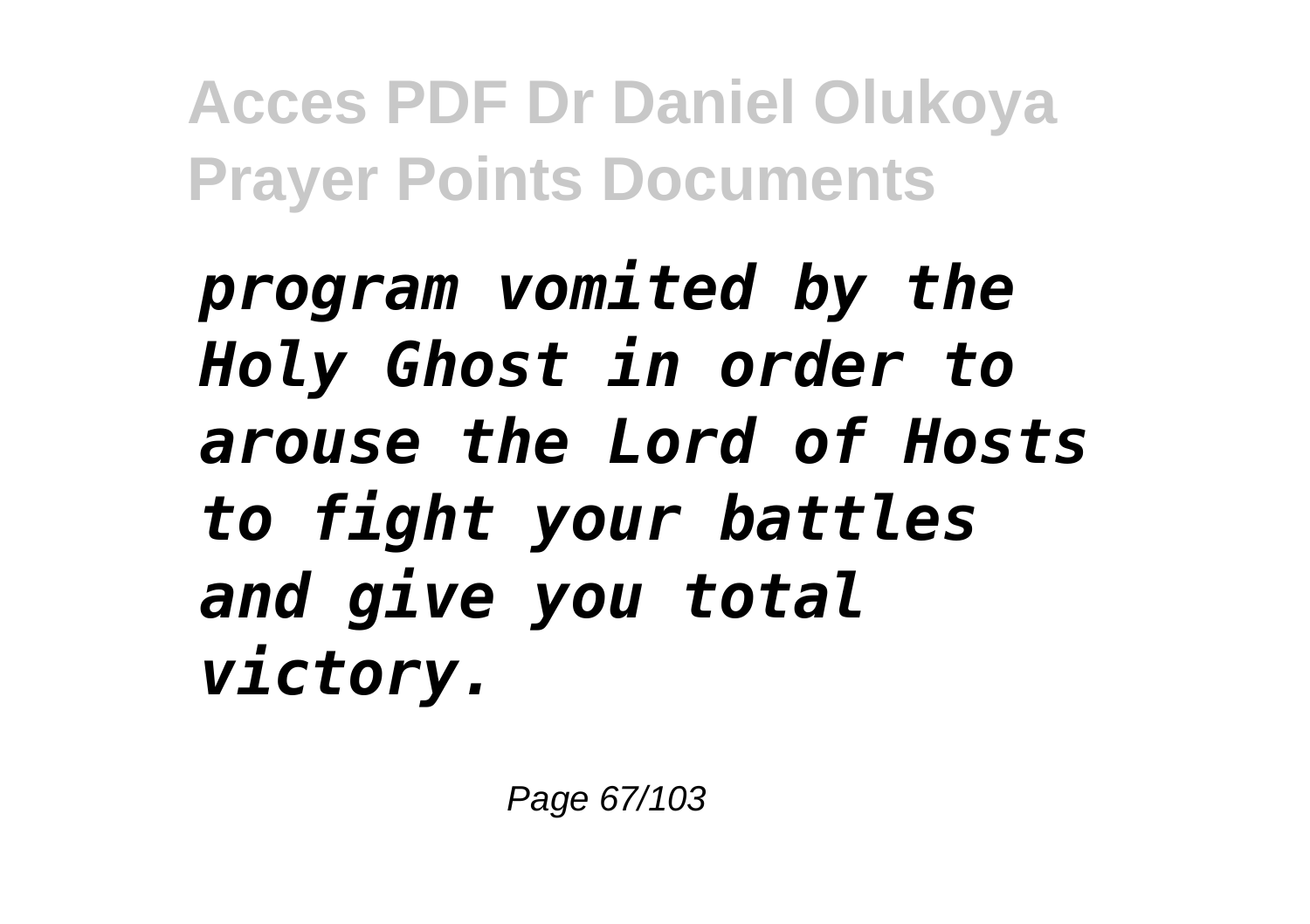*Dr D Olukoya Prayer Points - Midnight Deliverance Prayer Evil hands, anointed to waste my head, wither, in the name of Jesus. Every arrow of untimely* Page 68/103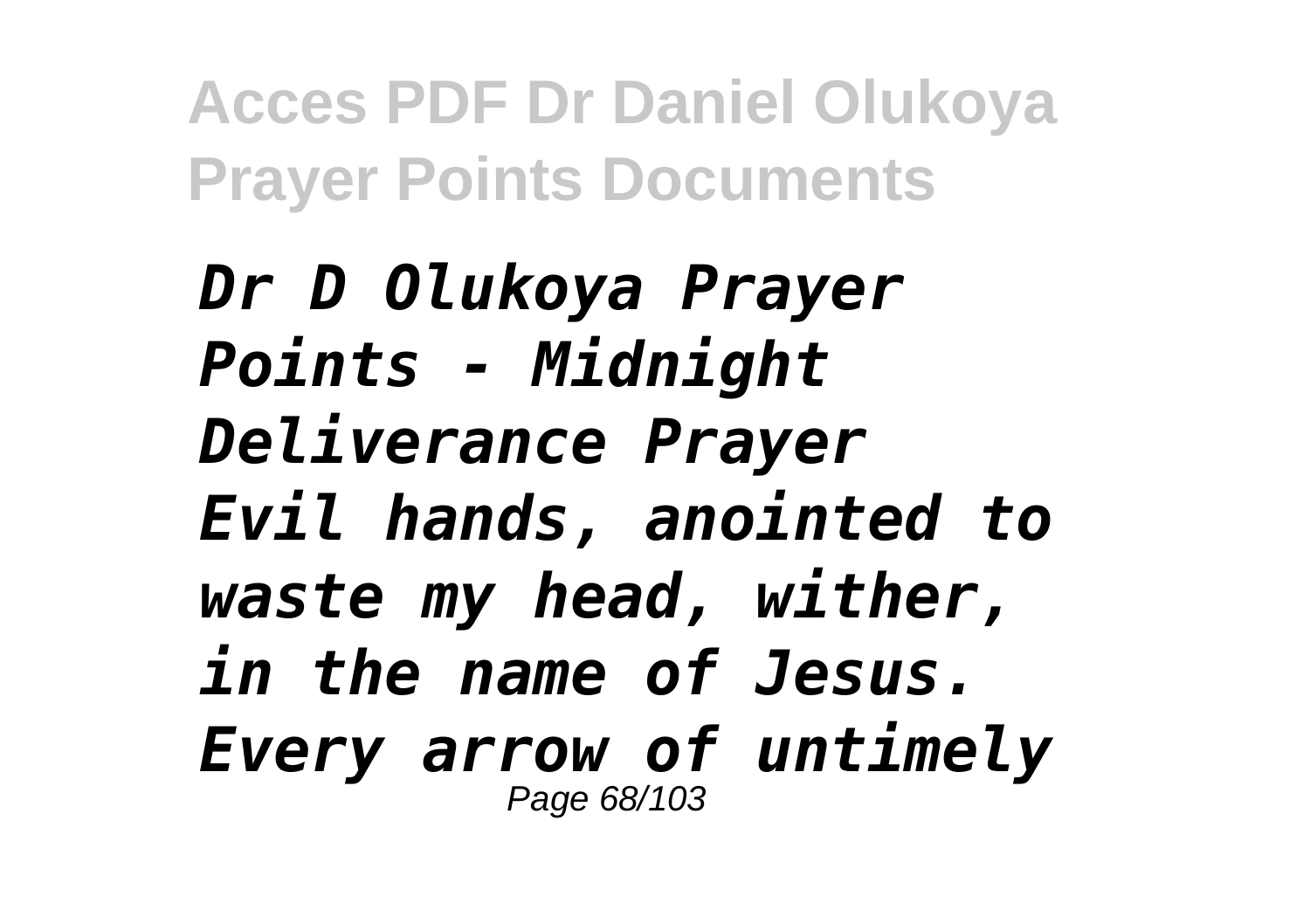*death, fired into my brain, backfire, in the name of Jesus. My head, my head, my head, hear the word of the Lord, arise and shine, in the name of Jesus. Any dark* Page 69/103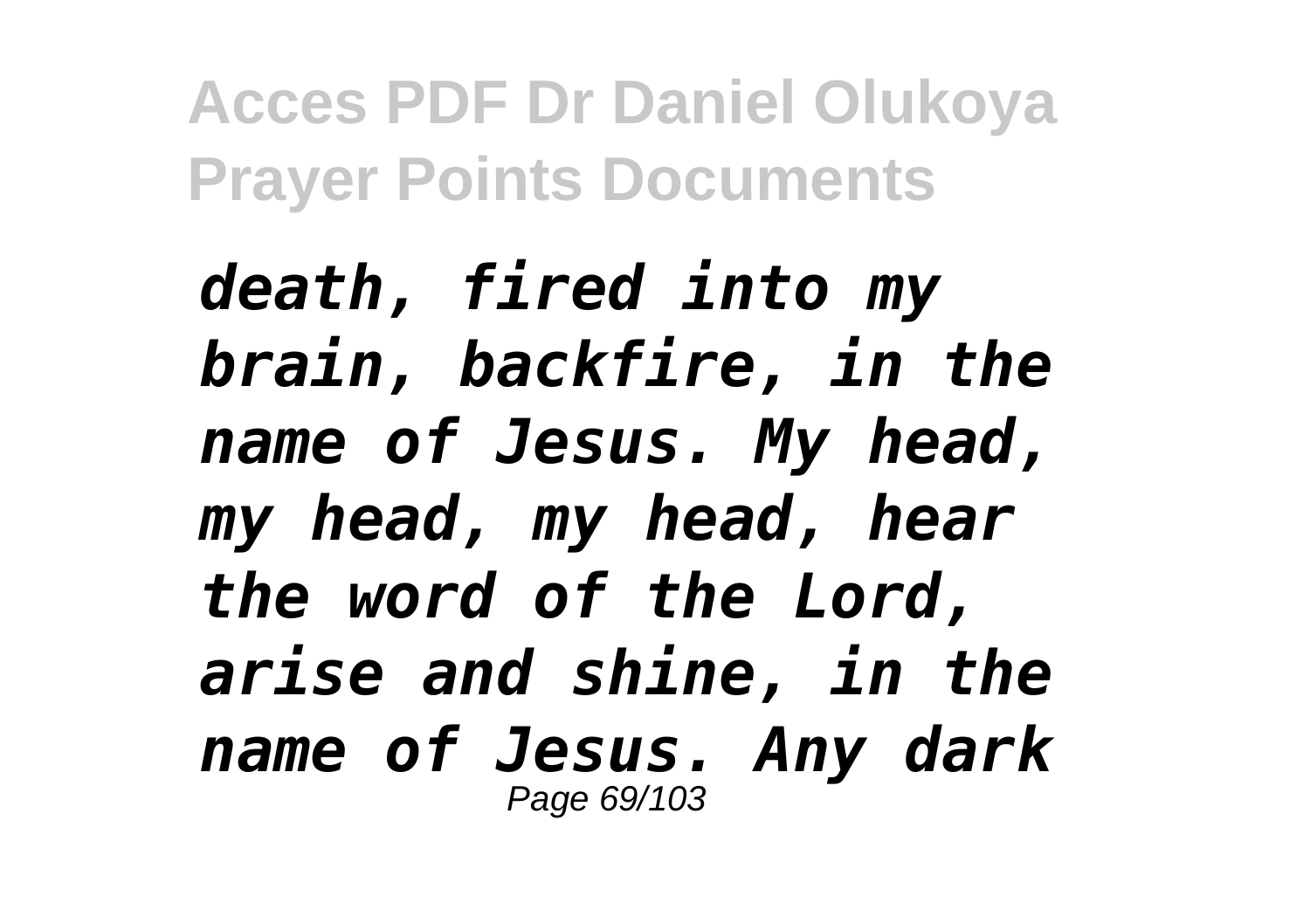*invisible cover, on my head, catch fire, in the name of Jesus.*

*Dr. Daniel K. Olukoya: 21 PRAYER POINTS on DELIVERANCE OF ...* Page 70/103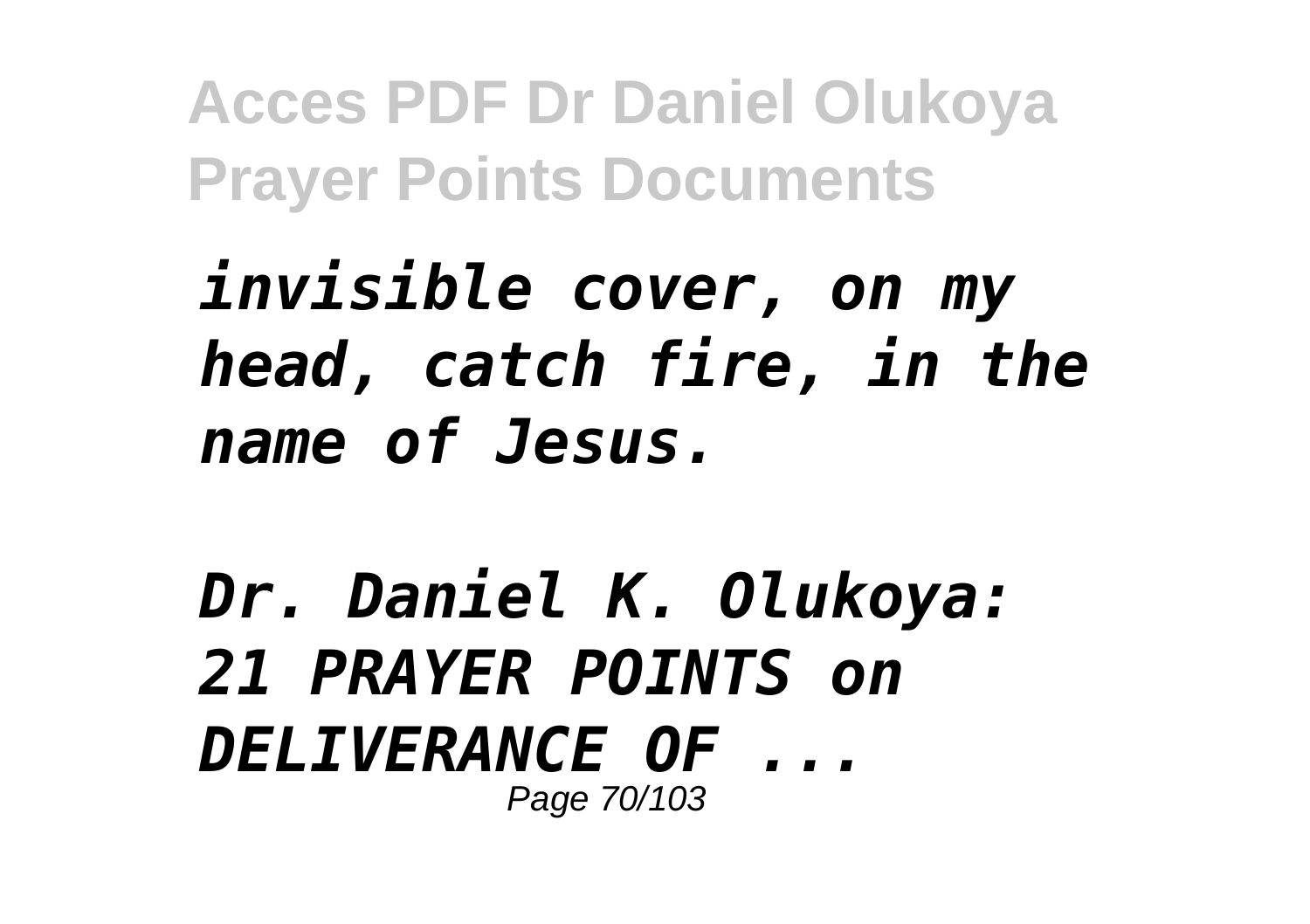*This the MFM midnight battle prayer points 2020 (PDF) to enable you to bulldoze the enemies of your life as compiled by Dr. Daniel Olukoya. The power in the MFM* Page 71/103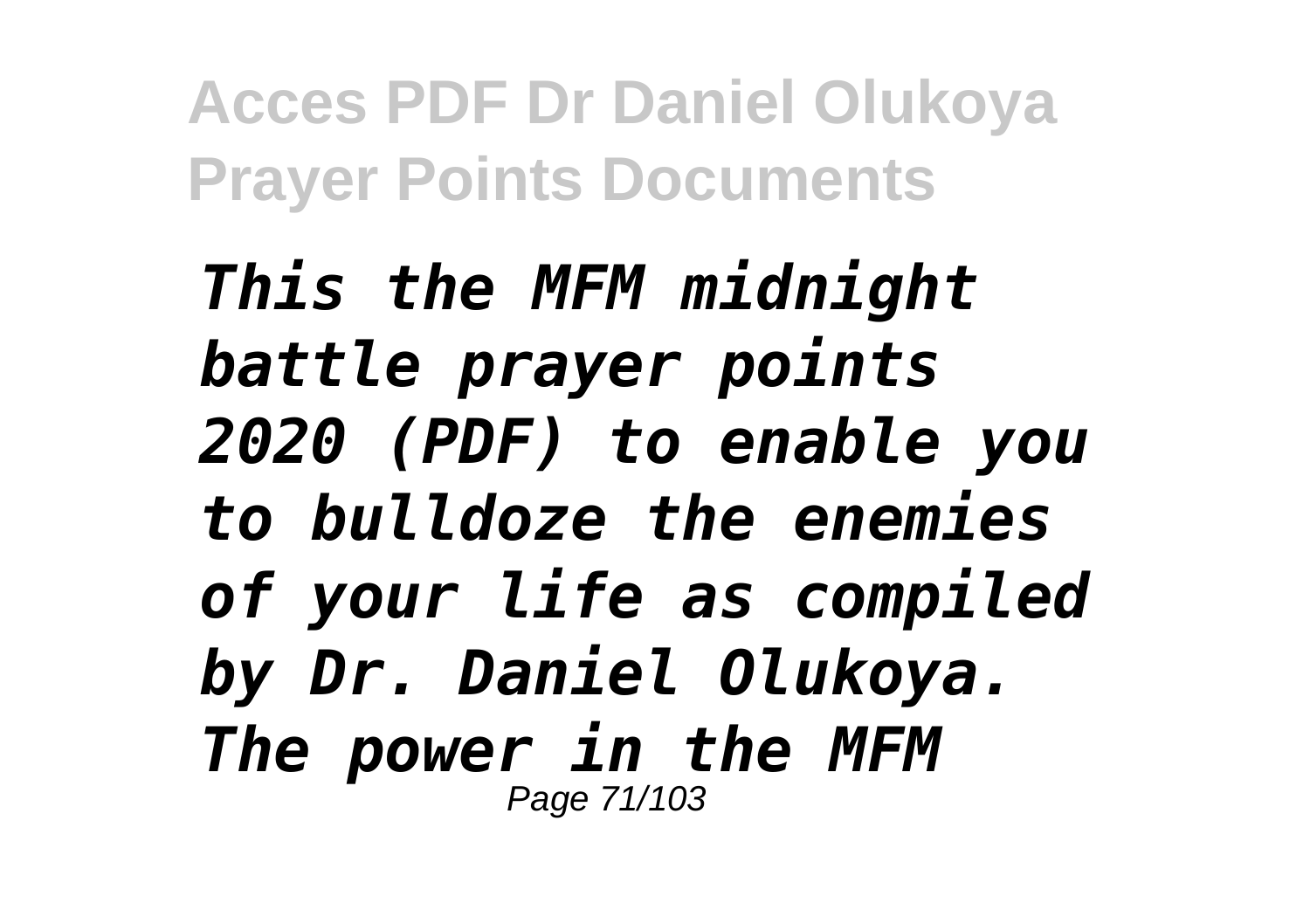# *midnight battle prayer points can be applied to every situation in your life.*

#### *100+ Powerful MFM Midnight Battle Prayer* Page 72/103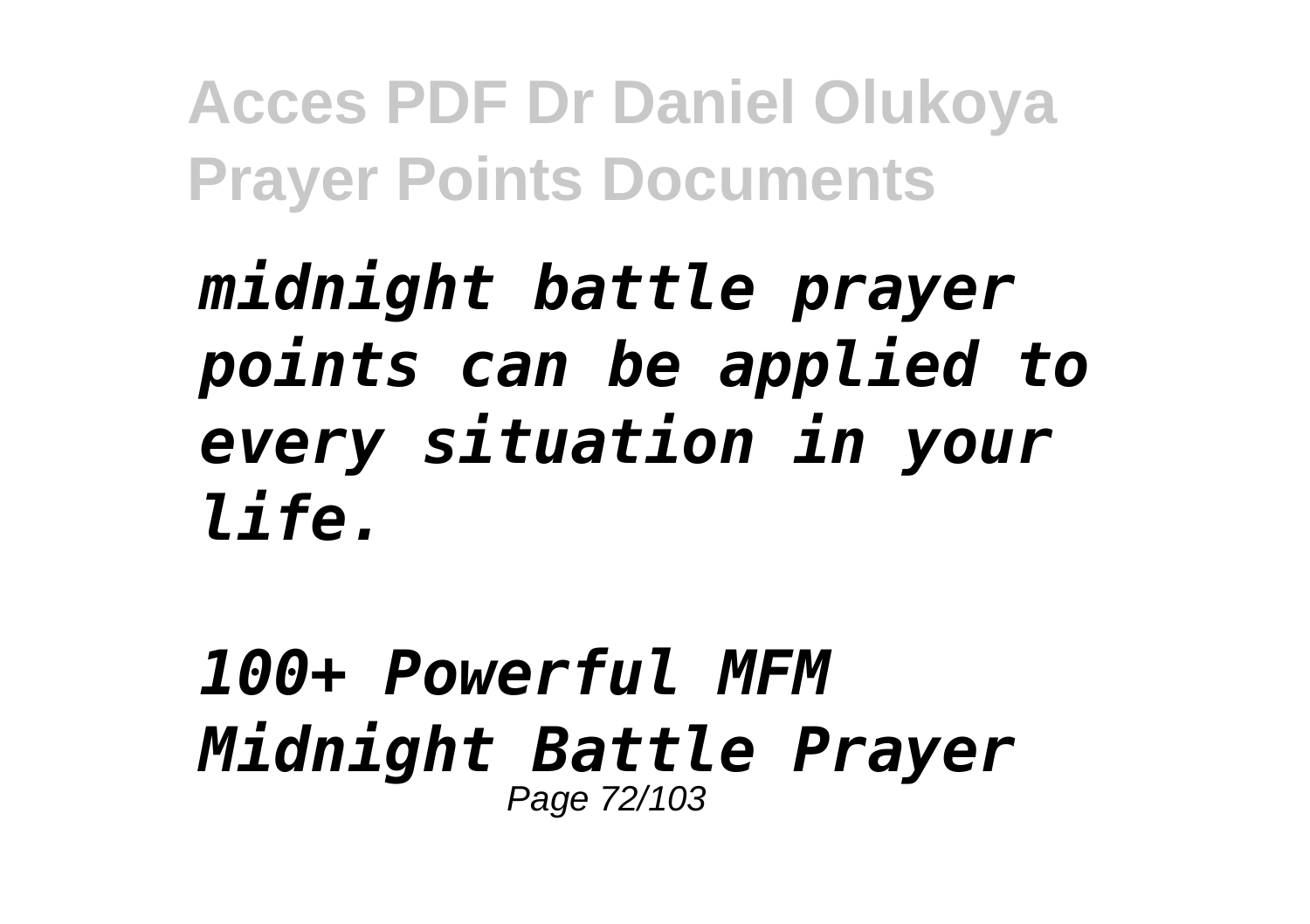*Points 2020 (PDF) Prayer 1: Father, in the name of Jesus, thank you for confirming the "New Dawn" prophetic agenda of 2018 in the Winners' family worldwide – 1 Kgs* Page 73/103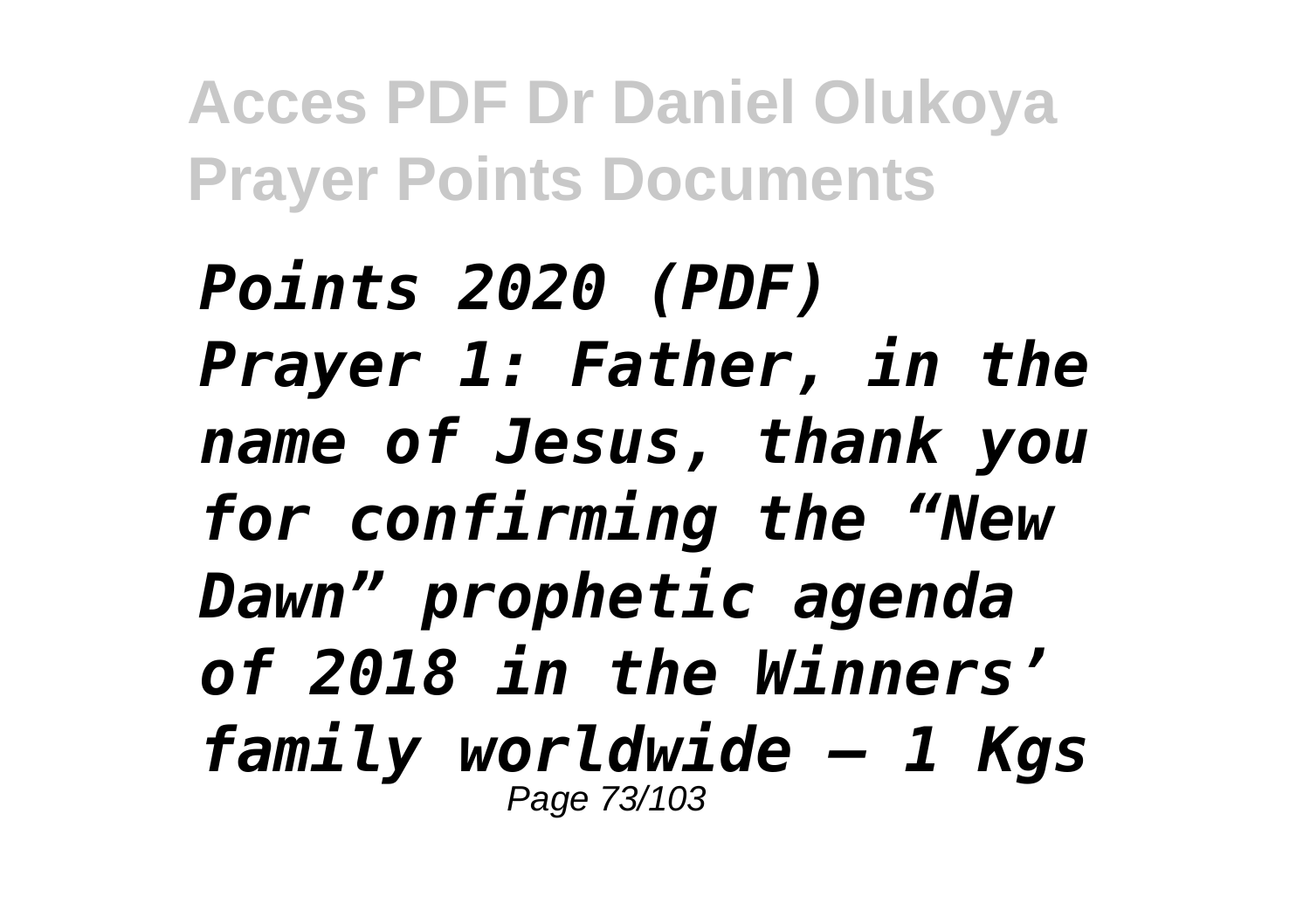*8:15. Prayer 2: Father, by the revelation of your word, hasten the fulfillment of the 2019 prophetic word in the life of every Winner – Jer.1:12.* Page 74/103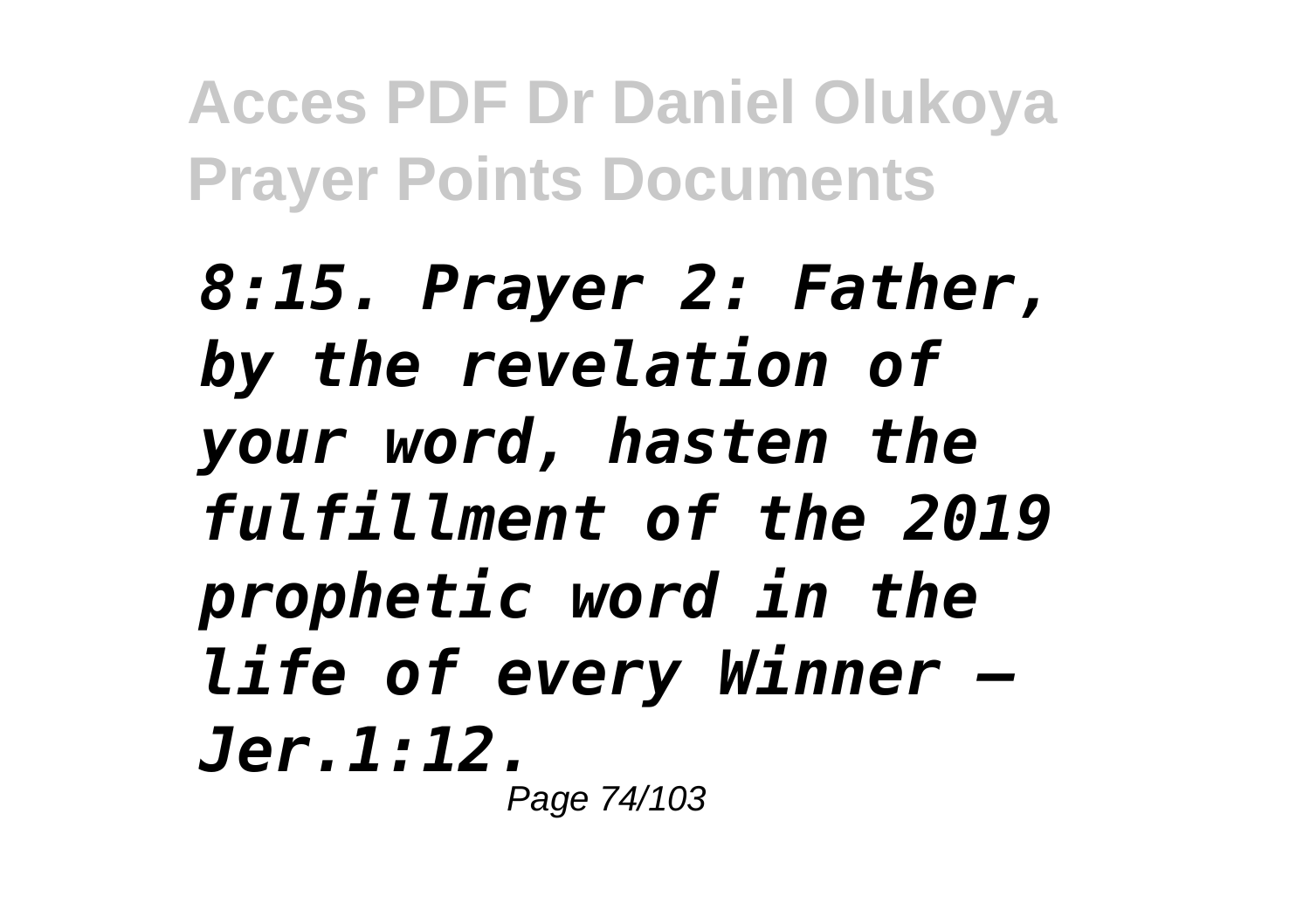*Prayer Rain Prayer Points PDF - By Dr Daniel Olukoya Prayer Points. 1). Father, I thank you for the privilege of seeing* Page 75/103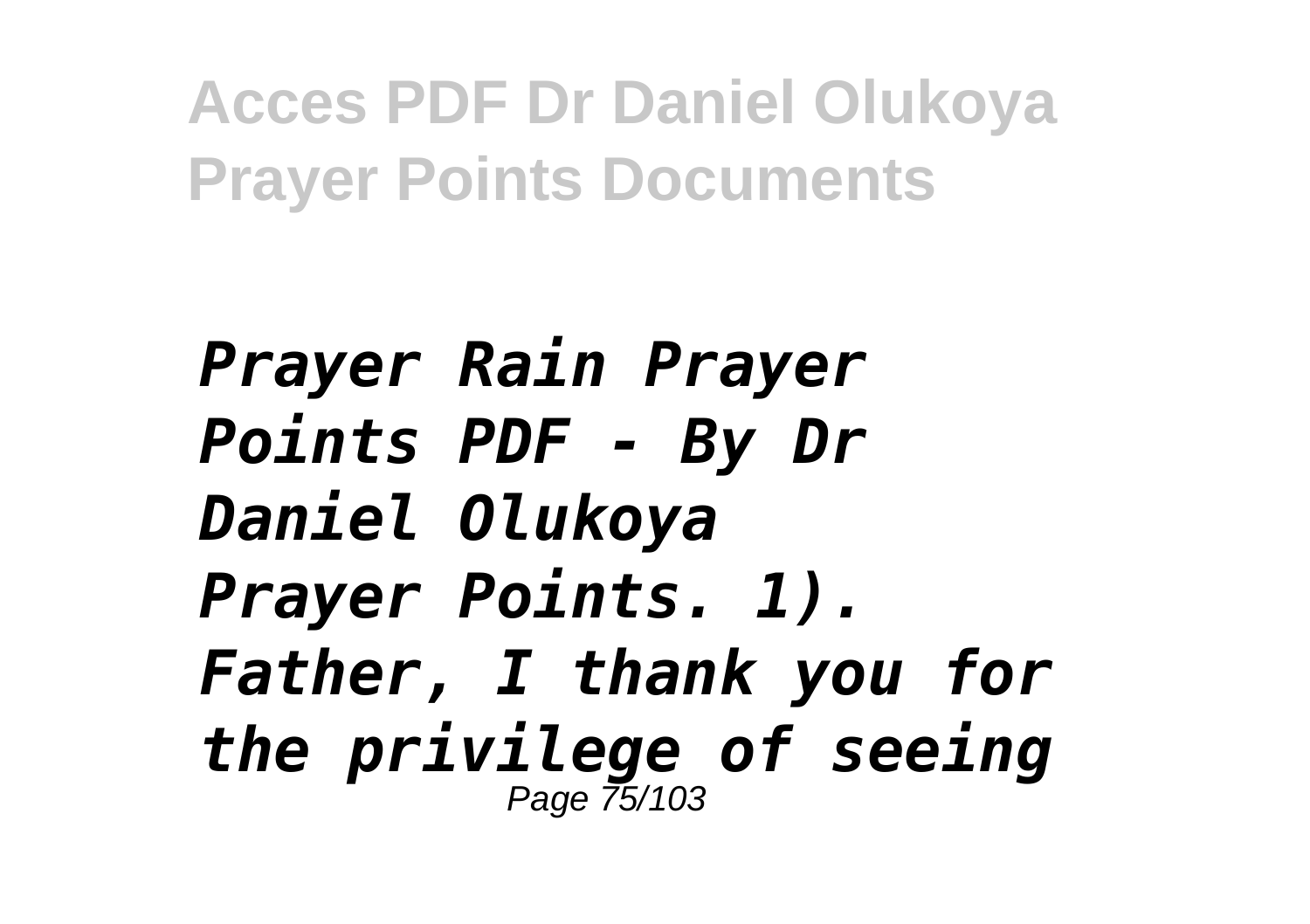*a brand new year in 2020 in Jesus name. 2). I declare that in 2020, everyday shall be Christmas for me in Jesus name. 3). I declare that this year,* Page 76/103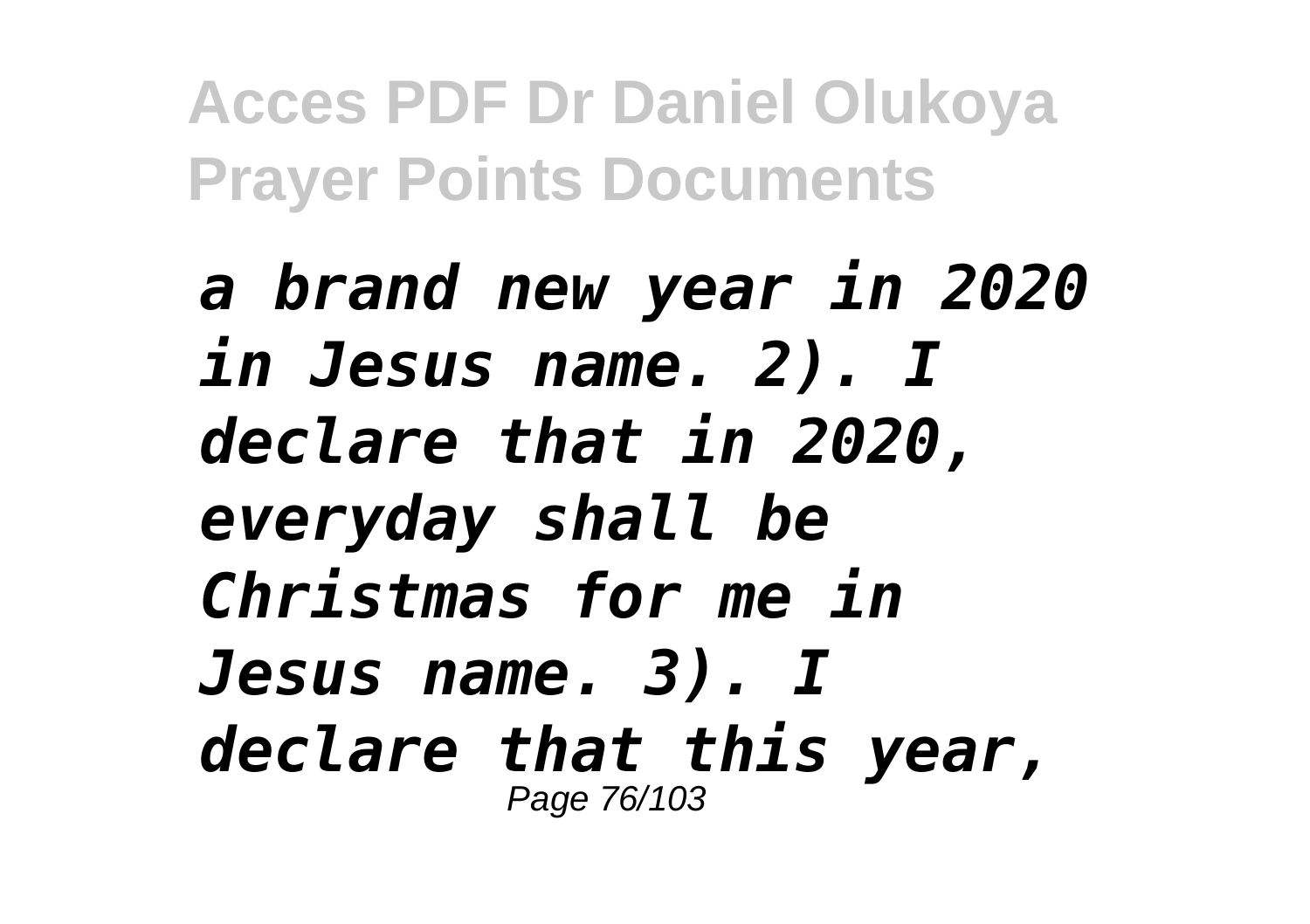*I shall rise from the dust to the top in Jesus name. 4). Father order my steps in your word all through this year in jesus name. 5).*

Page 77/103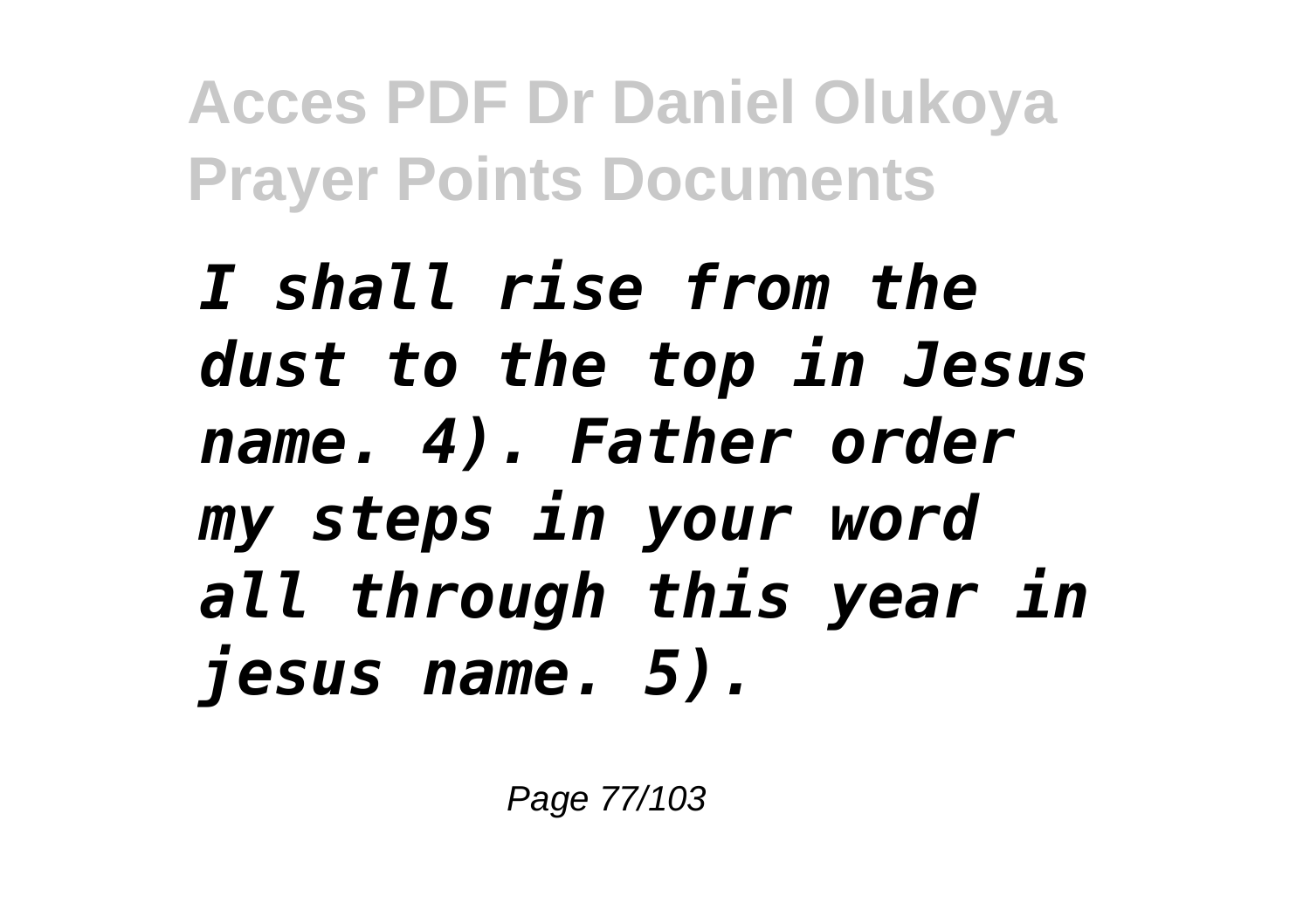*50 Inspired MFM Prayer Points 2020 | PRAYER POINTS PRAYER POINTS. 1. I take authority over this day, in the name of Jesus. 2. I draw upon heavenly* Page 78/103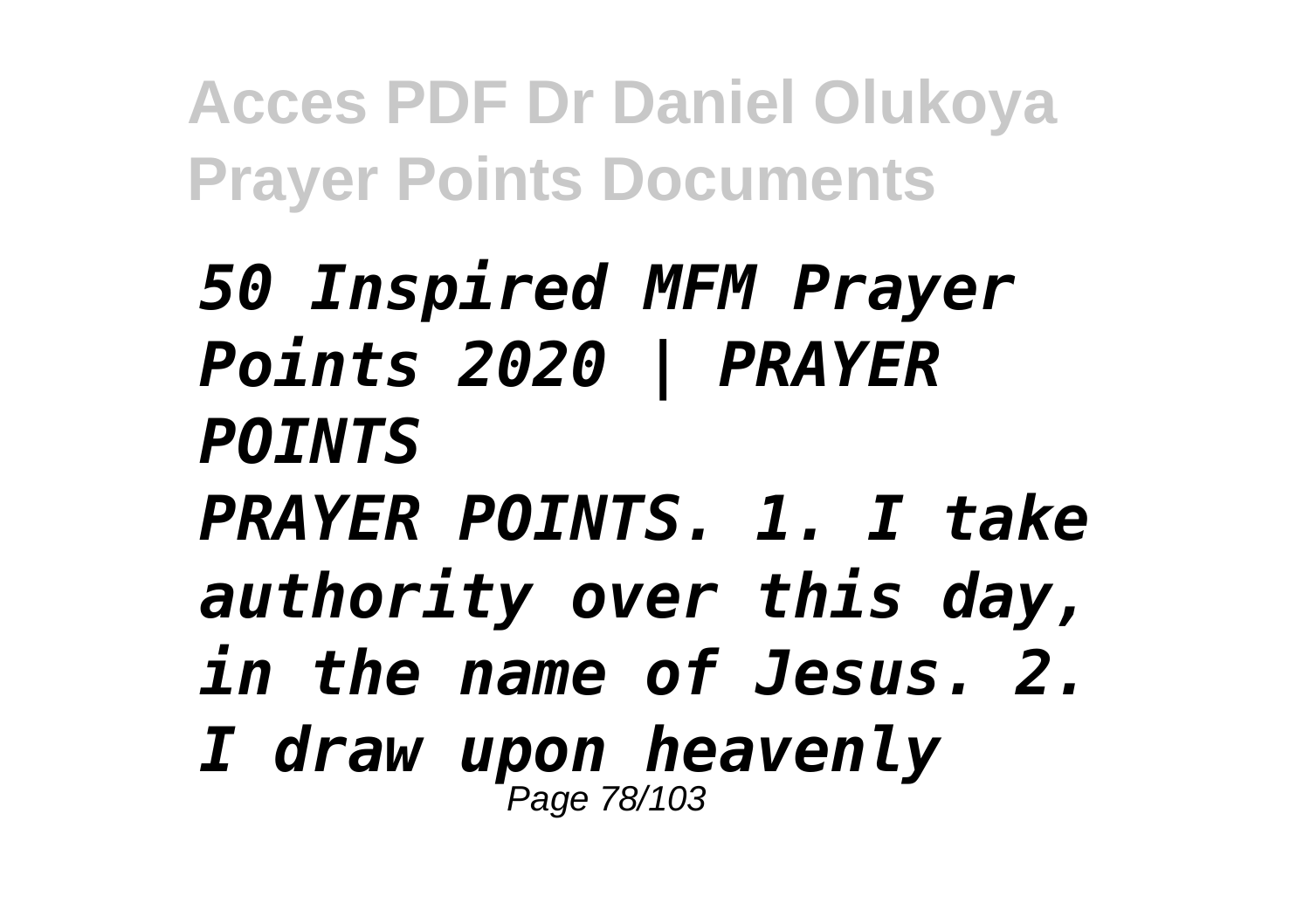*resources today, in the name of Jesus. 3. I confess that this is the day that the Lord has made, I will rejoice and be glad in it, in the name of Jesus. 4. I* Page 79/103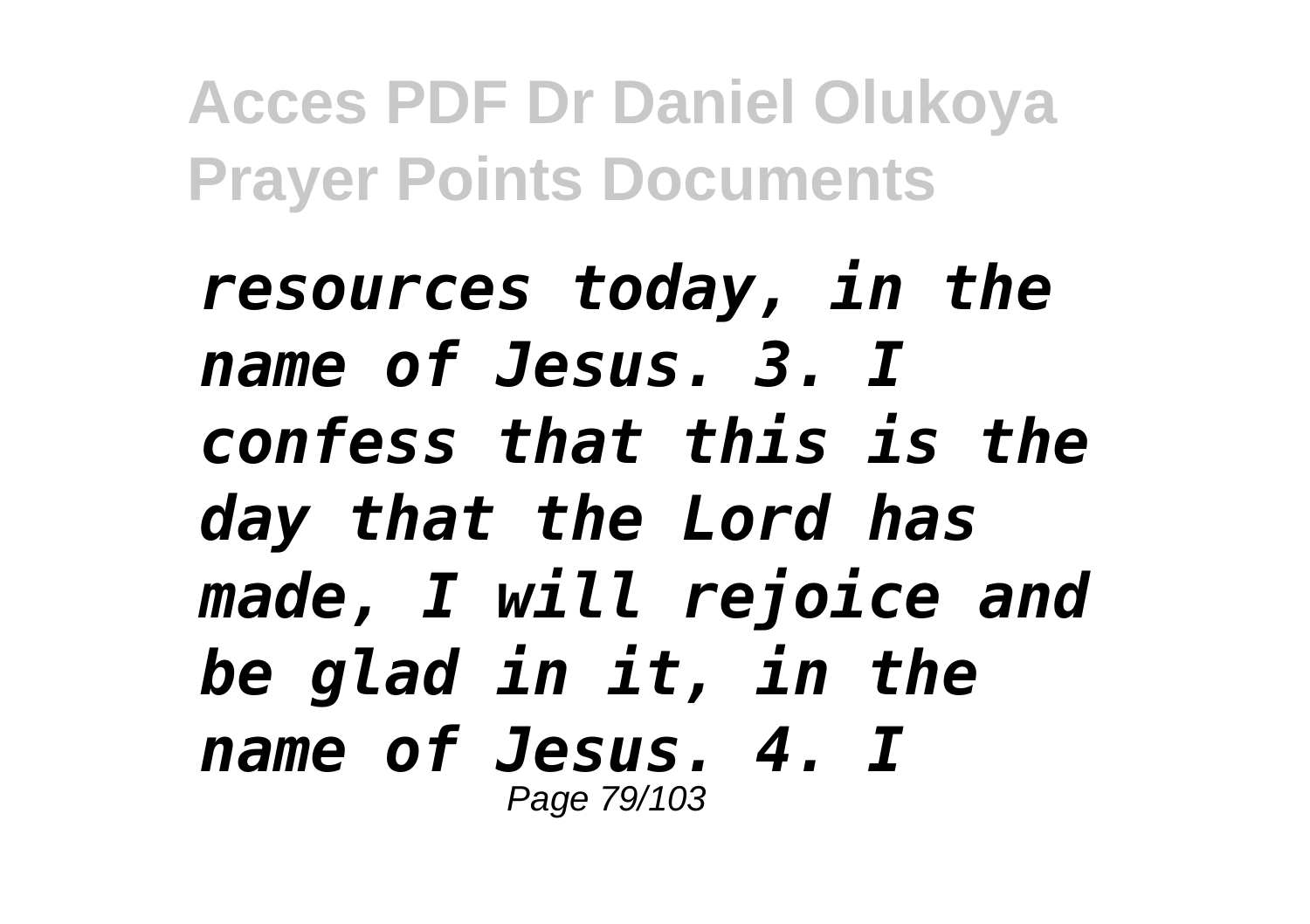## *decree that all the elements of this day will cooperate with me, in the name of Jesus. 5.*

#### *MORNING PRAYERS TO COMMAND YOUR DAY - Dr.* Page 80/103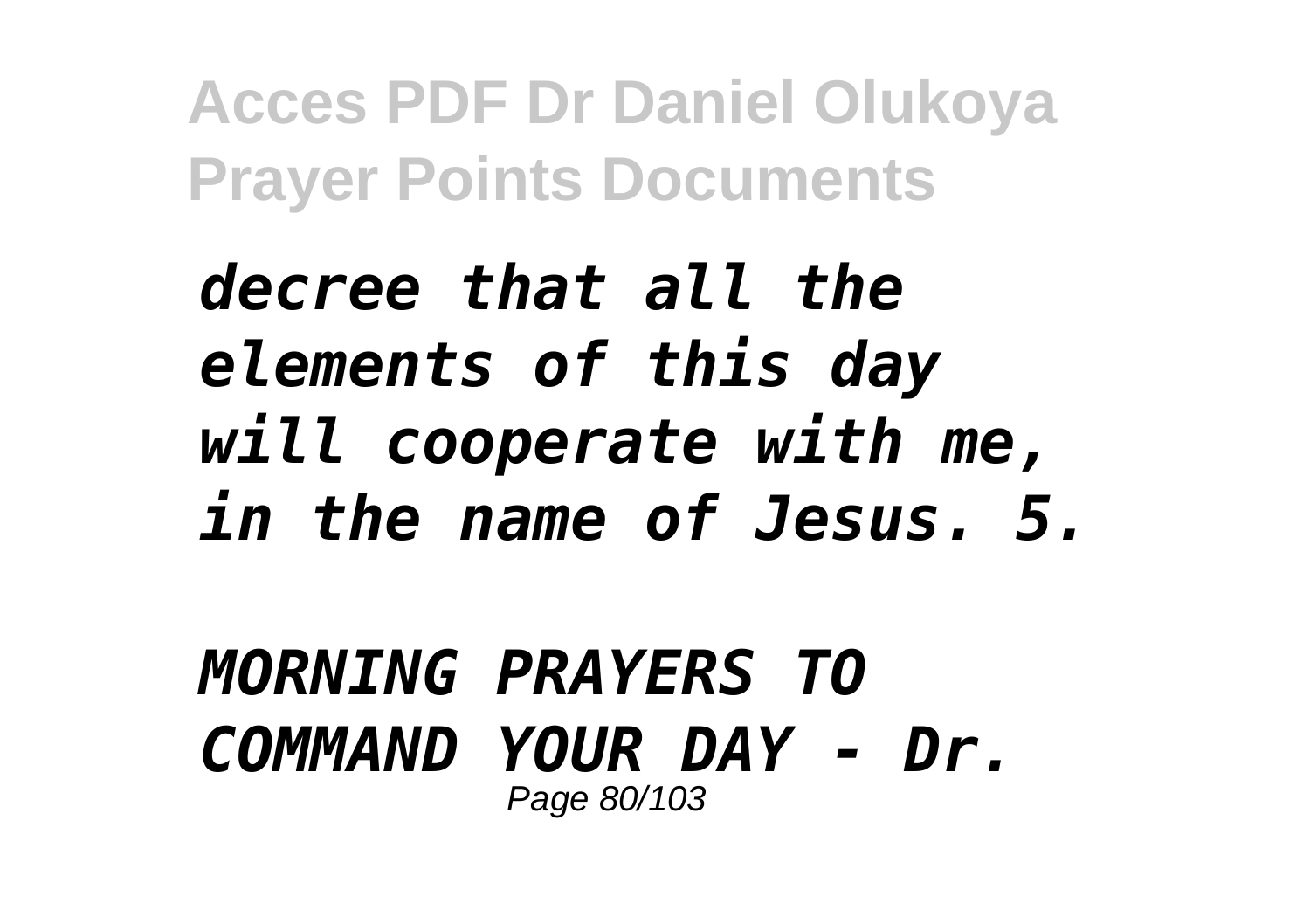*D.K. Olukoya 17-02-14 21:39. Speak the Word and it Shall not stand. 17-02-14 21:35. Pursue, Overtake and Recover. 17-02-14 21:28. Prayers to* Page 81/103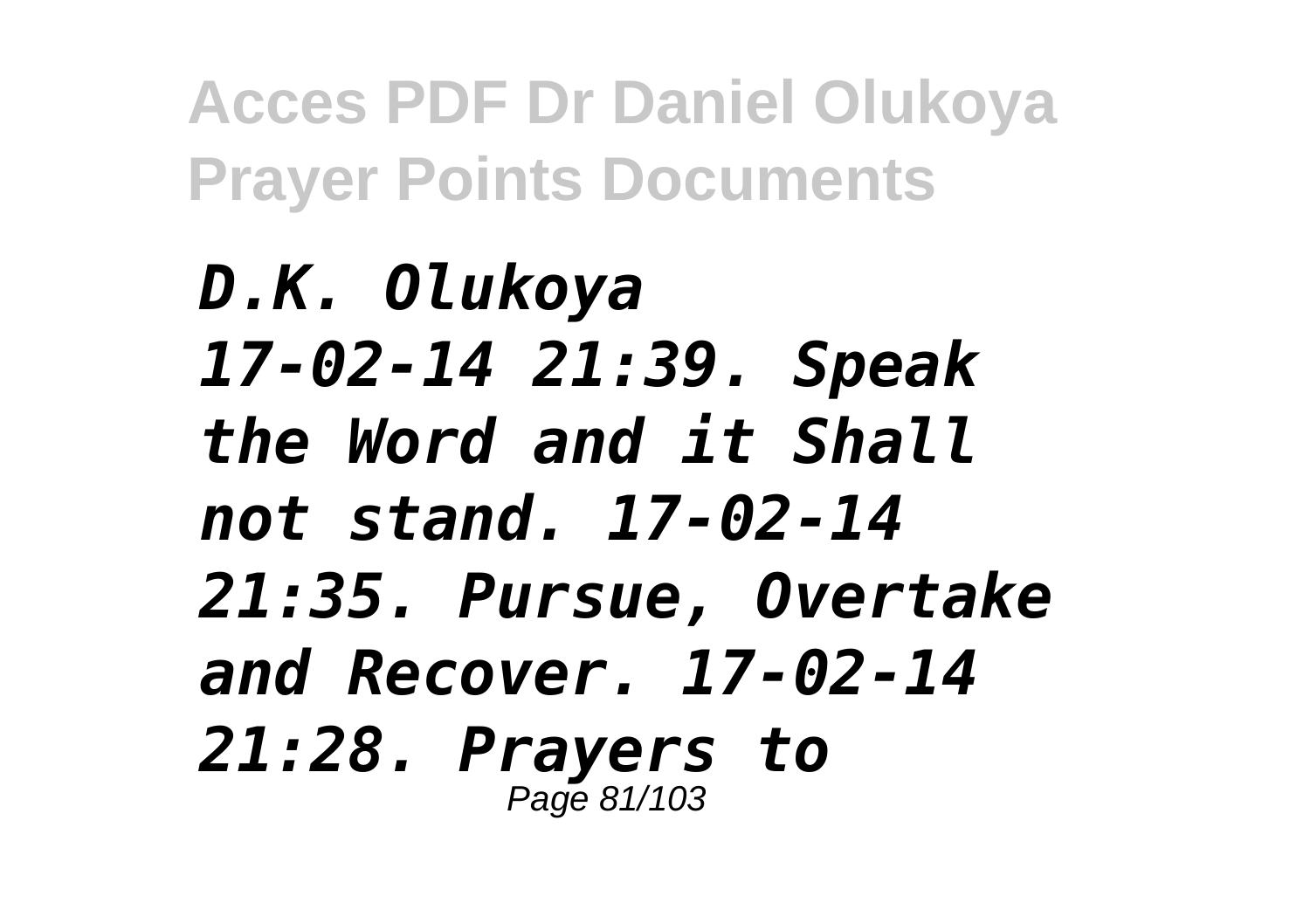# *disgrace the enemies. 17-02-14 21:26. Prayers of Restoration. 17-02-14 21:22.*

### *MFM Prayer Points - Mountain of Fire* Page 82/103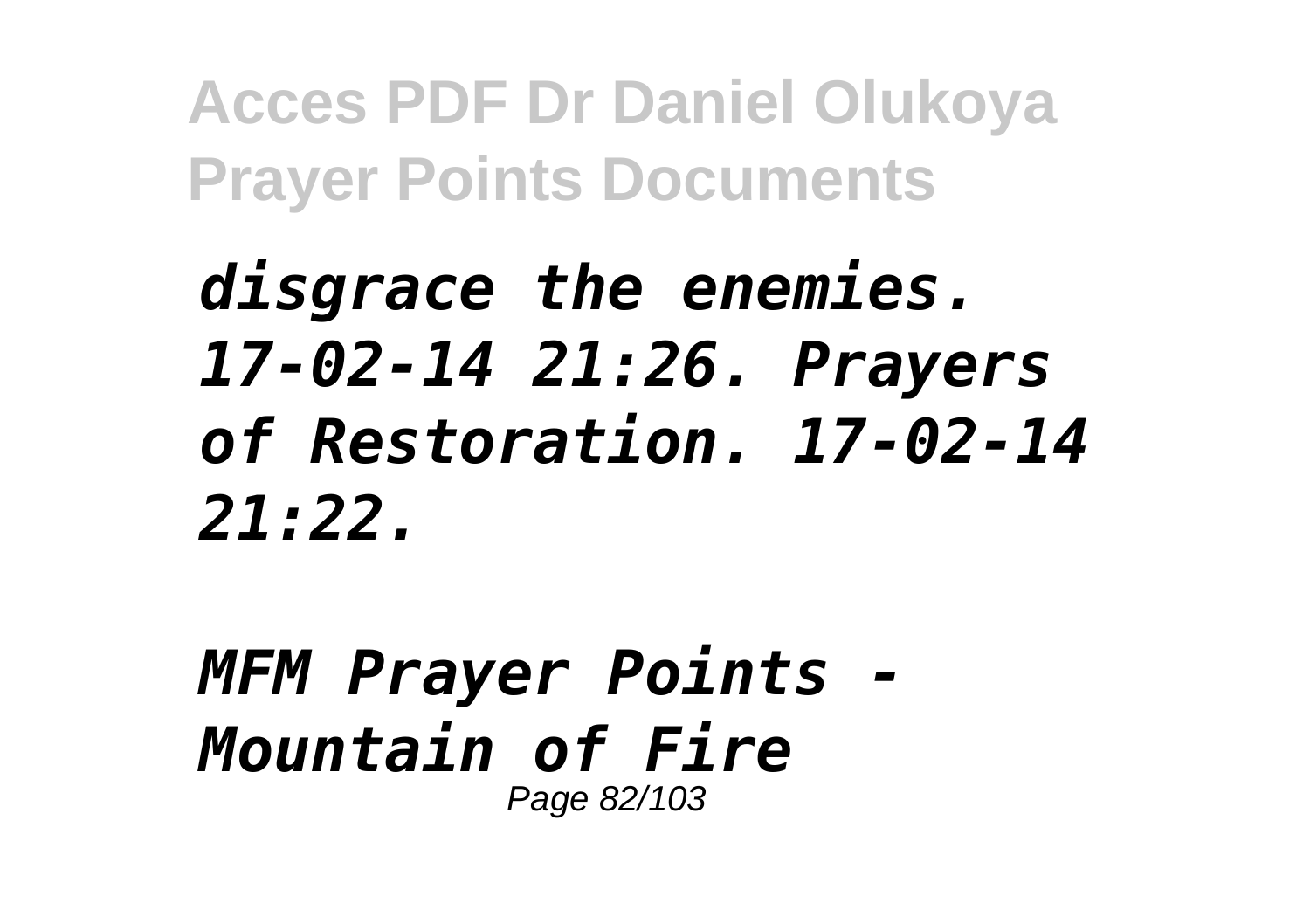*PRAYER POINTS. 1. Dangerous enemies assigned to rubbish my destiny your time is up die, in the name of Jesus . 2. Strange enemies assigned to* Page 83/103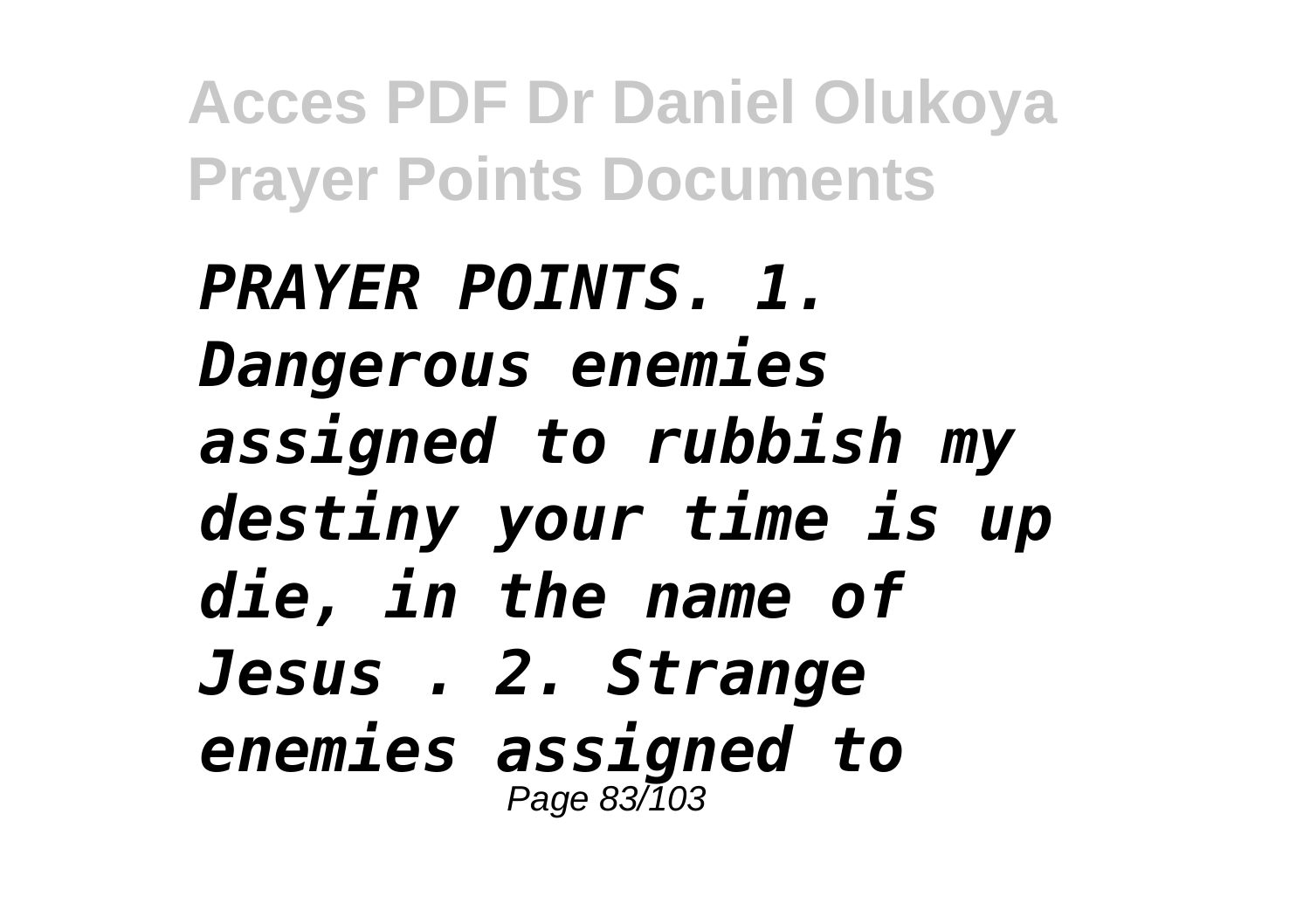*afflict my life receive angelic slap in the name of Jesus . 3. Powers saying my battles will not end what are you waiting for die, in the name of Jesus . 4.* Page 84/103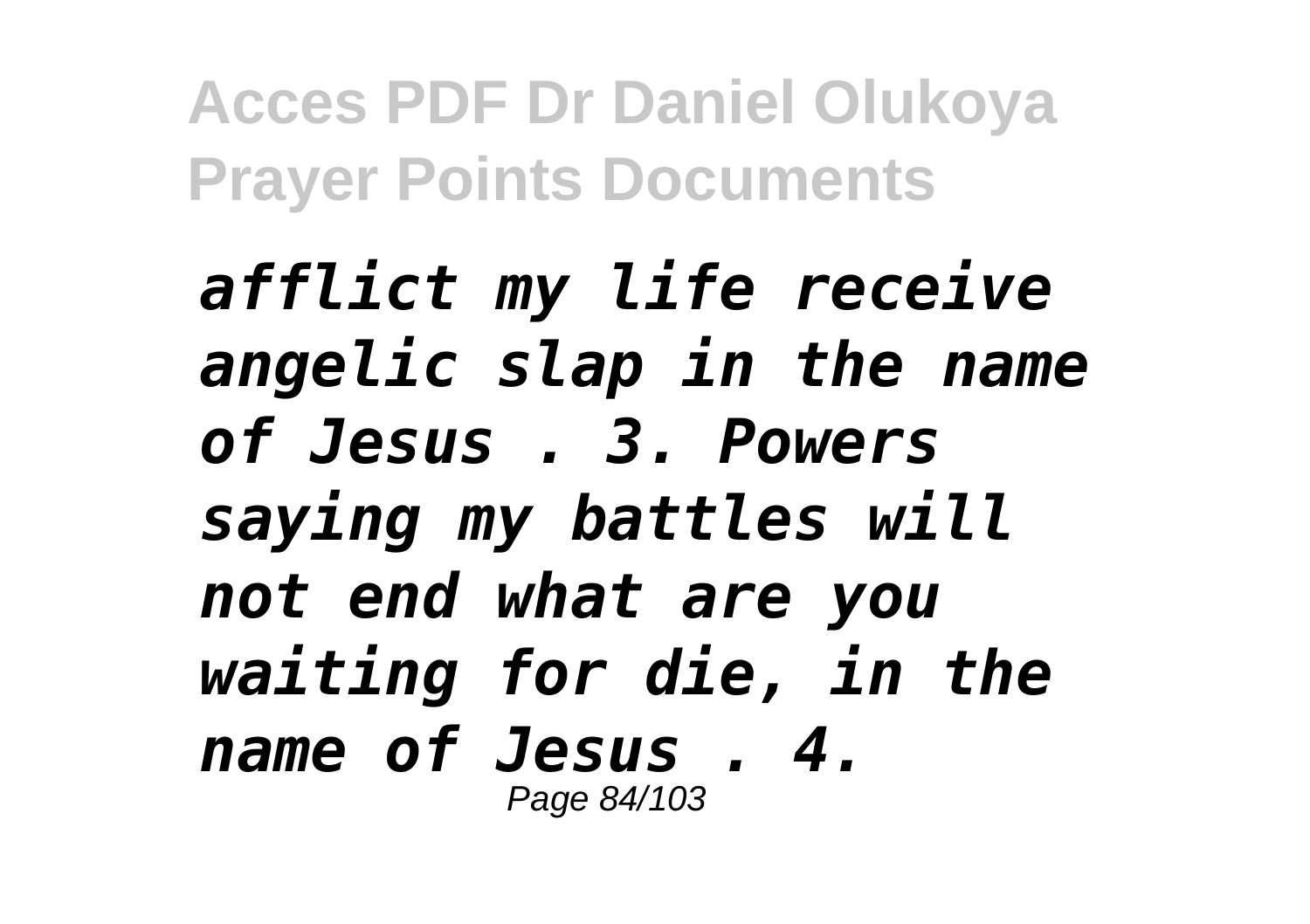*Dangerous Enemies, Dangerous Prayers by Pastor Olukoya ... More about Dr D K Olukoya As a Prophet, Evangelist, Teacher,* Page 85/103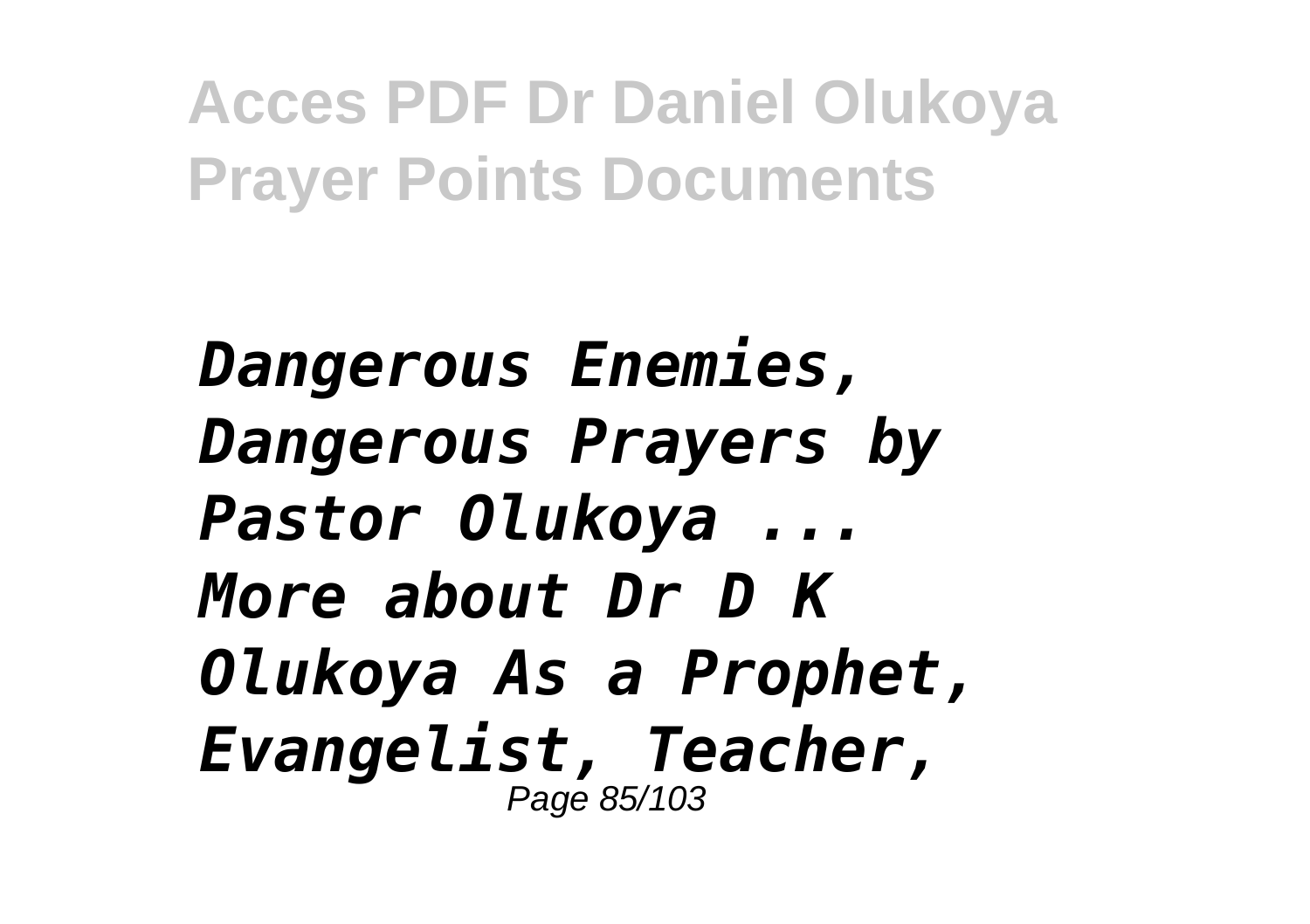*Role model and Preacher of the Word, Dr D.K Olukoya continues to spread the message of God's power >> Read more Resources - Sermons, Blog & Prayer* Page 86/103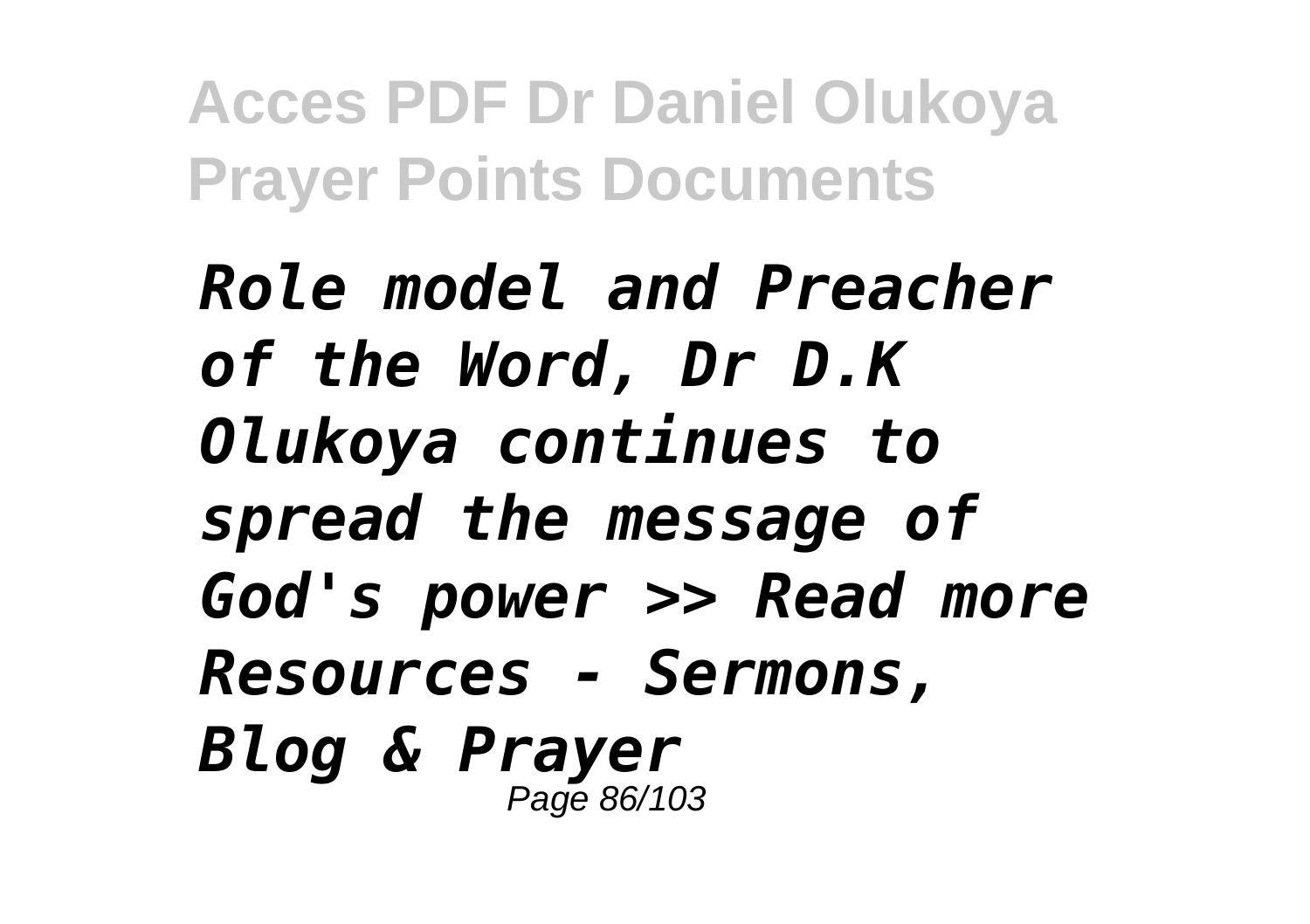### *The official website of Dr DK Olukoya Dr. Daniel Olukoya prayers Dr. Daniel Olukoya--101 weapons of spiritual warfarehttps:/* Page 87/103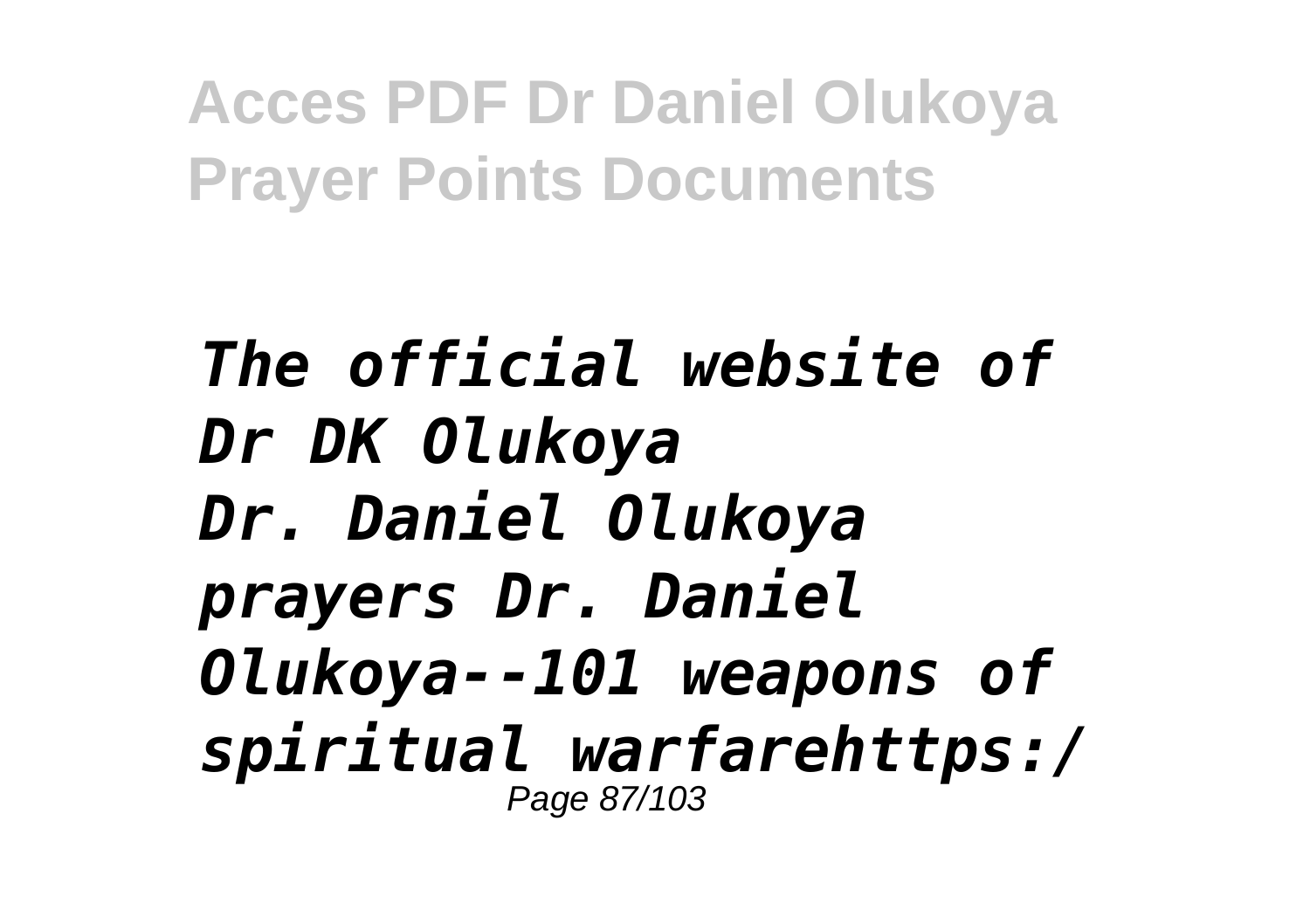# */amzn.to/37QCRs5- i need a miraclehttps://amzn.to /2Dz9zQz*

*Prayers that terminate opposing forces by Dr. Daniel Olukoya* Page 88/103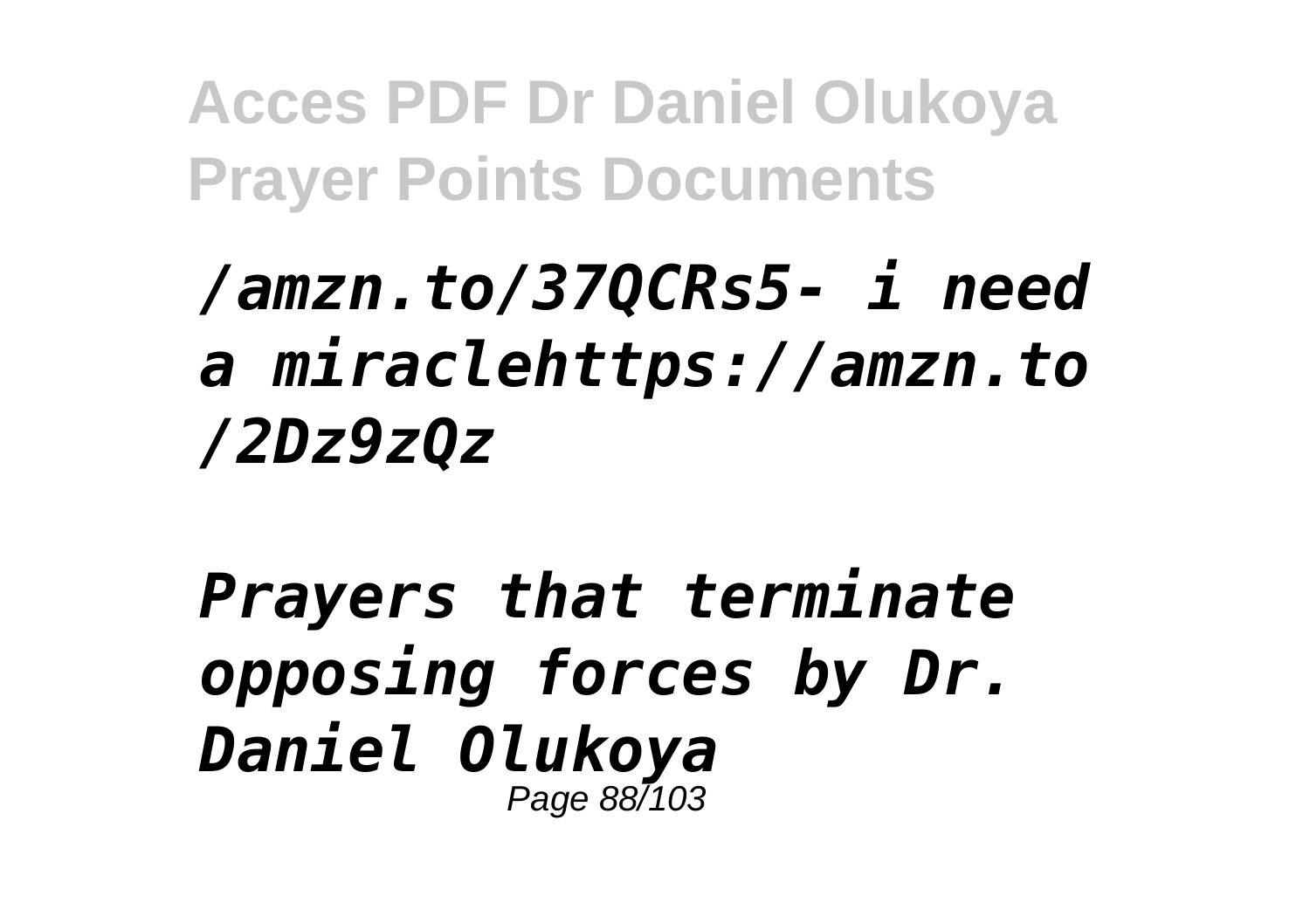*DR. D.K. OLUKOYA DELIVERANCE PRAYER POINTS. Day 3: Confession: Psalm 68:1 Let God arise, let his enemies be scattered: let them also that hate* Page 89/103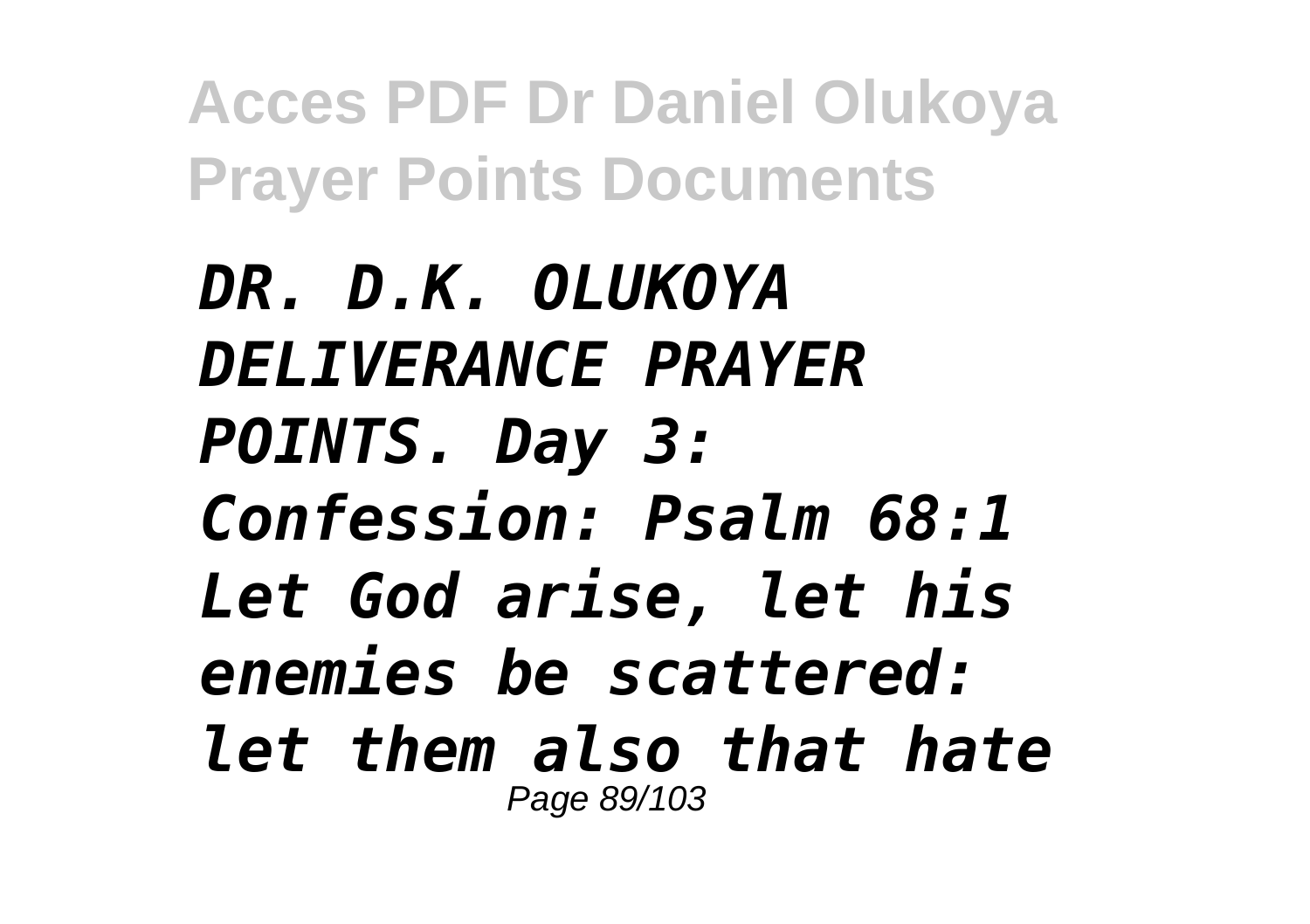*him flee before him. Praise and worship. Time: 12 midnight till when God asks you to stop. Every witchcraft animal chasing away my helper, die in the name* Page 90/103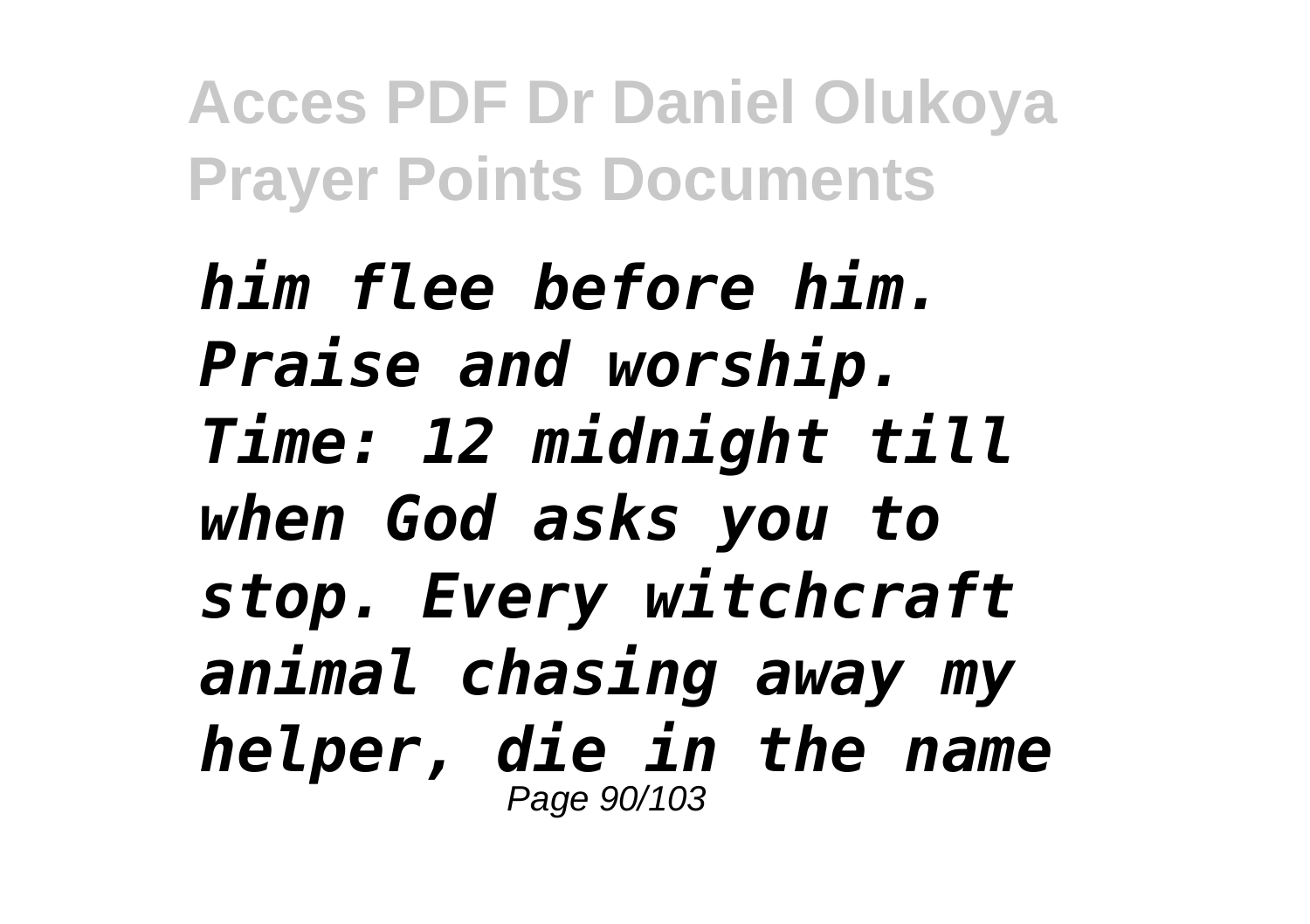## *of Jesus.*

### *Mountain of Fire Midnight Prayer Points - Evangelist Joshua MFM Prayer Points For The Midnight Battle* Page 91/103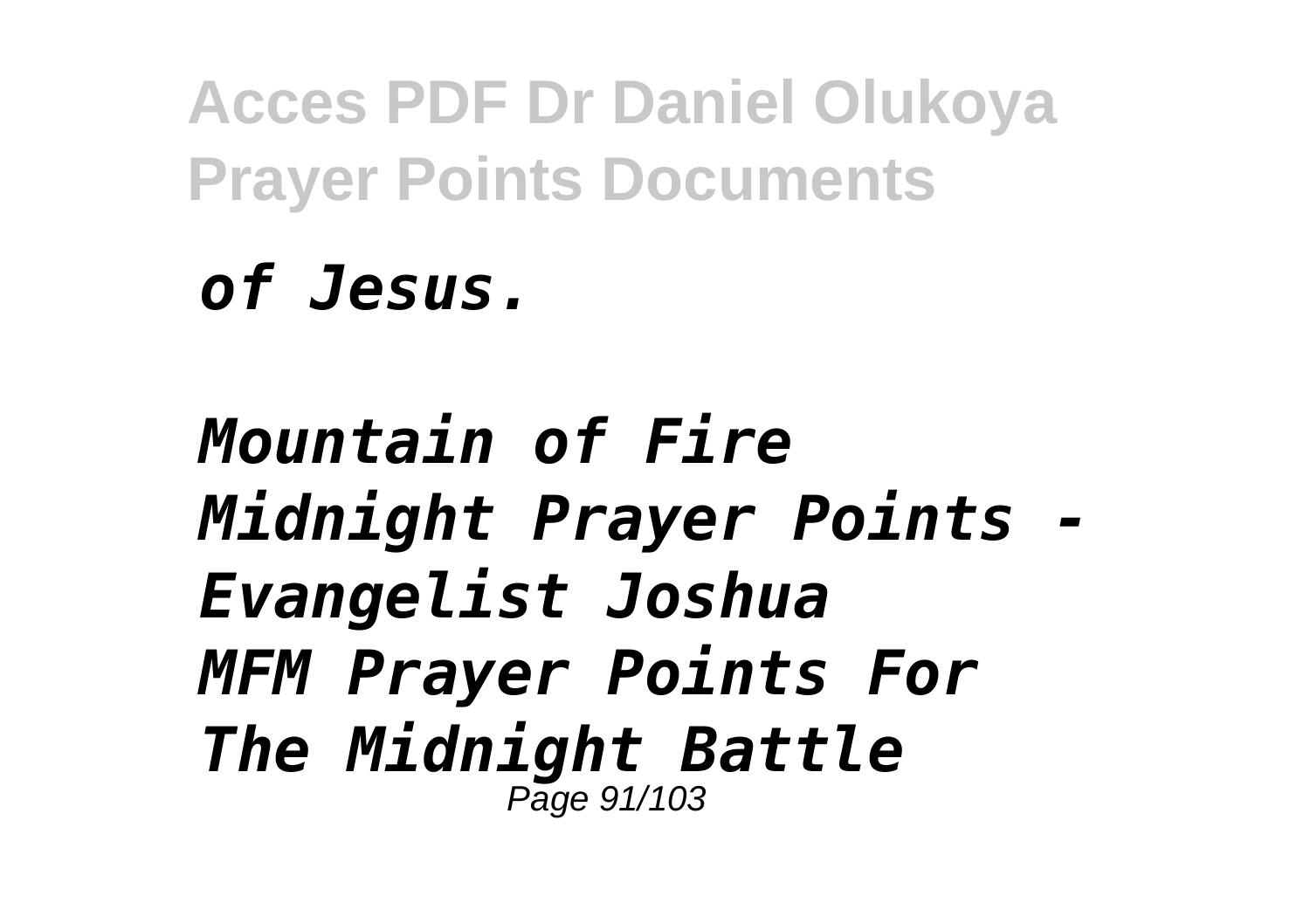*Vigil – By Dr Daniel Oluykoya 33 Comments on "Prayer Points For BREAKING THE STRONGHOLD OF WITCHCRAFT – By Dr. D.K. Olukoya" elaine | April 10, 2013 at 1:44* Page 92/103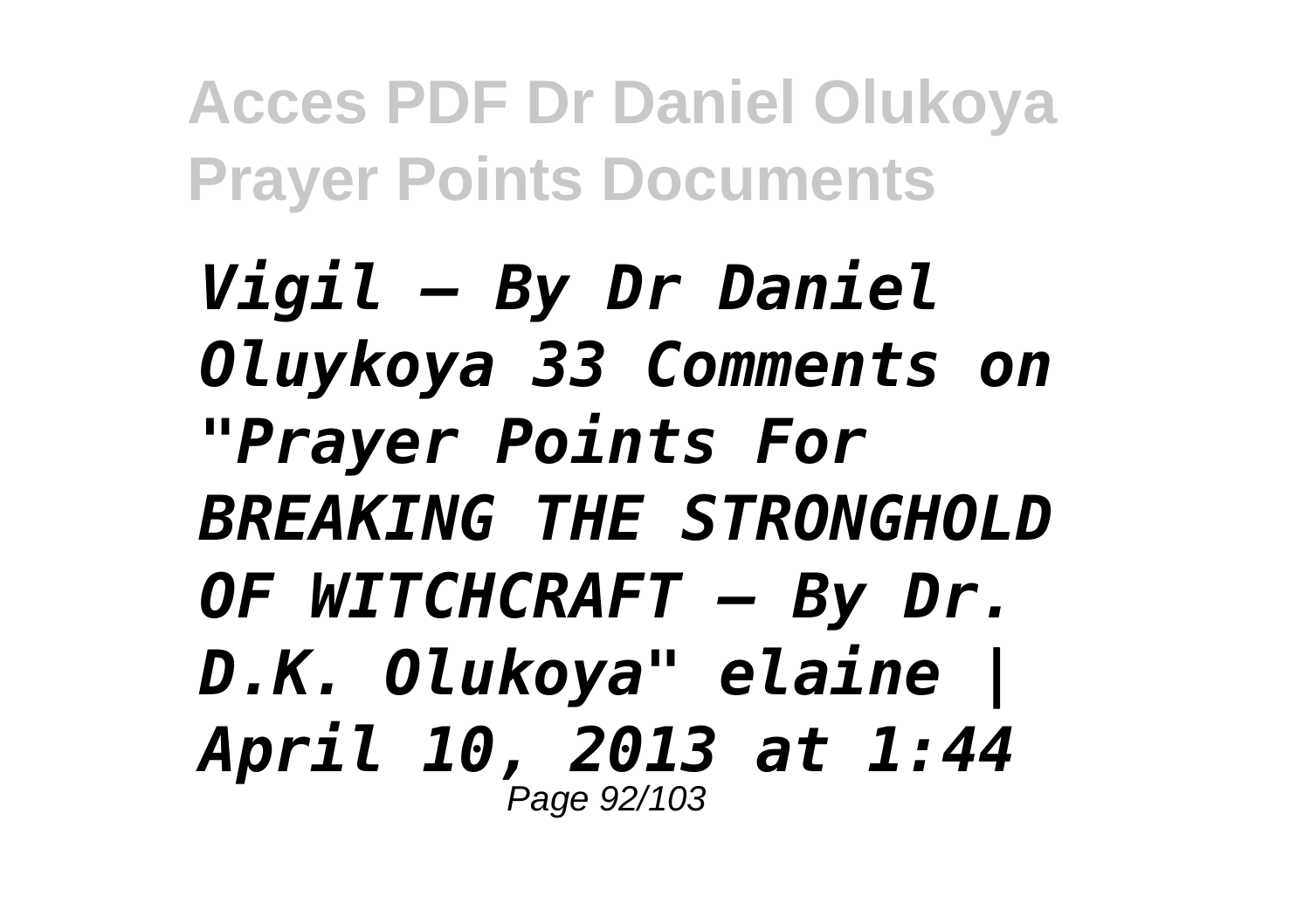*am | Reply*

*Prayer Points For BREAKING THE STRONGHOLD OF WITCHCRAFT ... 21 Prophetic Prayer Points For Midnight – By* Page 93/103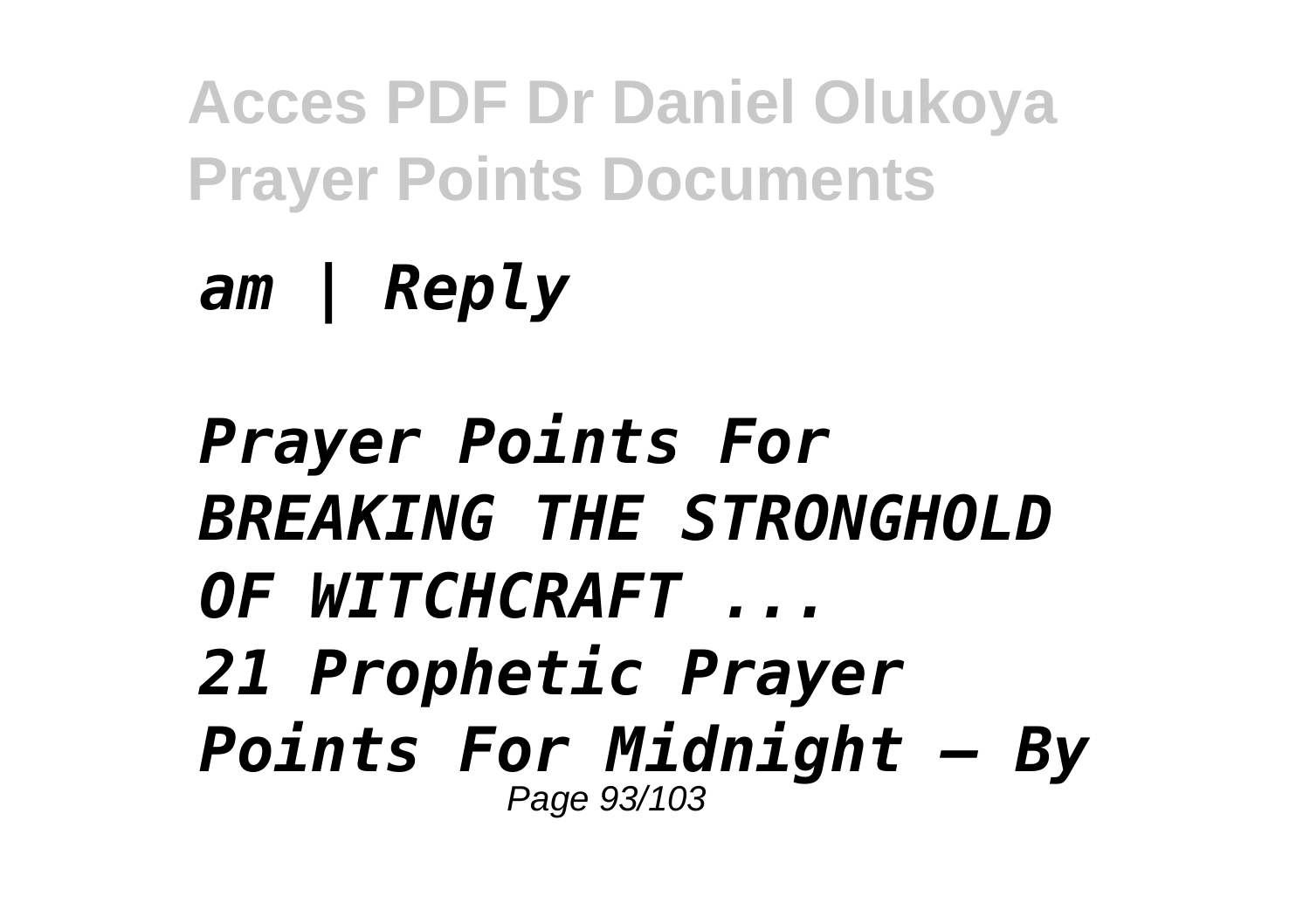*Dr. Daniel Olukoya. Deuteronomy 28: 13: "And the LORD shall make thee the head, and not the tail; and thou shalt be above only, and thou shalt not be beneath; if* Page 94/103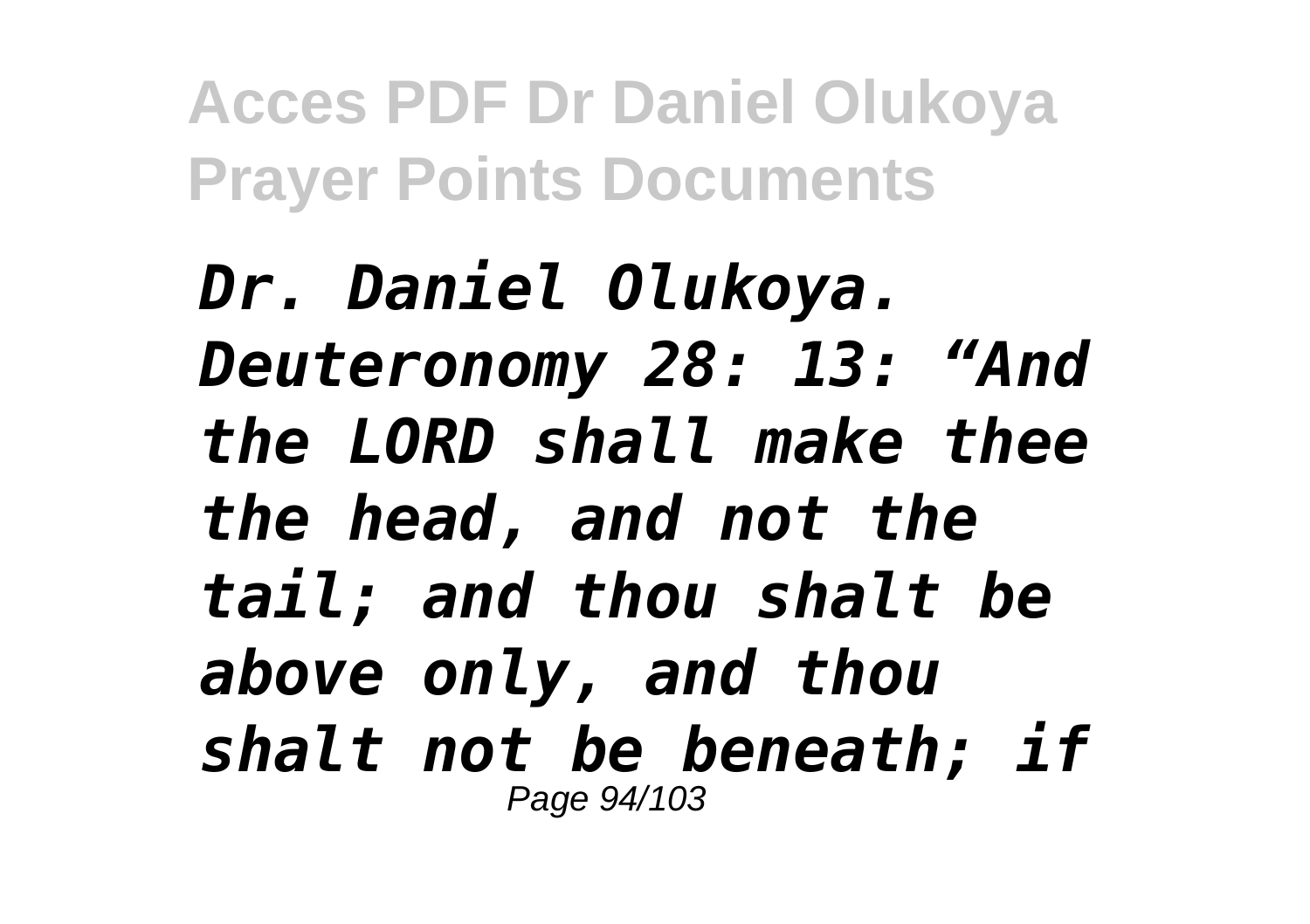*that thou hearken unto the commandments of the LORD thy God, which I command thee this day, to observe and to do them:". 1.*

Page 95/103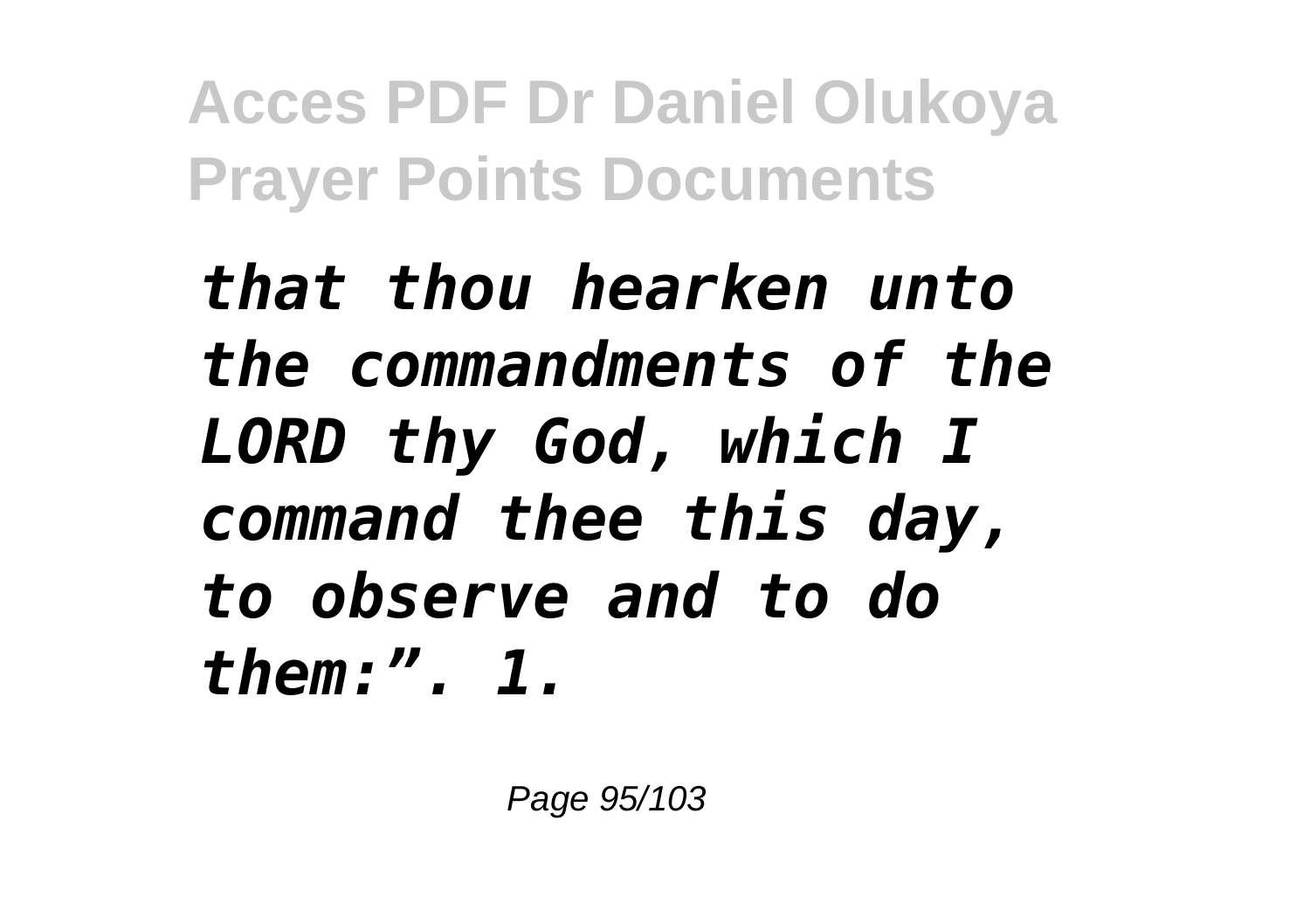*21 Prophetic Prayer Points For Midnight – By Dr. Daniel ... Commanding the MorningCommanding the MorningIn this message, Dr Olukoya said a series* Page 96/103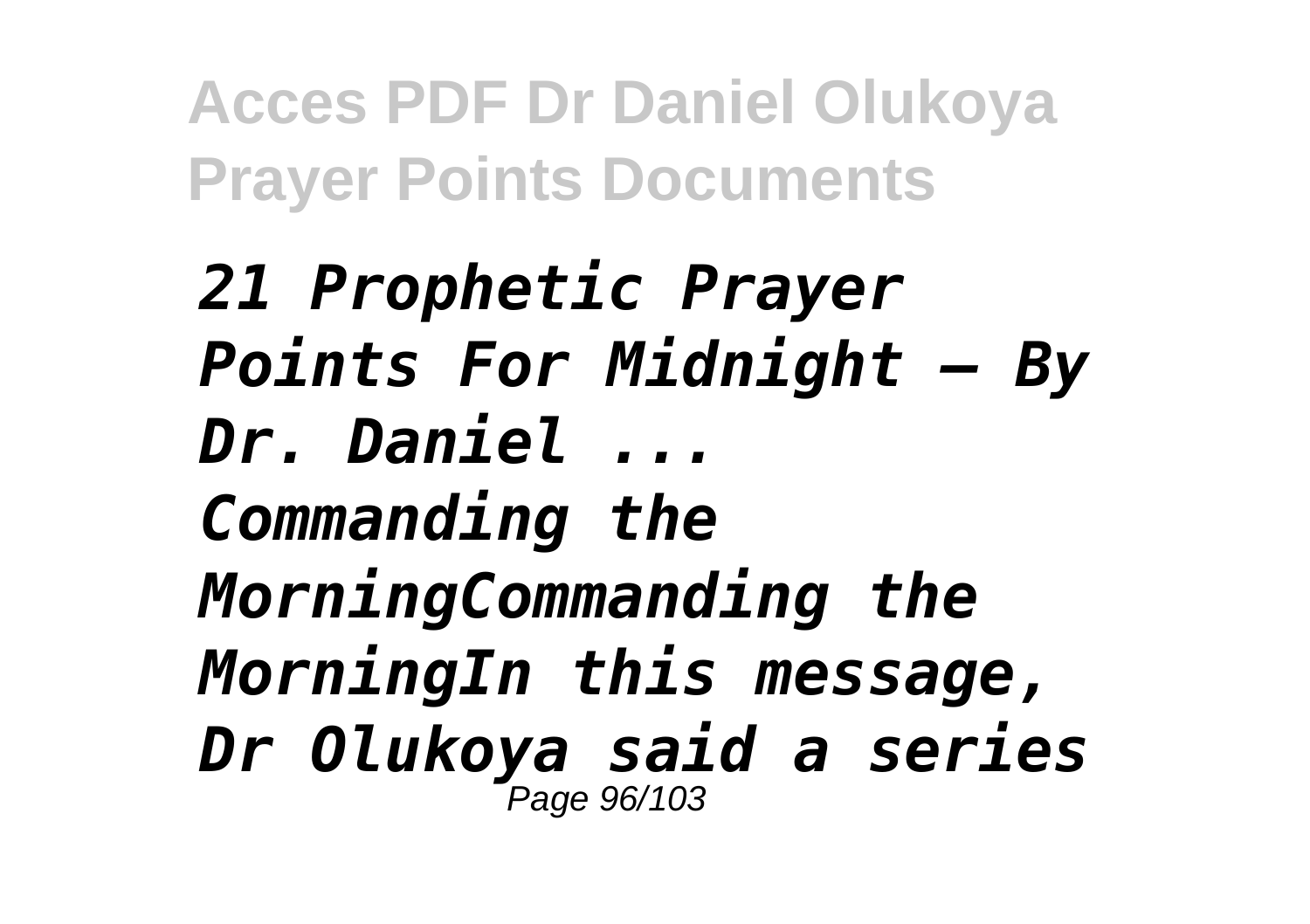## *of prayers that target different areas of life. These prayers are desig...*

### *Commanding the Morning - Dr D K Olukoya - YouTube* Page 97/103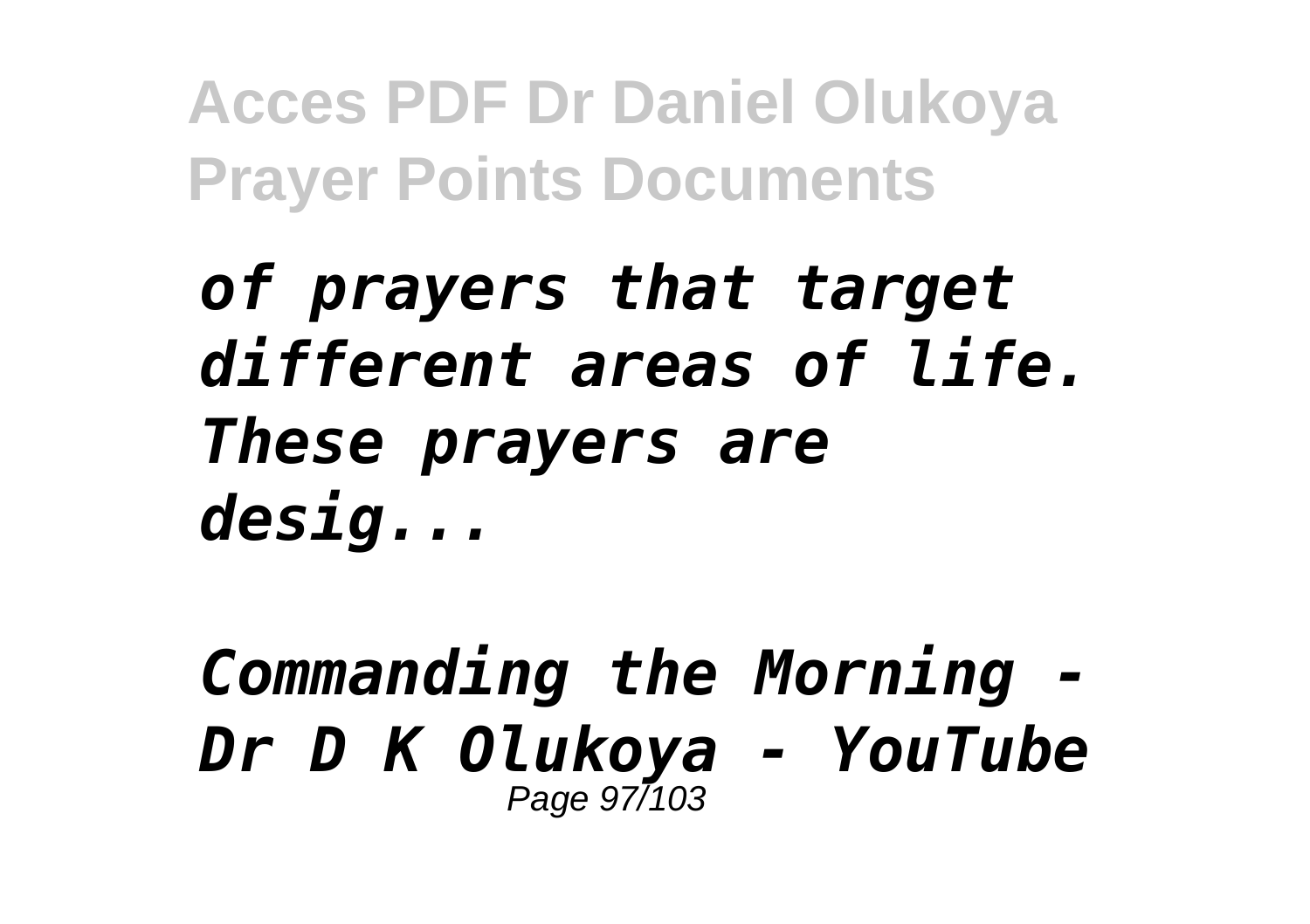*Every power spending the night to pull me down, O sun throw them away in the Name of JESUS. O day arise and give me my portion in the name of JESUS. O day arise curse* Page 98/103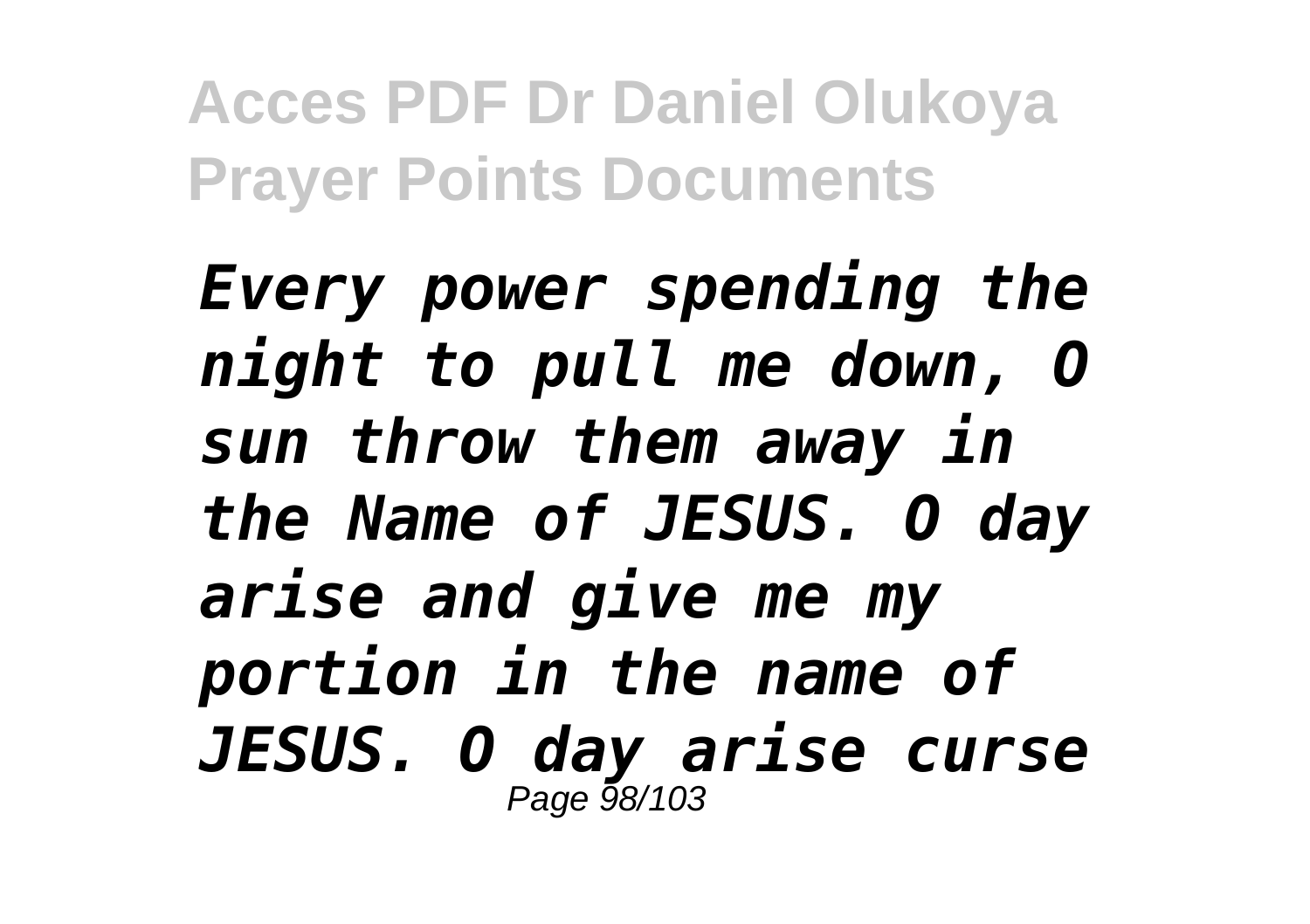*any power stealing my portion in the name of JESUS. Every wicked power in the second heavens that is represent my family die in the name of JESUS.* Page 99/103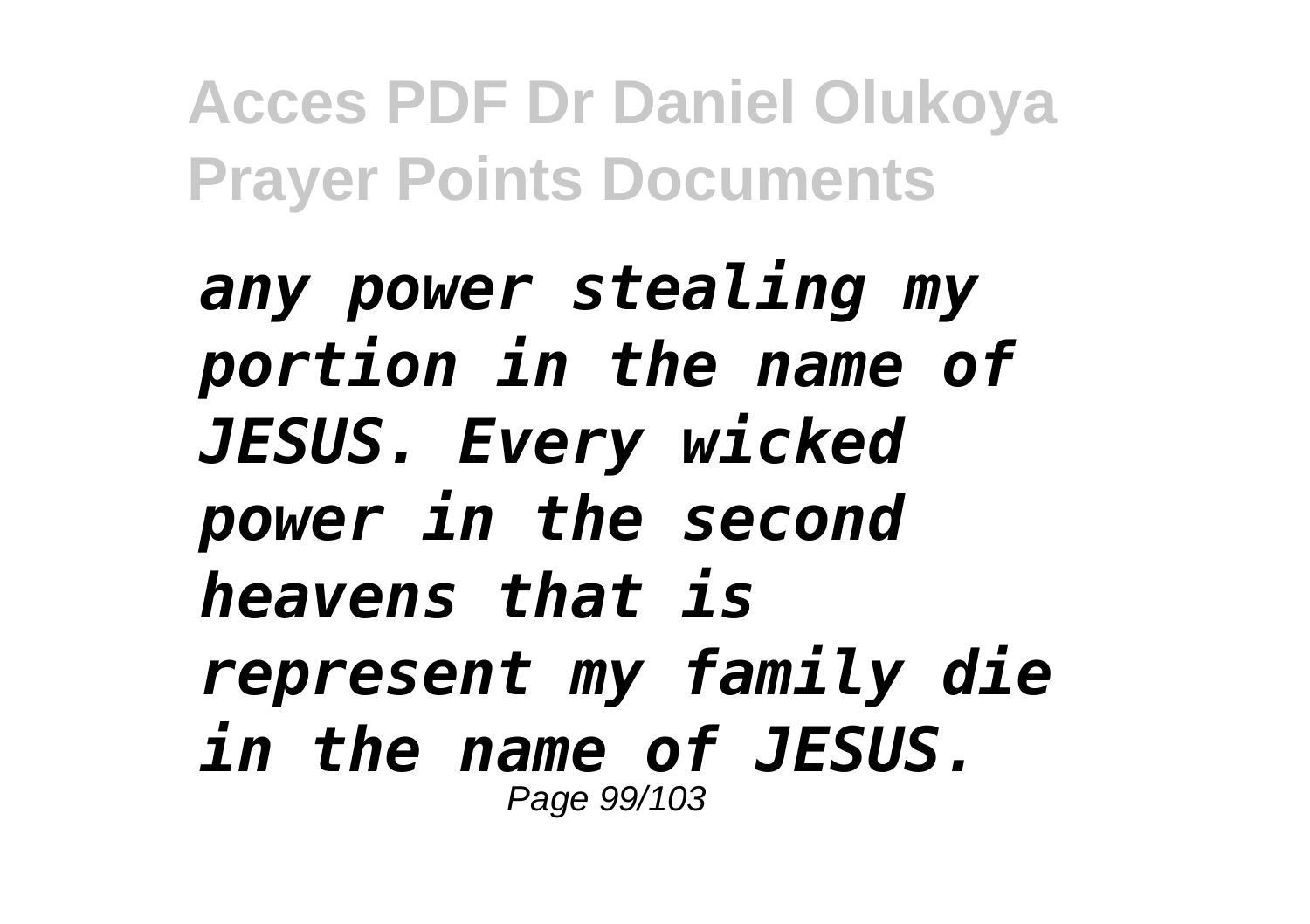*DR. D K OLUKOYA – COMMANDING THE MORNING - King's Matter MFM Sunday Service 13th December 2020 with Dr D.K Olukoya You are* Page 100/103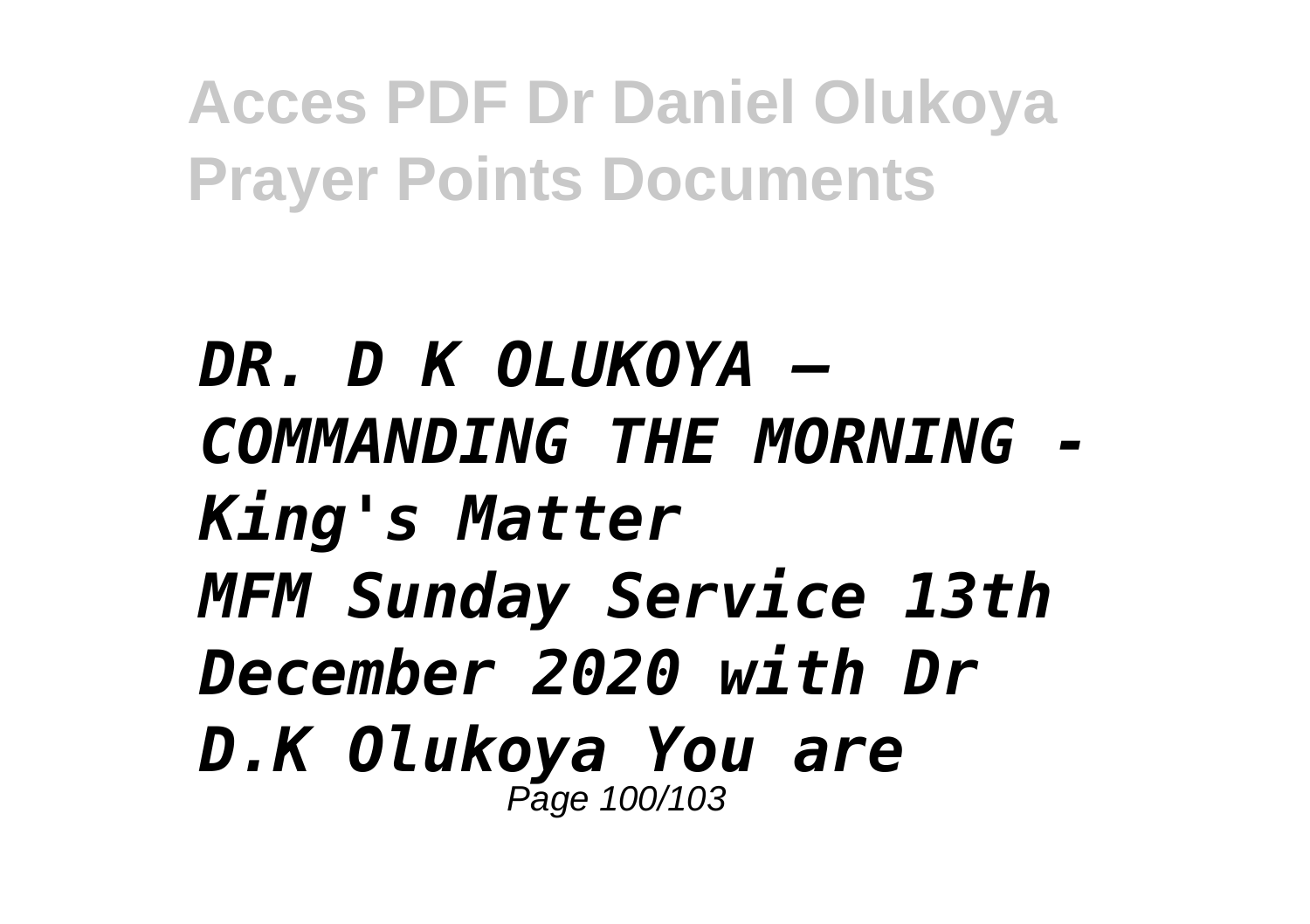## *watching Today's Sunday Service by Mountain of Fire and Miracle Ministries*

#### *MFM Sunday Service 13th December 2020 with Dr* Page 101/103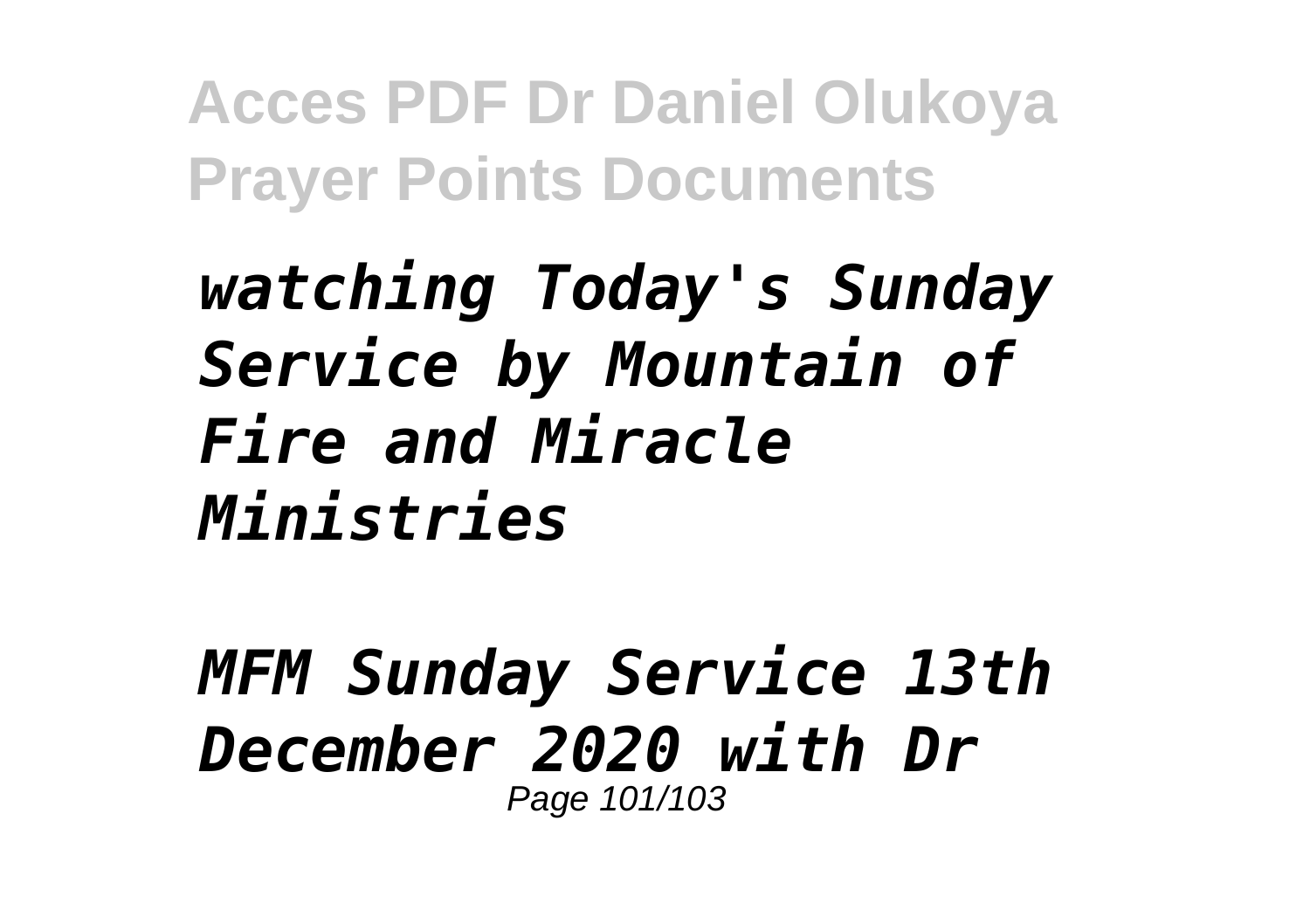## *D.K Olukoya So, call unto God, cry to Him with the following prayer points. 1. Holy Ghost fire, blood of Jesus, purge my heart, in Jesus' name.* Page 102/103